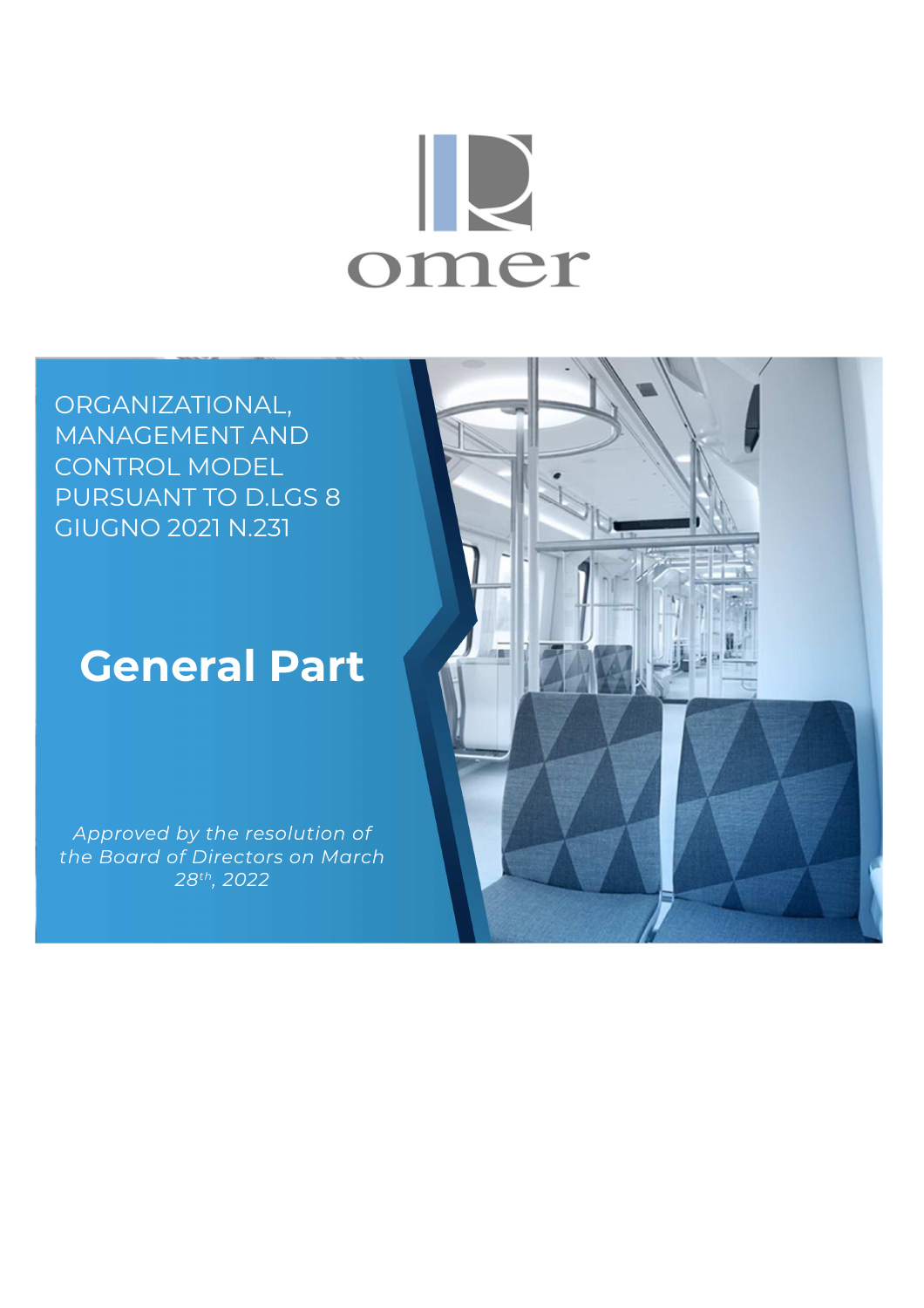#### **GENERAL PART**

#### **DEFINITIONS**

In this document the following expressions have the meaning indicated below:

"*Activities at risk of crime*": the process, the operation, the deed, or the set of transactions and deeds, which may expose the Company to the risk of sanctions under the Decree according to the commission of a crime.

"*CCNL*": the National Collective Labor Contract for employees in the Metalworking sector applicable to employees (non-managers) of the Company- as well as the National Collective Labor Contract for executives of companies producing goods and services - applicable to Company executives.

"*Code of Ethics*": the document, officially approved and approved by the Company's Board of Directors as an explanation of company policy, which contains the general principles of behavior - that is, recommendations, obligations and / or prohibitions - to which the Recipients must abide and whose violation is sanctioned.

"*D. Lgs. 231/2001* " or "*Decree*": the Legislative Decree 8 June 2001, n. 231, containing the "*Discipline of the administrative responsibility of legal entities, companies and associations also without legal*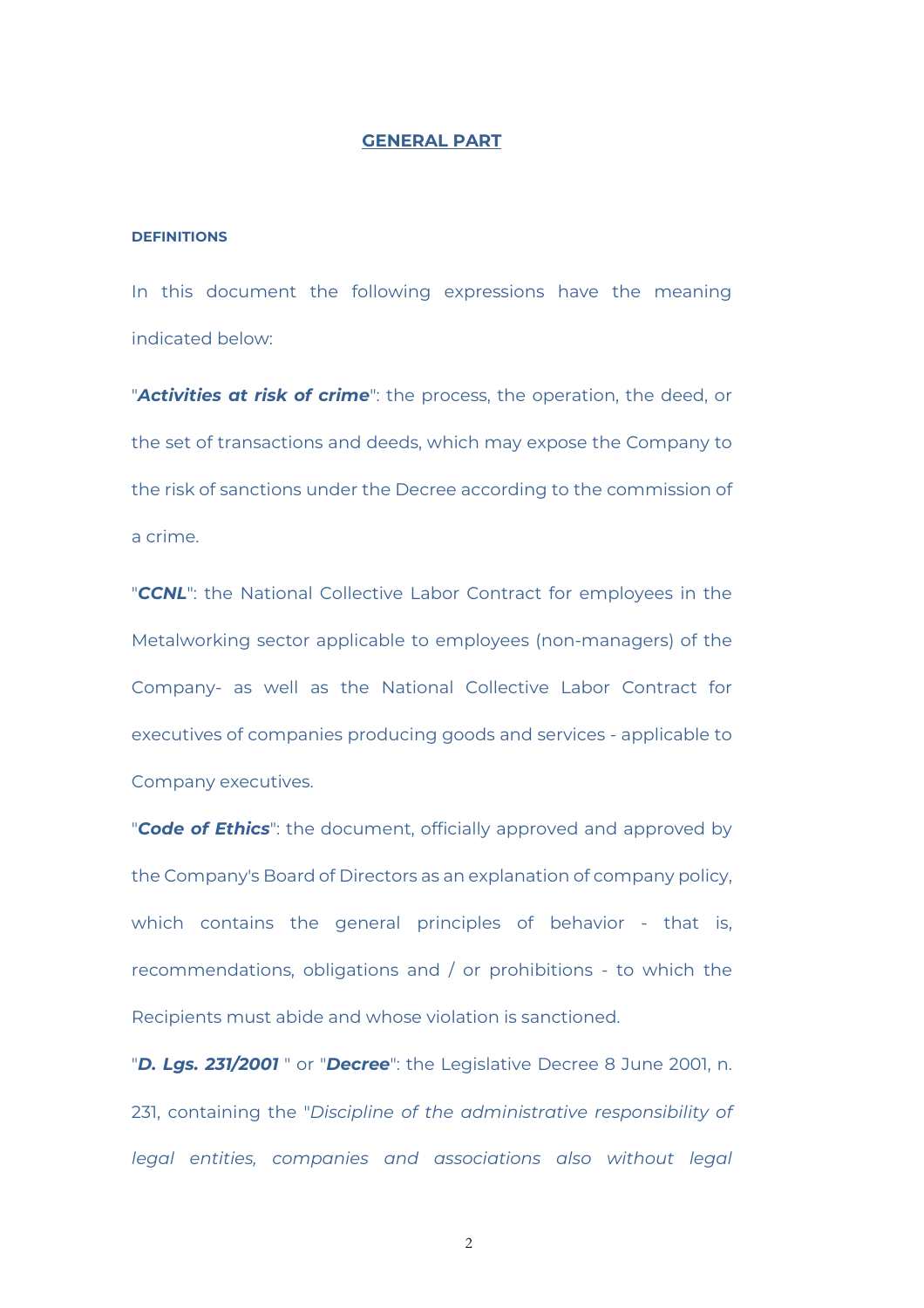*personality, pursuant to art. 11 of the law of 29 September 2000, n. 300* ", published in the Official Gazette n. 140 of 19 June 2001, and subsequent amendments and additions.

"*Recipients*": Corporate bodies, Employees, Suppliers and all those who operate in the interest or for the benefit of the Company, with or without representation and regardless of the nature and type of relationship with the parent company. Recipients are required to comply with the Model and the Code of Ethics.

"*Employees*": all persons who have a subordinate employment relationship with the Company (whether of a managerial nature or not).

"*Guidelines*": the Guidelines for the construction of organizational, management and control models pursuant to Legislative Decree 231/2001, published by the trade associations, which were considered for the purpose of preparing and adopting the Model.

"*Model of organization, management and control pursuant to Legislative Decree 231/2001*" or "*Model*": the Organizational, Management and Control Model considered by the Corporate Bodies to prevent the Crimes and, therefore, adopted by the Company, pursuant to articles 6 and 7 of the Legislative Decree, in order to prevent the execution of the Crimes by the apical or subordinate staff, as described in this document and related annexes.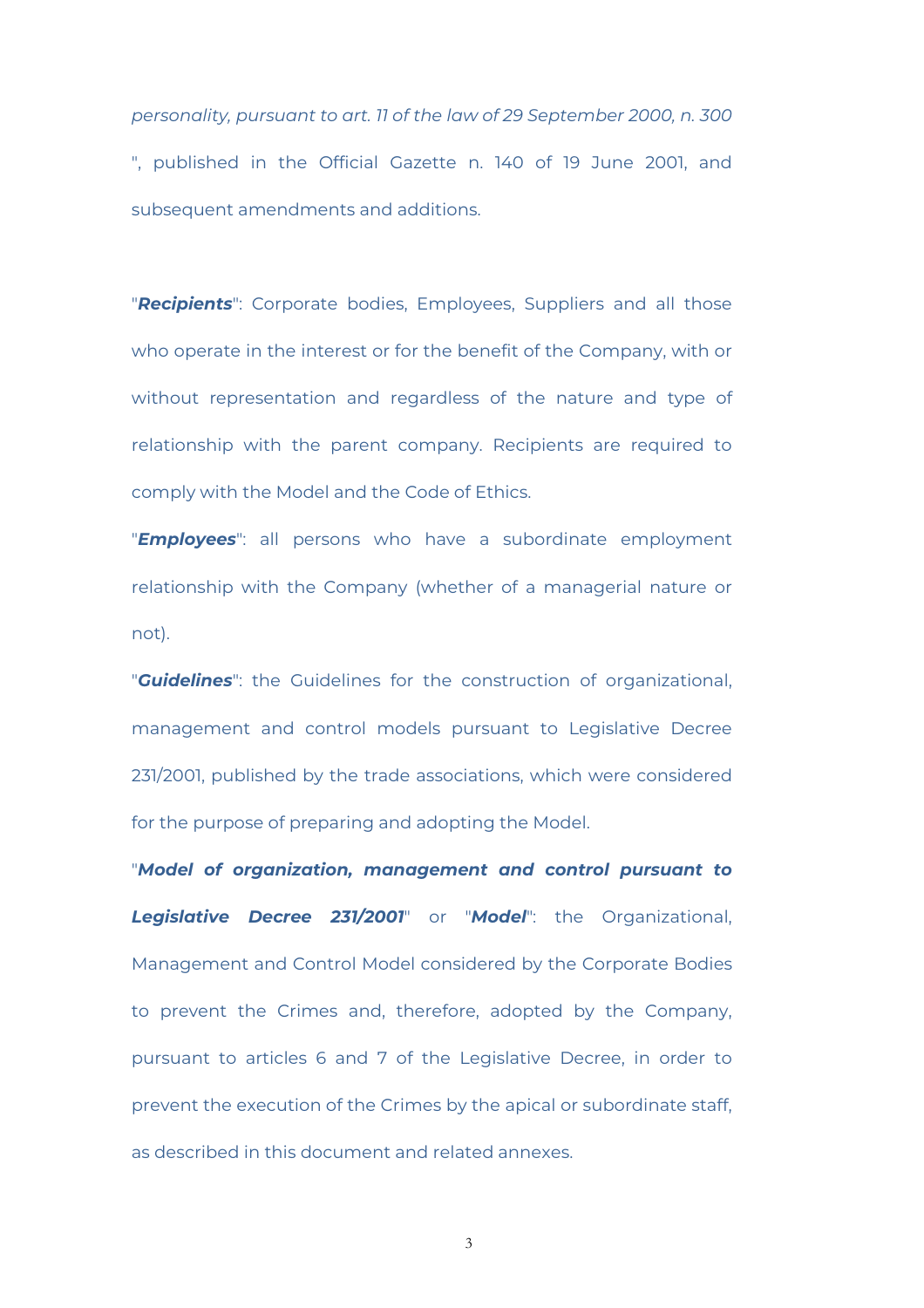"*Corporate Bodies*": the Board of Directors, the Supervisory Body and/or the Board of Statutory Auditors of the Company, according to the meaning of the reference sentence.

"*Oversight Committee*" or "*OdV*": the Body envisaged by art. 6 of Legislative Decree, with the task of supervising the functioning and observance of the organization, management and control model, as well as the updating of the same.

"*Personnel*": all persons who have a working relationship with the Company, including employees, temporary workers, collaborators, "interns", trainees, apprentices and freelancers who carry out an activity in favor of the Company.

"*Apical Personnel*": the persons referred to in Article 5, paragraph 1, lett. a) of the Decree, or the persons who perform functions of representation, administration or management of the Company; in particular, the members of the Board of Directors, the Chairman and any of the Company's proxies and attorneys.

"*Personnel submitted to other management*": the persons referred to in Article 5, paragraph 1, lett. b) of the Decree, or all the personnel operating under the direction or supervision of the Apical Personnel.

"*Public Administration*" or "*P.A.* ": For Public Administration it must be understood:

• the State (or State Administration);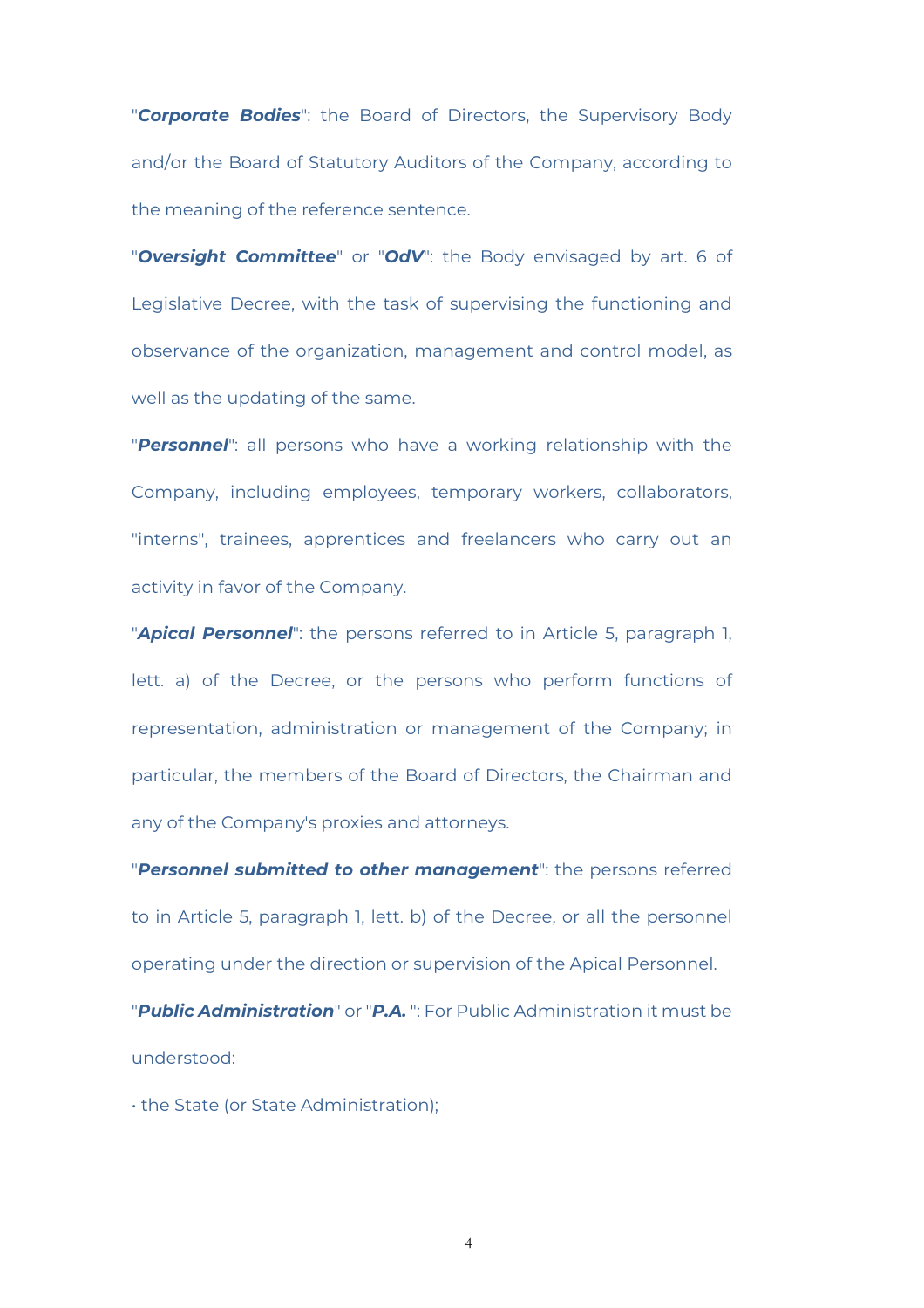• "*Public Bodies"*; it specifies that the Public Entity is identified as such by law or is an entity subject to a system of public controls, to the interference of the State or other Administration with regard to the appointment and revocation of its directors, as well as the Administration of the body itself. It is characterized by the participation of the State, or other Public Administration, in management expenses; or from the power of directive that the state has over its organs; o from institutional public funding; or from the constitution to a public initiative. By way of example, the following companies are considered to be Public Administrations in a broader sense: Ferrovie dello Stato, Autostrade SpA, AEM Milano, etc.

• Public Official: one who exercises "a public legislative, judicial or administrative function". To the effects of the criminal law "the administrative function is governed by rules of public law and by authoritative acts and characterized by the formation and manifestation of the will of the public administration or its development by means of authoritative or certifying powers" (art.357 cp );

• "*Public Service Officer"*: one who "in any capacity provides a public service. A public service must be understood as an activity governed in the same form as the public function, but characterized by the lack of the powers typical of the latter and with the exclusion of carrying out simple tasks of order and the provision of purely material work "(Article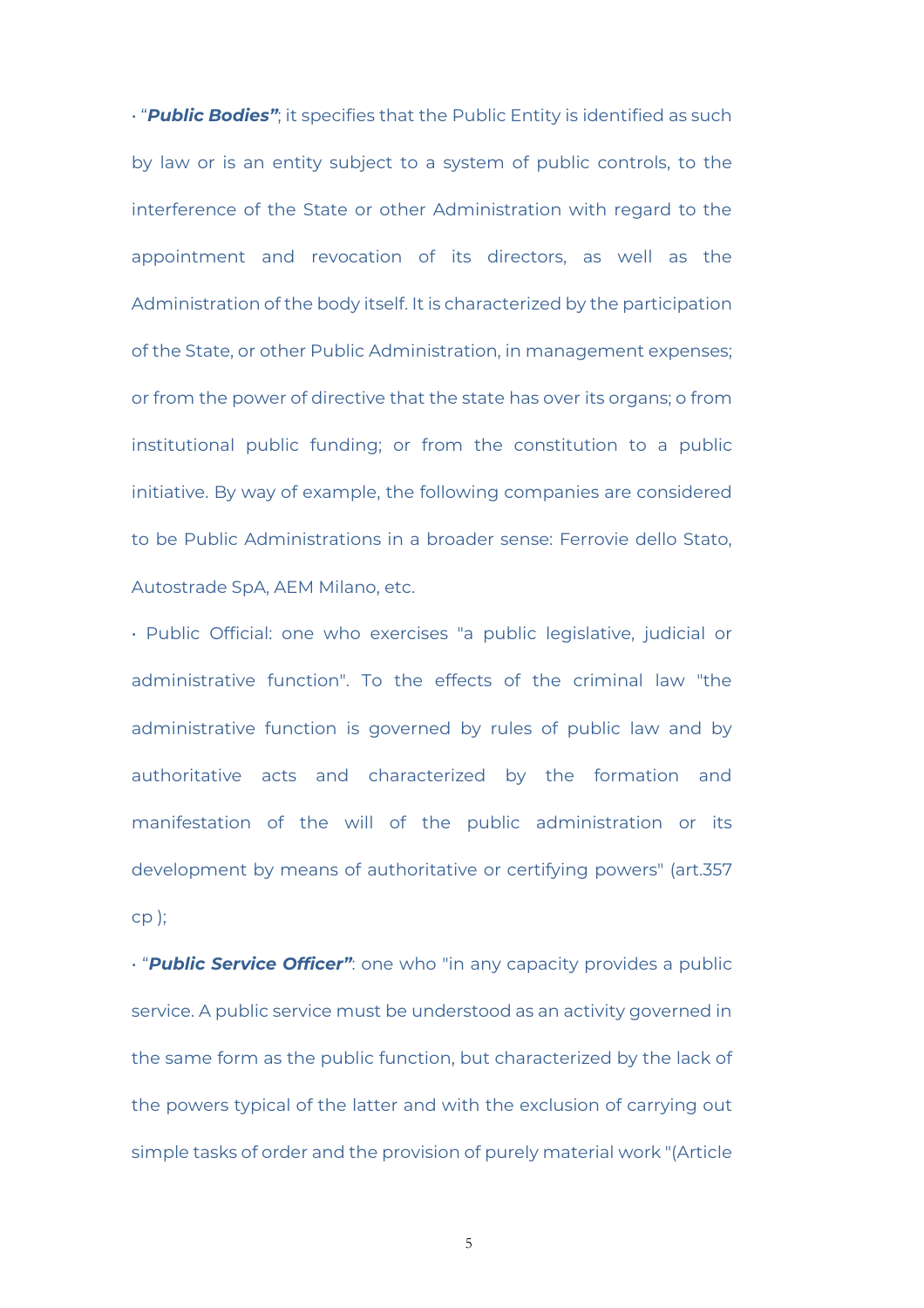358 of the Italian Criminal Code). It is represented that "for whatever reason" must be understood in the sense that a person exercises a public function, even without a formal or regular investiture (in charge of a "factual" public service). In fact, the relationship between P.A. and the subject who performs the service.

"*Protocol*": the organizational, physical and / or logical measure envisaged by the Model in order to prevent the risk of commission of Crimes.

"*Crimes*" or the "*Crime*": the set of crimes, or the single offense, referred to by Legislative Decree 231/2001 (as may be amended and integrated in the future).

"*Disciplinary System*": the set of sanctions applicable in the event of violation of the procedural and behavioral rules provided for by the Model;

"*Company*": OMER S.p.A..

#### **1.AIMS AND LEGAL PRINCIPLES**

#### **1.1 THE DECREE 231**

Legislative decree no. 231 of 8 June 2001 n. 231, which "governs the administrative liability of legal entities, companies and associations" ("**Decree 231**"), implemented the legislative delegation contained in article 11 of law no. 300 of 29 September 2000, in which Parliament laid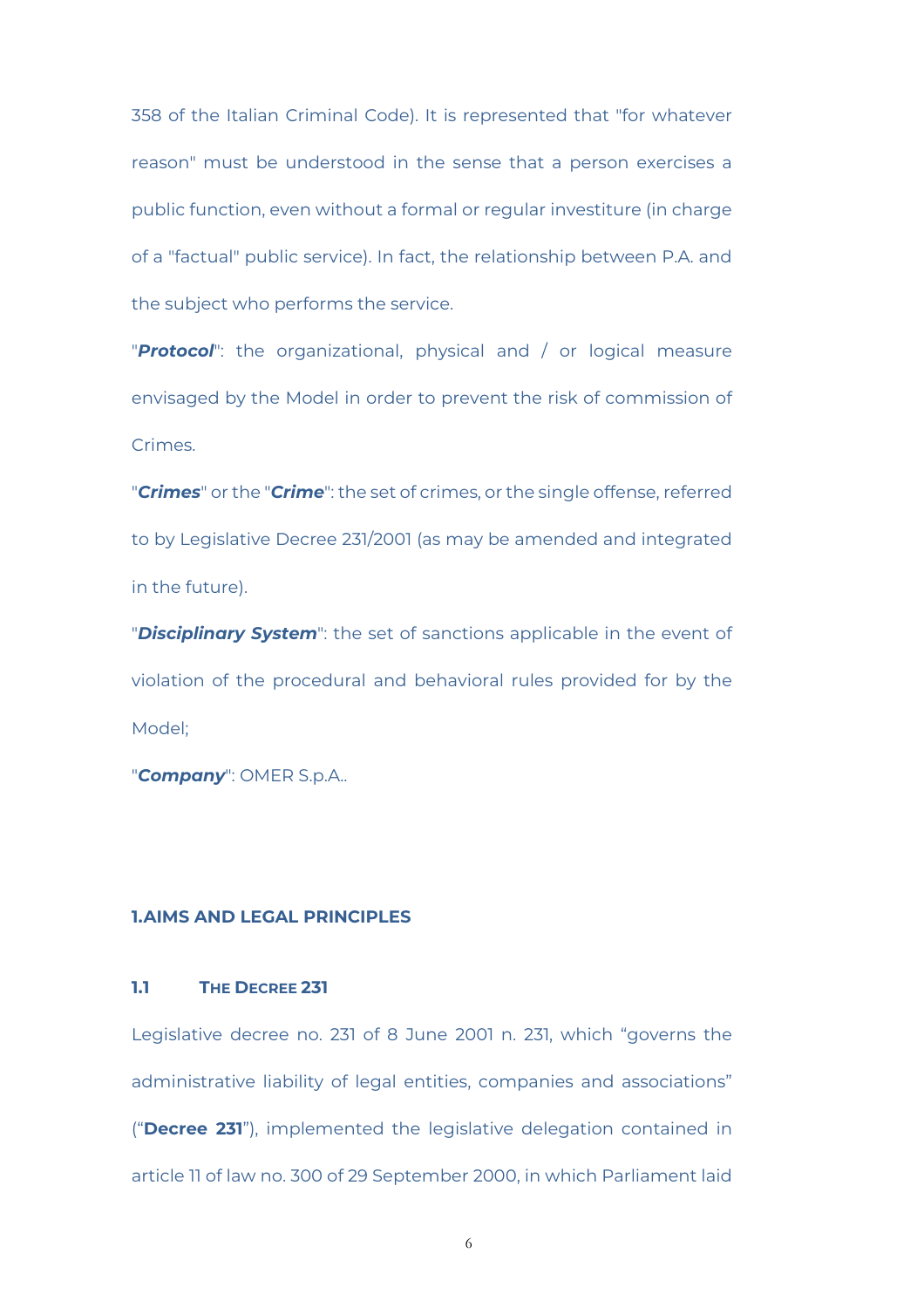down principles and guidelines for the governing of the administrative liabilities of legal entities and bodies for offences committed by persons operating within these legal entities, in their interests or to their advantage.

Decree 231 introduced into the Italian legal system the principle of administrative liability for offences as a consequence of unlawful acts committed by:

• persons representing, administering or managing the legal person or any of its organizational units who are in possession of financial and operating autonomy, as well as persons responsible for the de facto management and control of the body (known as "**persons in senior management positions**");

• persons and entities subject to the management or supervision of any of the parties described in the previous point (c. known as "**persons** 

#### **in subordinate positions**" or "**subordinates**").

In the situations expressly taken into consideration in the decree, alongside traditional liability for the offence committed (personal criminal liability, which can only be taken on by individuals in accordance of the principle set out in article 27, paragraph 1, of the Constitution) and the other forms of liability deriving from offences, it is also necessary to consider the liability of the Legal person, in respect of which the disciplinary measures which apply depend on the party who has to respond. When the conditions referred to in the decree are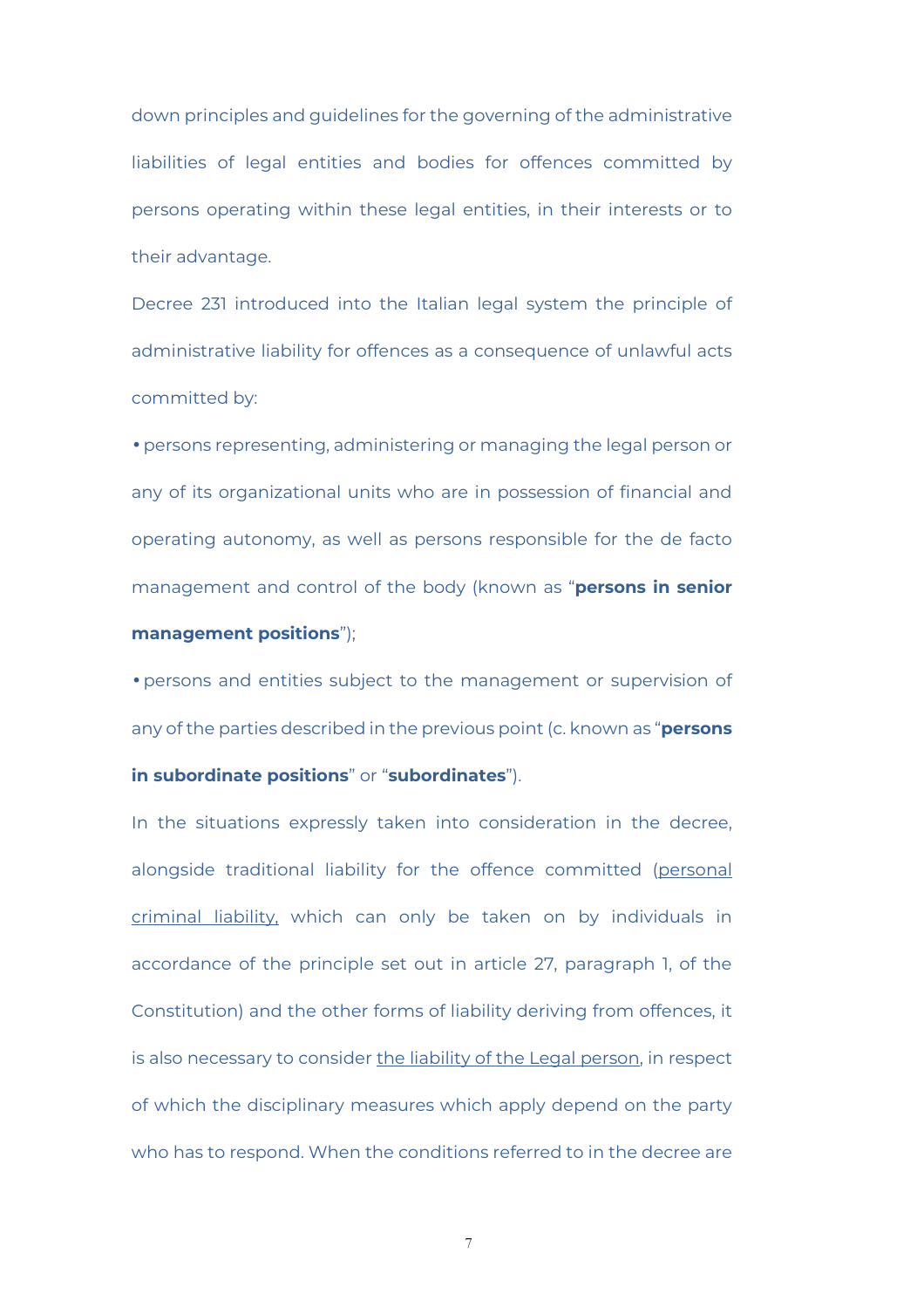satisfied, the facts constituting the offence have to be considered on two levels, regarding the offence attributable to the individual who committed it (subject to criminal sanctions), and the administrative implications of the offence for the Legal person (subject to administrative sanctions).

As to the nature of the liability under the terms of Decree 231, irrespective of the administrative liability referred to in the heading of the Decree, there are various provisions which determine that the overall legislative measure as a whole is rooted substantially in criminal law.

Decree 231 identifies the parties subject to the terms of the legislative provision, which are: "legal entities, companies and associations, including those without legal personality".

Decree 231 lays down the conditions that have to be satisfied if the entity is to be held liable for the offence:

**Objective criteria**: the offence must be committed in the interest or to the advantage of the entity by a person in senior management position or subordinate.

**Subjective criteria**: These are necessary because, if the legal person is to be held liable for the offence, such liability has to be attributable to it not only in objective terms. A judgment of reproach also has to be passed against it in respect of the offence in question. The parameters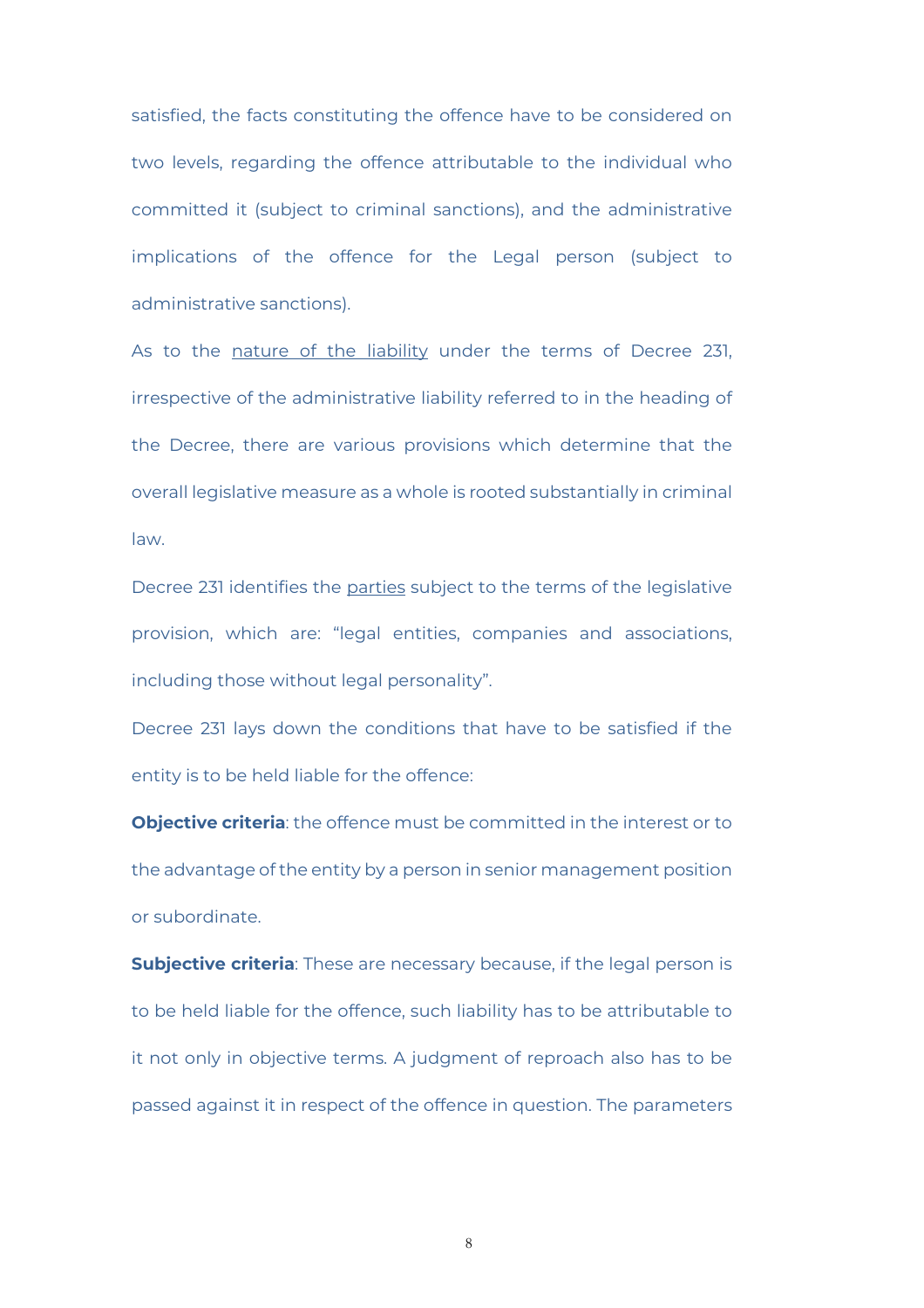of liability vary depending on whether the offence was carried out by a person in a senior management position or a subordinate.

If the offence has been committed by persons in senior management positions, the legal person is not liable if it proves that:

 **organization and management models** were adopted and effectively implemented by the management structure before the offence was committed which are able to prevent criminal conduct of the type concerned from taking place;

 a unit of the legal person with autonomous decision making and control powers is responsible for monitoring the operation, observance and updating of the models (also known as the "**Oversight Committee**");

 the individuals concerned were able to commit the offence as they were able to unlawfully elude the models;

 the Oversight Committee of the legal person carried out its monitoring operations in full.

If the offences were committed by subordinates, Decree 231 states in general that the legal person is liable if it fails to fulfill its guidance or monitoring obligations. The legal person is in any case exonerated if it had adopted organizational models before the offence was committed which are able to prevent offences of the kind in question. Unlike the case of offences committed by persons in senior positions, in situations of this nature the burden of proving that the organizational models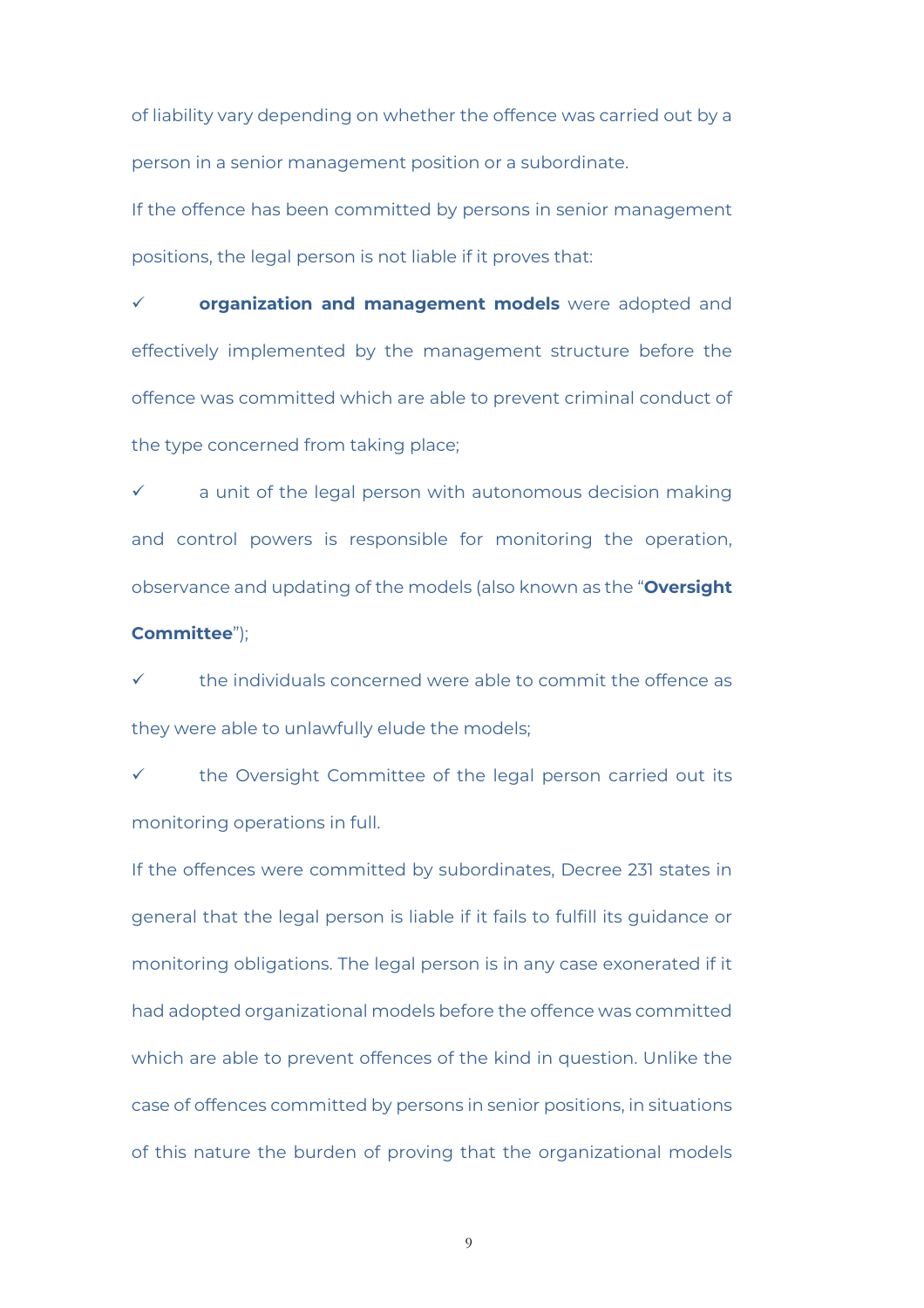had not been adopted or that they were implemented in an ineffective way falls upon the accused.

Decree 231 presents an absolute list of offences for which the legal person could be held liable, if they are committed by a senior manager or a subordinate.

This list of offences has progressively expanded in the course of the years, especially upon the adoption of international conventions to which Italy is a signatory.

In accordance with the terms of Decree 231 and subsequent additions, the legal person may have administrative liability for offences of the following kinds:

 $\checkmark$  Offences committed in relations with public administrative bodies;

 $\checkmark$  Computer offences and unlawful data processing:

Offences involving organized crime;

 $\checkmark$  Counterfeiting of currency, credit cards, revenue stamps and identity documents or instruments;

 $\checkmark$  Offences against industry and commerce;

Company offences;

 $\checkmark$  Offences of terrorism or the overthrowing of the democratic

order;

 $\checkmark$  Mutilation of female genital organs;

 $\checkmark$  Offences against individual liberty;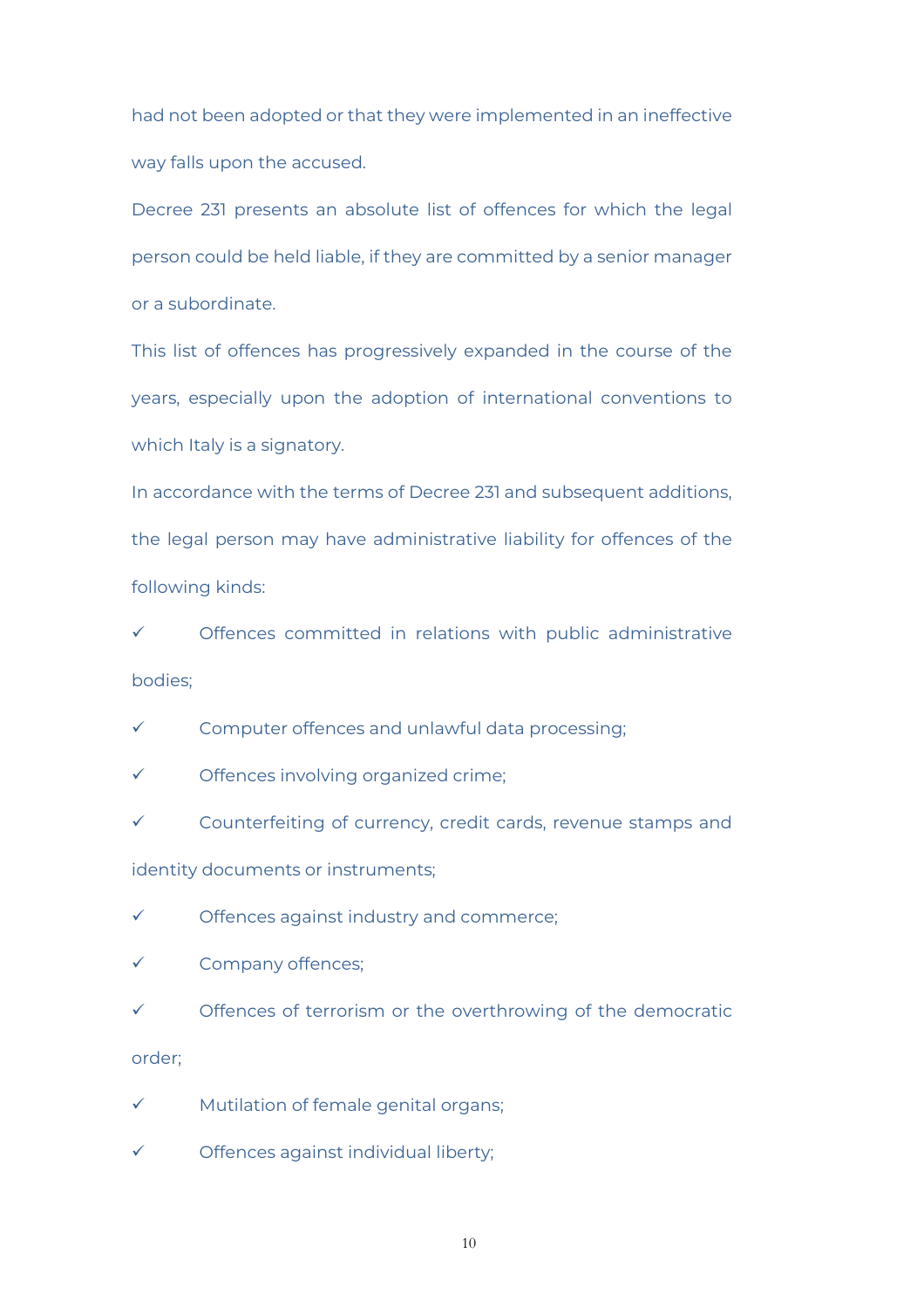$\checkmark$  Abuse of privileged information and tampering with the market;

 Manslaughter and grievous bodily harm, with breach of the accident prevention and protection of health and safety in the workplace regulations;

 Receiving of stolen goods, money laundering and use of money, goods or profits of criminal origin and "self-money laundering";

Breach of copyrights;

 $\checkmark$  Instigation not to make statements or to make false statements to judicial authorities;

- $\checkmark$  Transnational offences;
- Environmental offences;
- Immigration law offences.

#### **1.2 SANCTIONS**

The sanctions applicable in the event of administrative liability for offences pursuant to the terms of articles 9 to 23 of Decree 231 are the following:

Fines: these apply to all unlawful administrative acts, by way of a penalty, rather than as compensation. The fines are payable by the legal person, out of its capital assets or common funds. The fines are calculated on the basis of a system "of quotas, no less than a hundred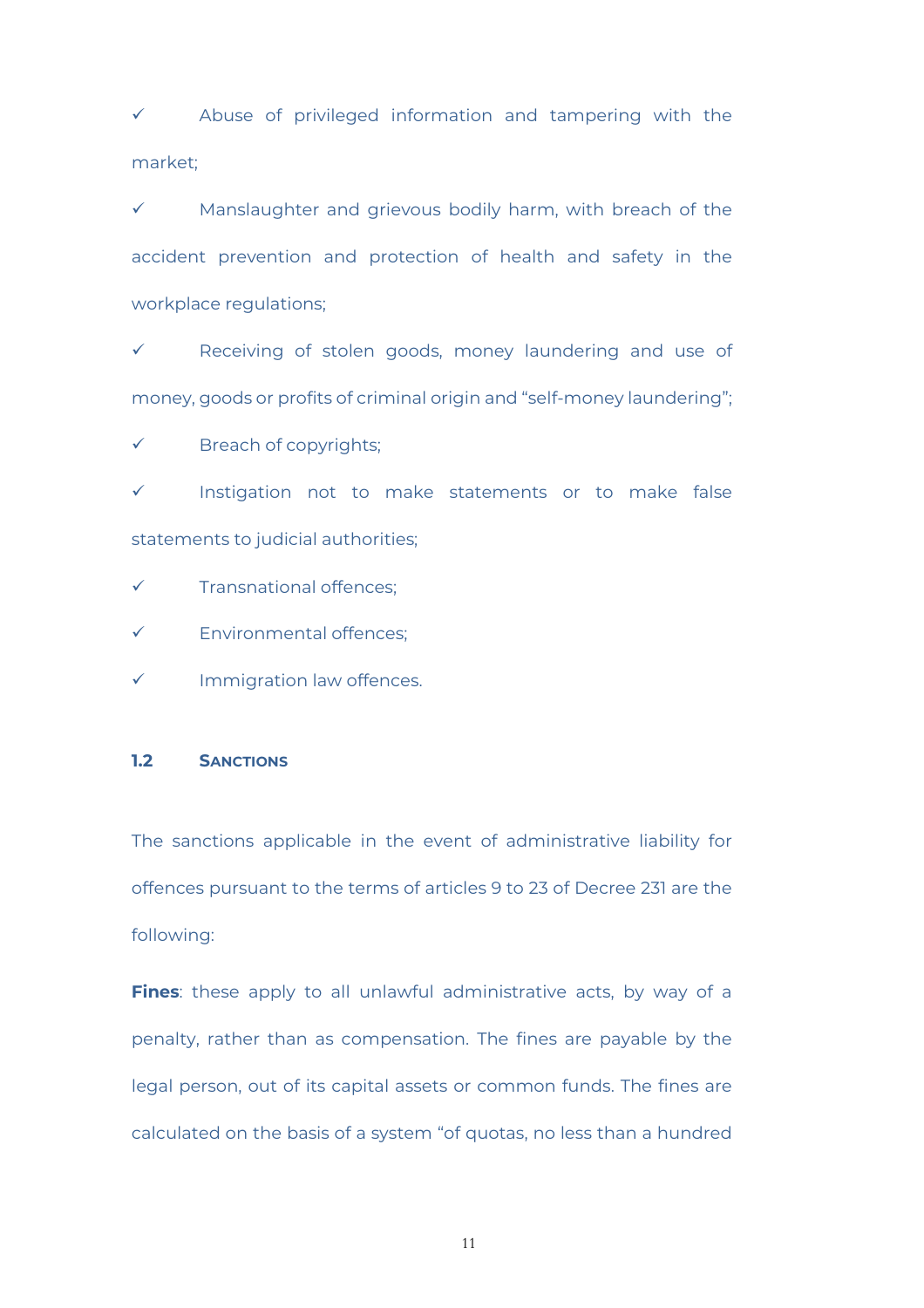and not in excess of a thousand", as determined by the court on the basis of the seriousness of the offence and the level of liability of the legal person, and the action taken by it to eliminate or reduce the consequences of the offence and to prevent any repetition. **Each quota ranges from a minimum of Euro 258.23 to a maximum of Euro 1,549.37.** Each quota is determined by the court, which takes into consideration the economic and capital situation of the legal person. The amount payable is therefore determined by multiplying the first factor (number of quotas) by the second (value of the quota).

**Prohibition orders:** these apply only in the specific cases expressly provided by Decree 231, and are as follows: (i) a ban on conducting business; (ii) suspension or revocation of the permits, licenses or concessions which enabled the offence to be committed; (iii) a ban on entering into negotiations with public administrative bodies, other than to obtain a public service. This prohibition may be limited to specific types of contract or negotiations with specific bodies; (iv) exclusion from subsidies, loans, contributions or grants, and the possible revocation of those already obtained; (v) a ban on advertising goods or services.

Prohibition orders are valid for **no less than three months and no more than two years**. By way of an exception, a prohibition order may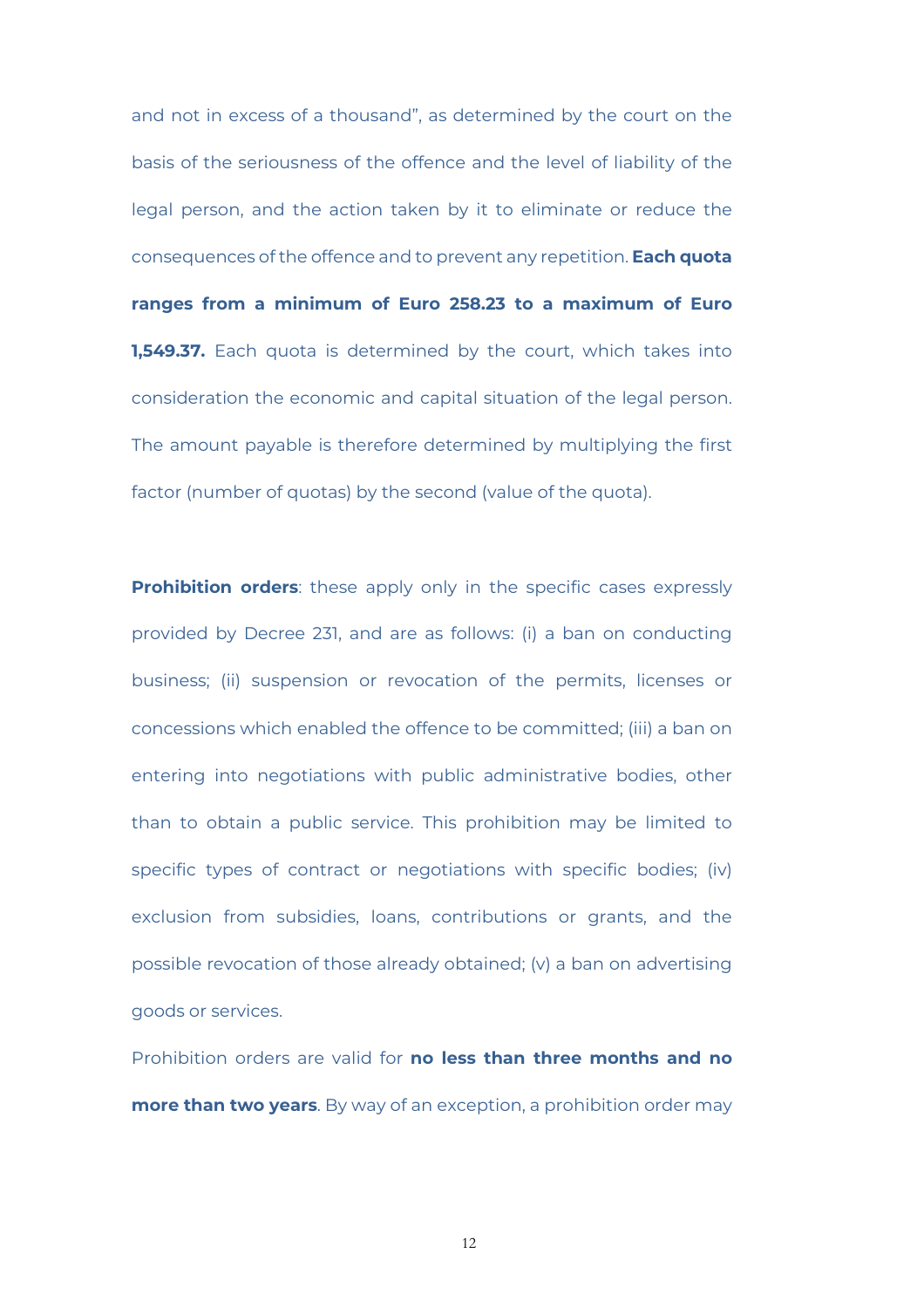be permanent in the most serious situations described in article 16 of Decree 231.

**Confiscation**: this is an autonomous, mandatory sanction which applies when the legal person is found to be liable. It regards the payment or profit obtained from the offence (with the exception of the portion that may be returned to the victim), or, if that is not possible, sums of money or other goods equivalent to the payment or profit obtained from the offence, without affecting the rights acquired by the third party in good faith. It is possible to order the preventive sequestration of goods, aimed at confiscating the price or profit obtained from the offence when the relevant legal conditions are satisfied. The procedure set out in article 321 and following of the code of penal procedure on preventive sequestration applies;

**Publication of the judgment**: this may be required when a prohibition order is applied to the legal person. The judgment is published once only, in full or in an extract, in one or more newspapers selected by the court, and is affixed to the public notice board of the local authority in which the legal person has its registered office. The publication is at the legal person's expense, on the instructions of the clerk of the court. The aim of this sanction is to inform the public of the judgment passed.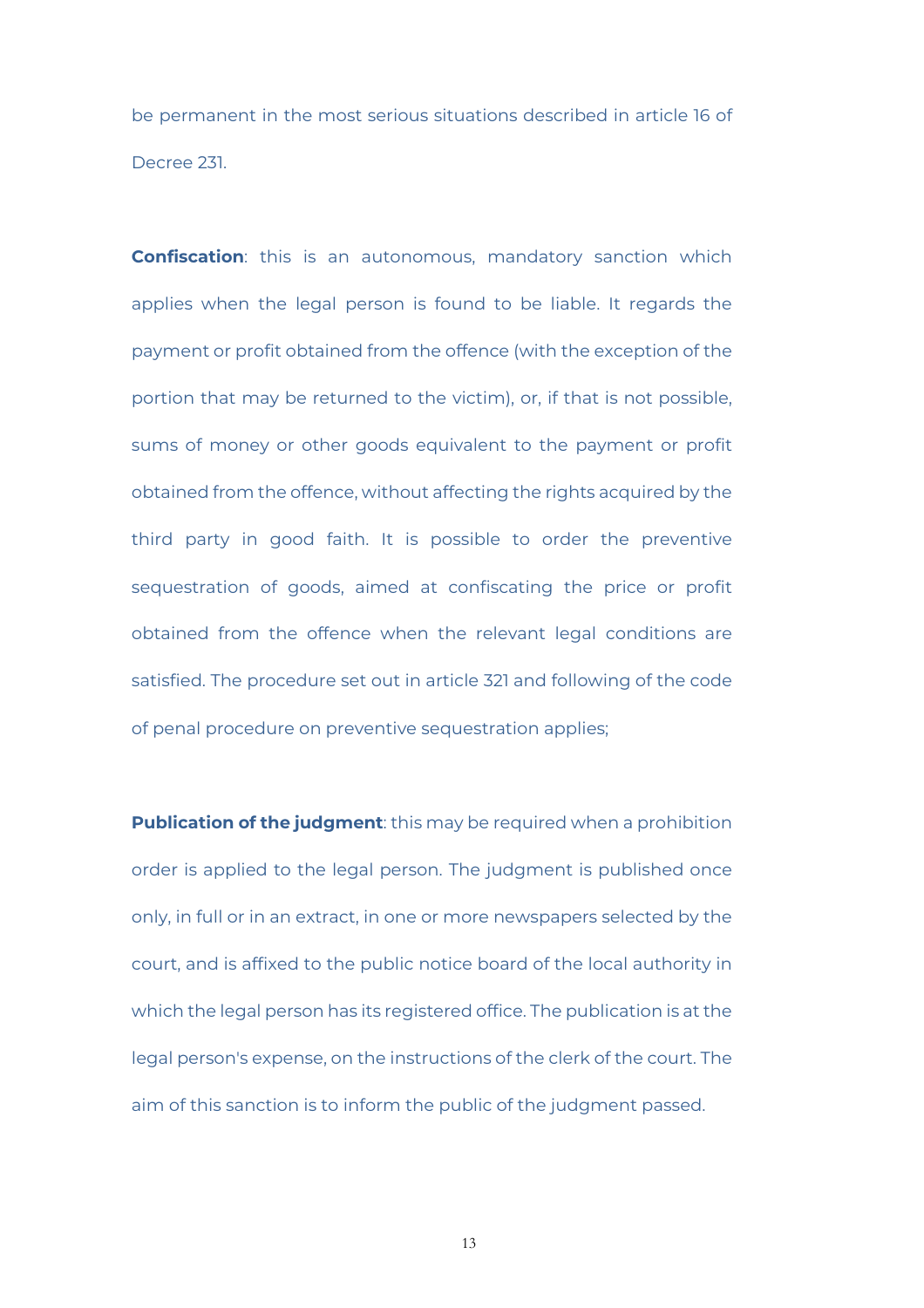#### **1.3 PRECAUTIONARY MEASURES**

Decree 231 lays down the possibility of applying the prohibition orders set out in article 9, paragraph 2 by way of precautionary measures. Precautionary measures apply to an accused or party under investigation while the proceedings are pending, but before judgment is passed. For this reason, precautionary measures may be applied at the request of the public prosecutor, when certain conditions are satisfied.

**1.4 ORGANIZATION, MANAGEMENT AND CONTROL MODELS FOR EXONERATION OF LIABILITY.** 

In the case of offences committed by **senior managers**, Decree 231 lays down exoneration if the legal person is able to demonstrate among other things, that organization and management models were adopted and effectively implemented before the offence was committed which are able to prevent criminal conduct of the type concerned from taking place and that the individuals concerned were able to commit the offence as they were able to unlawfully elude the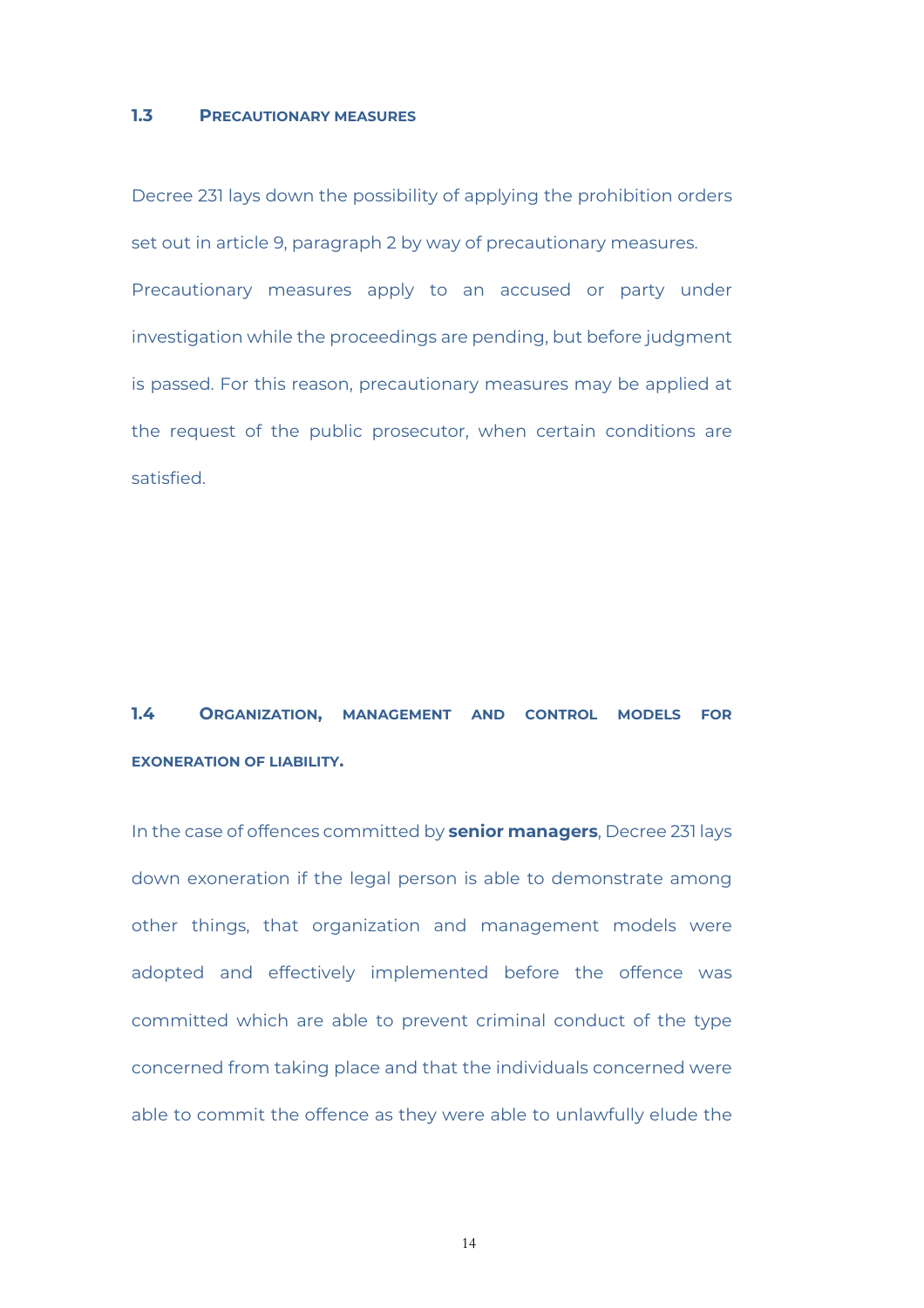model. It is also necessary that the legal person appoints an Oversight Committee that operated with effectiveness.

In the case of offences committed by **subordinates**, the legal person may only be held liable if it is ascertained that *the offence was made possible by failure to observe the guidance or control obligations*. It should be noted however that there are no guidance and control obligations if *the legal person adopted an Organizational, Management and Control Model aimed at preventing offences of the type in question before the specific offence was committed.* 

#### **1.5 REQUIREMENTS OF THE ORGANIZATION AND MANAGEMENT MODELS**

Decree 231 also states the main requirements for the creation of a "Model of Organization and Management". In particular, the model has to: (i) identify the activities in relation to which offences may be committed; (ii) lay down specific training protocols and the methods of implementing the decisions of the legal person in respect of the offences to be prevented; (iii) identify methods of managing financial resources which prevent the offences from being committed; (iv) lay down obligations to provide information to the organizations responsible for supervising the operation and observance of the Model;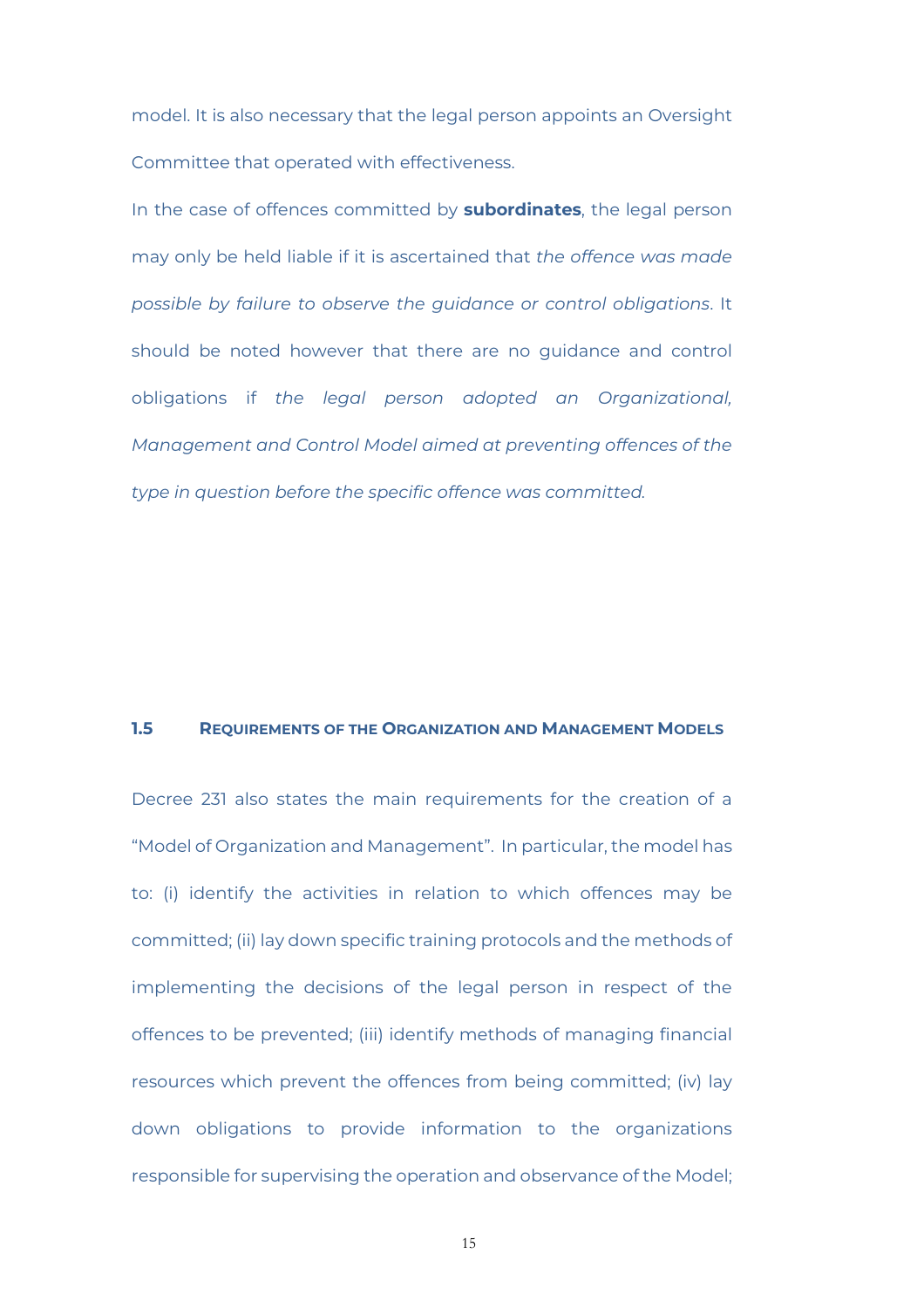(v) introduce a disciplinary system which applies when the measures laid down in the Model are not observed.

Decree 231 also states that, taking into account the type of activity and the nature and size of the organization, the model has to lay down measures which guarantee that the operations will be carried out in accordance with the law and that any risk situations will be promptly detected, and (ii) the effective implementation of the Model requires periodic checks and amendments when significant breaches of the legal provisions are discovered, or in the event of important changes within the organization. The existence of a suitable disciplinary system is another significant factor.

#### **2. THE GOVERNANCE MODEL AND ORGANISATIONAL SYSTEM**

#### **2.1 THE COMPANY**

OMER S.p.A. (also referred to below as the "**Company**" or "**OMER**") has as its corporate purpose the exercise, also through the assumption of shareholdings or interests in companies and bodies already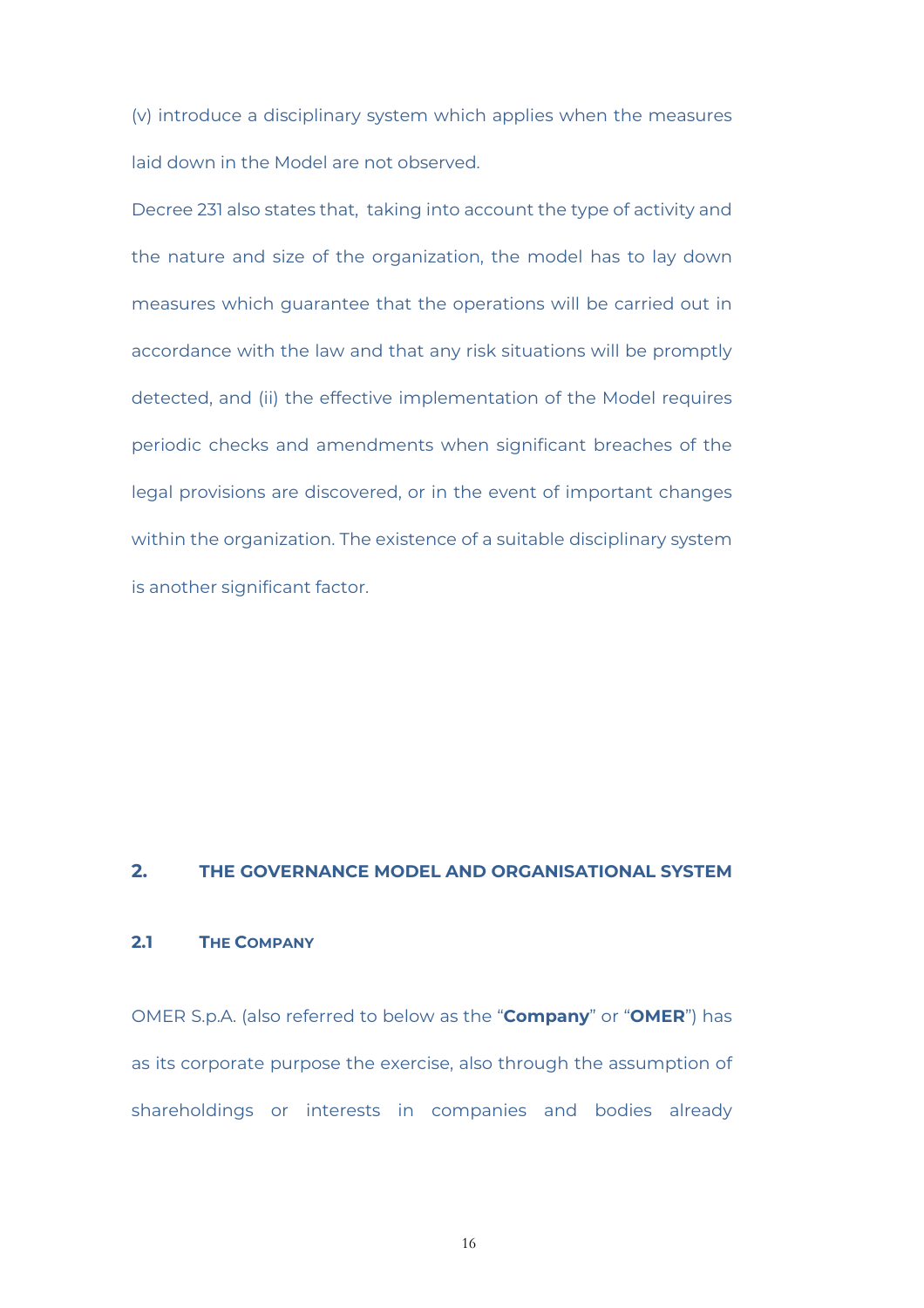established or to be established - both in Italy and abroad - of manufacturing, systems and plant engineering activities aimed at:

i. the conception, design, construction and installation of components and systems for the furnishing and fitting out of means of collective transport by land, sea and air;

ii. the conception, design, construction and installation of carpentry; iii. the conception, design and construction of components and rolling stock for railways, tramways, trolleybuses, subways and mines; iv. the repair and maintenance of components, installations and railway, tramway, trolleybus and metro rolling stock;

v. the conception, design and manufacture of parts and accessories for motor vehicles;

vi. the processing of plastics and composite materials for parts and accessories for means of transport and furnishings;

vii. the execution of design, processing and construction activities on behalf of third parties.

The Company may also acquire shareholdings in other companies whose industrial, commercial and financial activities are analogous, similar or in any case connected to its own, and carry out the technical and financial coordination of the subsidiaries and the provision of financial and management services to them.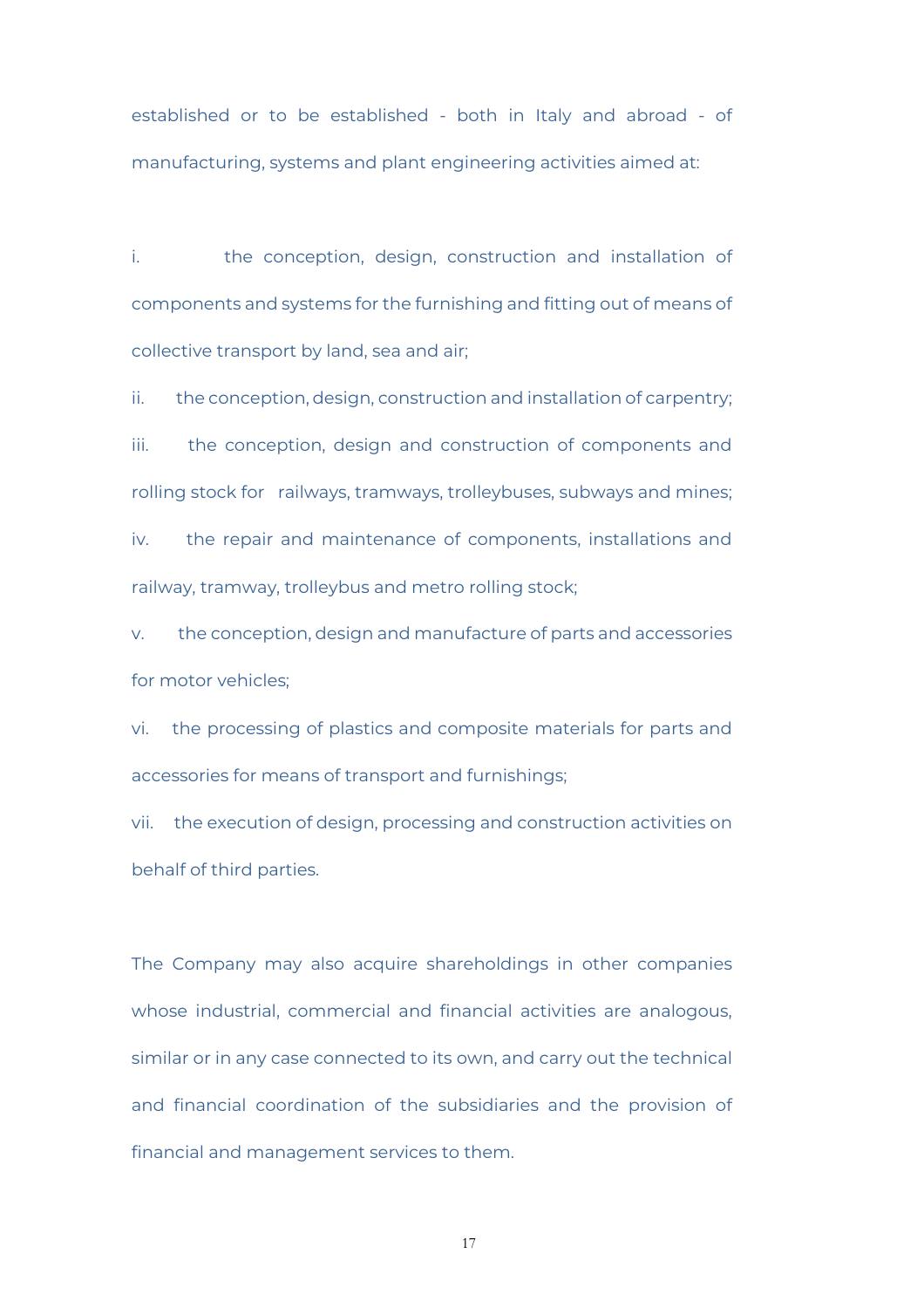The Company may also carry out all commercial, real estate and financial transactions that are deemed useful by the directors for the achievement of the corporate purpose, with the exclusion of reserved financial activities.

The Company operates in Italy and its headquarters and production site are located in Carini (PA), Via Angelo Russello.

The Company has a subsidiary in the USA, OMER North America located in Sterling Heights (Michigan, Detroit Area) 15 Mile Road, which is the center specialized in the final processes of manufacturing and assembly of products for the North American market and in the commercial distribution of the Group's products.

#### **2.2 THE OMER GOVERNANCE SYSTEM**

The Company has a Board of Directors with administrative functions and a Supervisory Body, responsible for controlling the company administration. Both these bodies are nominated by the shareholders' meeting.

The corporate governance system therefore takes the following form: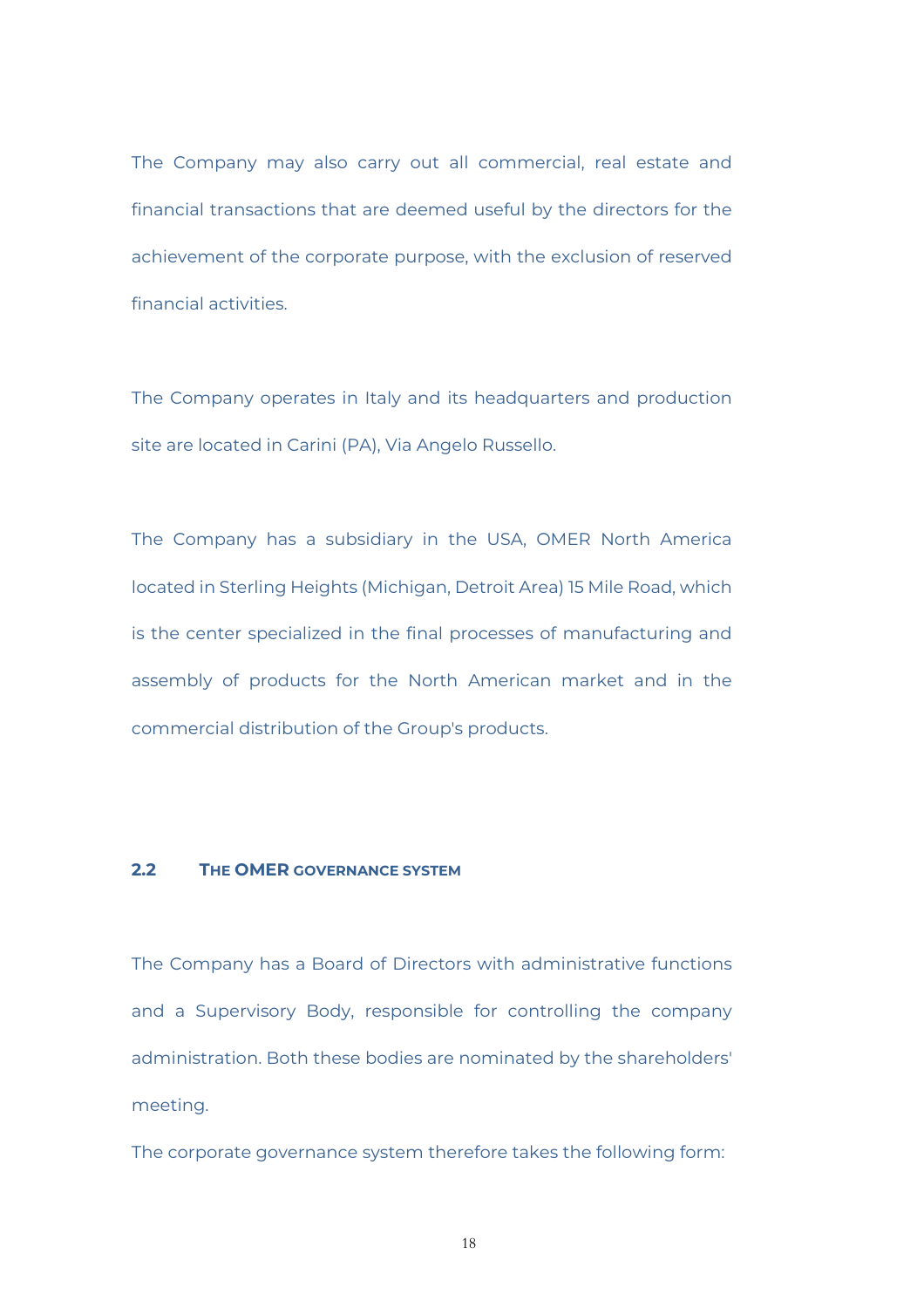• **Shareholders' Meeting**: the shareholders' meeting resolves on the matters reserved to it in law, in both ordinary and extraordinary session.

• **Board of Directors**: the Company is managed by the Board of Directors, who have wide ranging and unlimited ordinary and extraordinary management powers, with the exception of those matters reserved in law to the shareholders' meeting. The Board of Directors may delegate and revoke powers to special representatives to carry out single acts or categories of act. The Chairman and Managing Director are responsible for implementing the resolutions passed by the board, including those on the delegation and revocation of special powers.

The Board of Directors may delegate its powers to the Managing Director and the Chairman of the Board, upon whom all management powers may be conferred, with the exception of those matters reserved in law to the Board of Directors and those which the Board has resolved to reserve to itself.

The Chairman and Managing Director have the general powers to represent severally the company.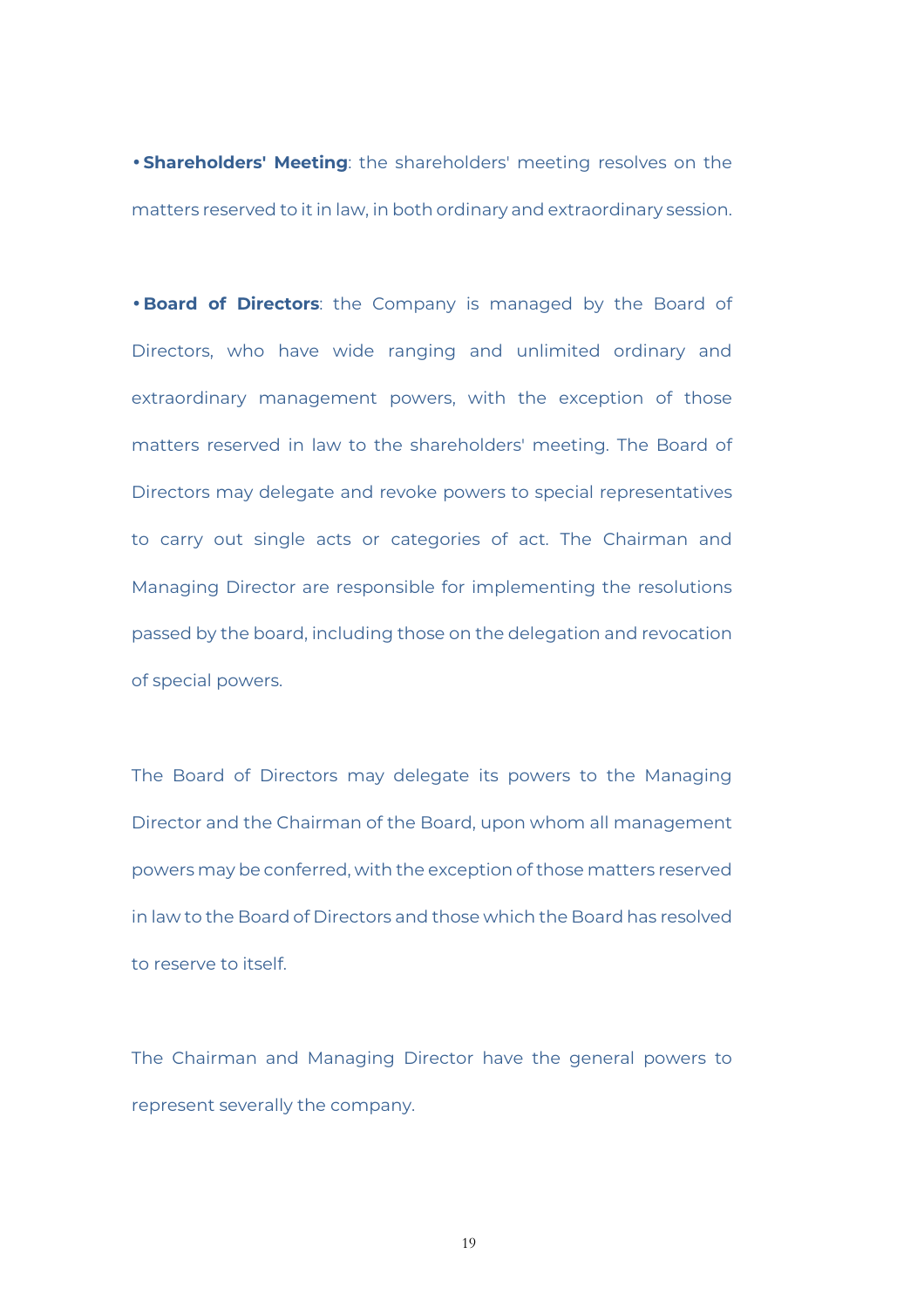• **Supervisory Body:** art. 2477 of the Civil Code provides for the appointment of a supervisory body or an auditor, determining their competences and powers, including the legal auditing of accounts. If the articles of association do not provide otherwise, the supervisory body consists of a single standing member. The single auditor may also act as both supervisor and auditor. The statutory auditor may be appointed exclusively to carry out auditing activities.

• **Board of Auditors**: this consists of 3 acting auditors and 2 replacements. As laid down in law, the Board of Auditors is responsible for ensuring observance of the law and the deed of incorporation, compliance with good management practices, the suitability of the organisational structure of the company, the internal control system and administrative and accounting system, with particular reference to the reliability of this latter in correctly representing the operating events.

#### **3. THE ORGANIZATION AND MANAGEMENT MODEL**

**3.1 PURPOSE OF THE ORGANIZATION AND MANAGEMENT MODEL OF OMER**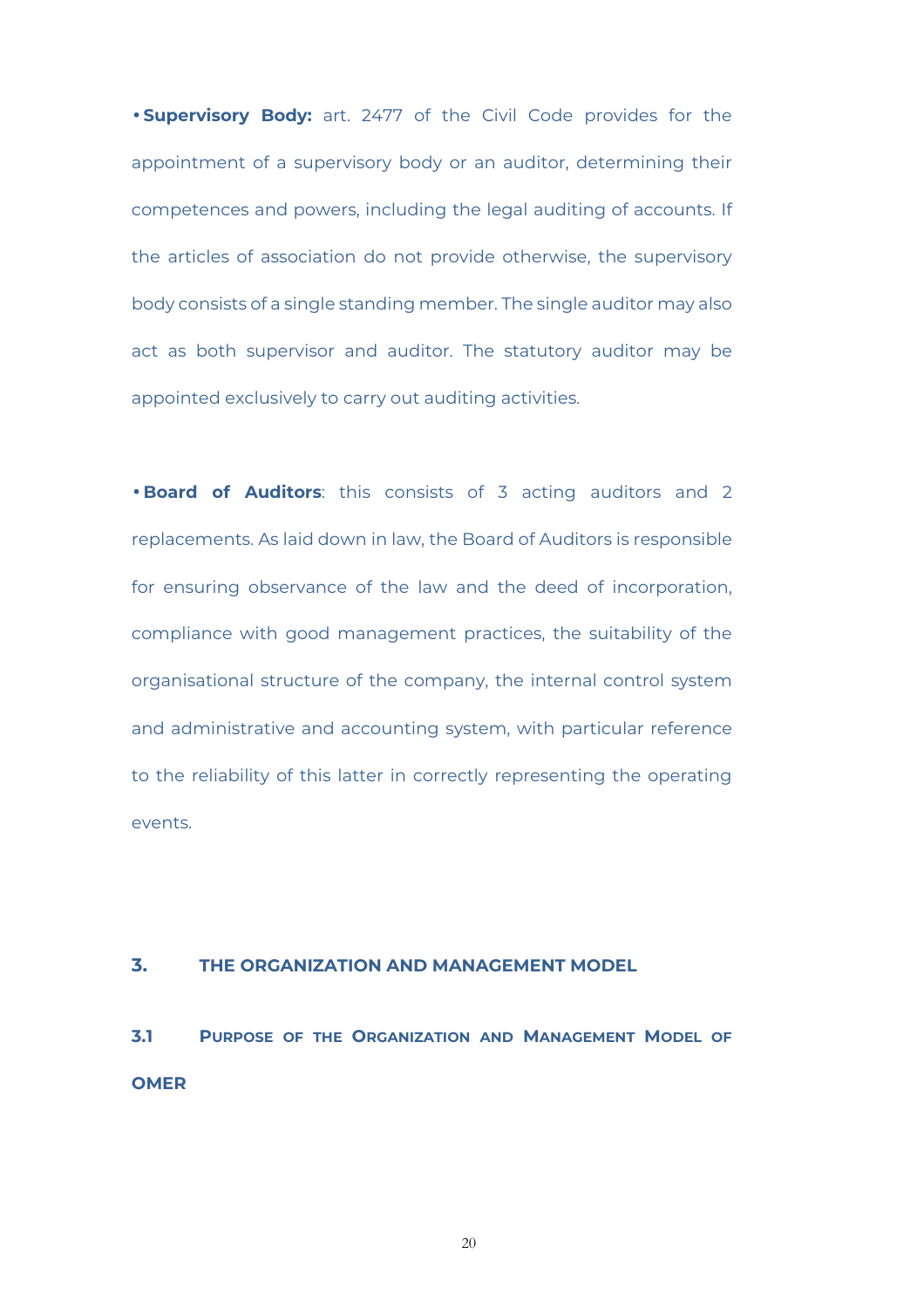The OMER Organisation and Management Model (also referred to in brief below as the "**Model**") takes into account the interaction between the Internal Control System and the existing company procedures in respect of Decree 231.

This Model has been developed by:

• identifying the areas at risk of offences and the sensitive activities,

• setting up an organic, structured system of procedures (some of which are still to be fully defined).

The Board of Directors devotes the utmost care in defining and updating the organizational structures and operating procedures, both in order to ensure efficiency, effectiveness and transparency in the management of activities and in the attribution of the related responsibilities, and in order to minimize malfunctions, malfunctions and irregularities (among which are also illegal behaviors or in any case not in line with that indicated by the Company).

AS specific instruments already existent and aimed at planning the training and implementation of corporate decisions and to carry out controls on company activity, also in relation to the crimes and offenses to be prevented, the Company has identified:

• the rules of corporate governance;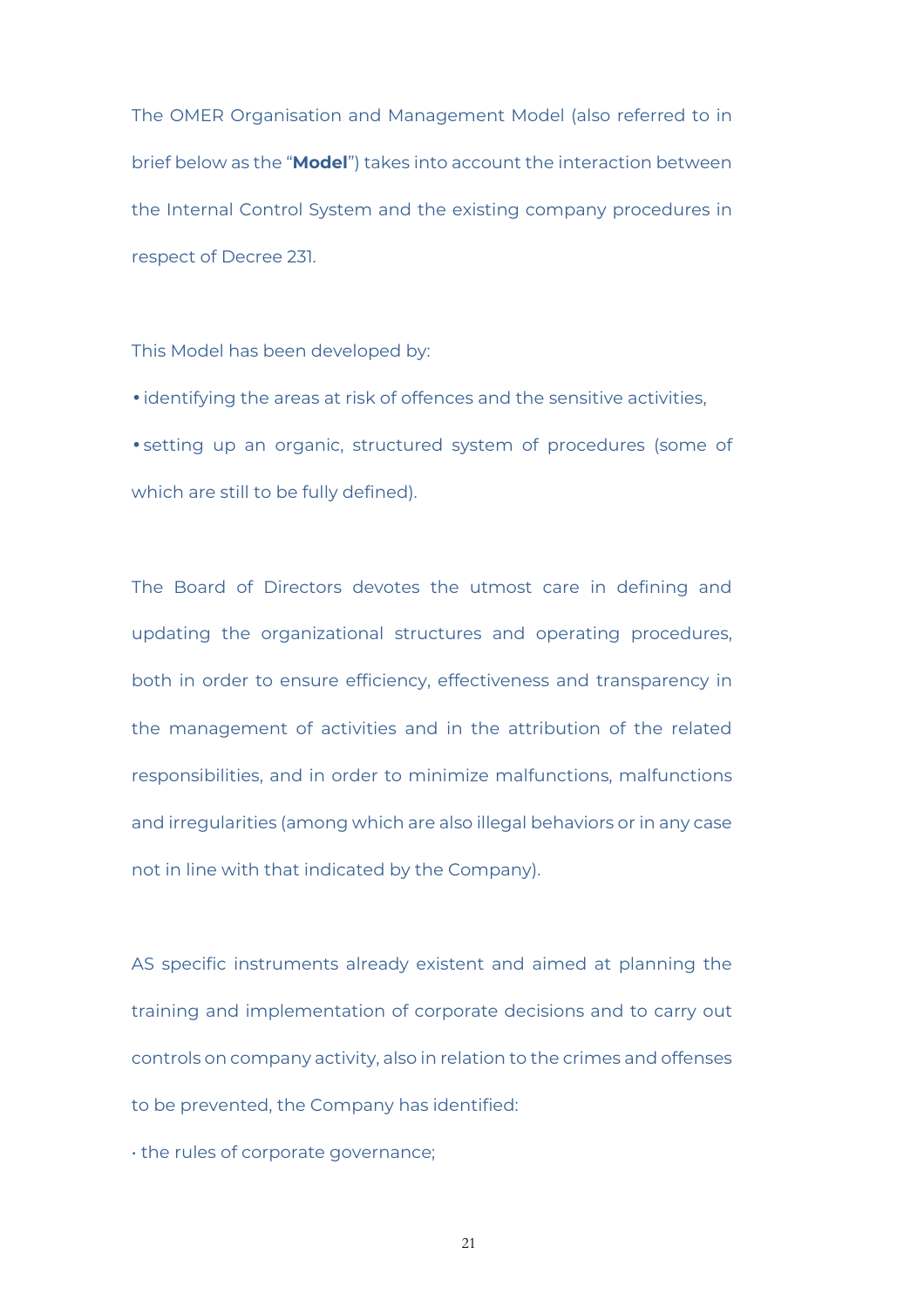• the system of powers and delegations;

• the Code of Ethics;

• internal regulations and company policies (privacy, etc.).

The aim of the OMER model is to:

• ensure that all those operating in the name and on behalf of OMER are aware that committing or attempting to commit a criminal offence - whether to the benefit or in the interests of the company or otherwise - is a violation of the Model and the principles and provisions set out therein, and may render not only the perpetrator of the offence but also OMER itself subject to criminal and administrative penalties;

• identify the conduct which will not be tolerated by OMER, as it is in breach of the law, as well as of the company code of conduct;

• monitor the areas at risk and the sensitive activities, in relation to which the offences considered in Decree 231 could be committed and lay down the prompt action to be taken to prevent such offences from being committed.

To define the Model and prevent the offences considered in Decree 231, the following operations were carried out:

• development of the OMER Code of Ethics;

• assessment of the offences which could be of relevance to OMER, due to the nature of the company business;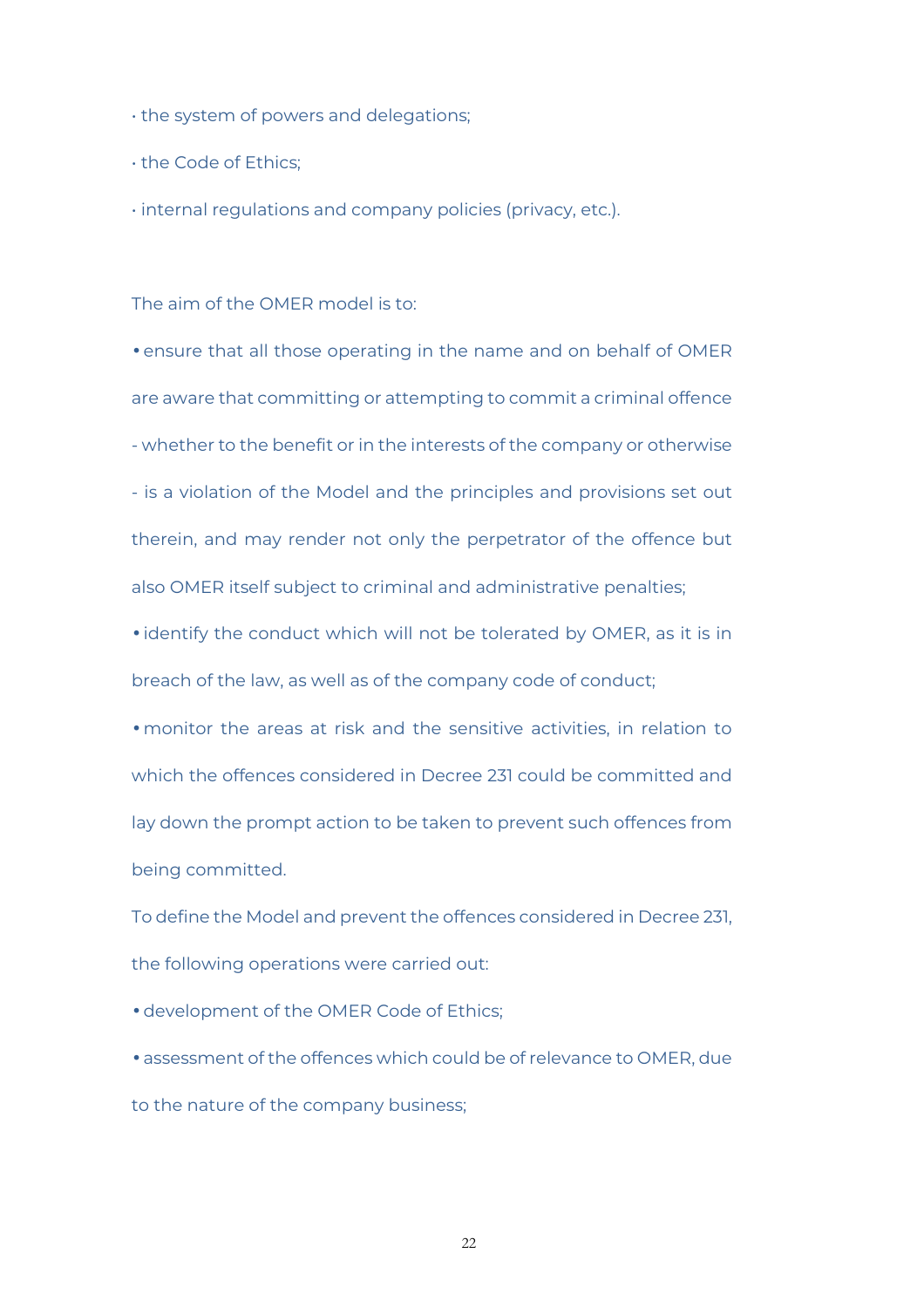• in respect of such offences, the identification of the areas at risk under the terms of Decree 231, by means of an in-depth analysis of the business activities, the existing procedures and control systems, current practices and the levels of authorisation;

• identification and updating of the Internal Control System with a view to guaranteeing: (i) consistency between the exercise of functions and powers and the responsibilities allocated; (ii) the application and observance of the principle of separation of roles; (iii) the verifiable nature, transparency and consistency of company behavior in respect of the documentation on each operation, activity and transaction;

• identification of the Oversight Committee ("**OdV**"), which is responsible for monitoring the effective and correct operation of the Model and conferring autonomous powers for that purpose, in line with the means at its disposal;

• definition and adoption of a disciplinary system to be applied in the event of violation of the Model, pursuant to the terms of Decree 231.

#### **3.2 THE PARTIES SUBJECT TO THE MODEL**

The Model applies to the following parties, who are obliged to comply with its terms:

 the directors and managers of the Company (persons in senior positions)

the company employees (subordinate parties);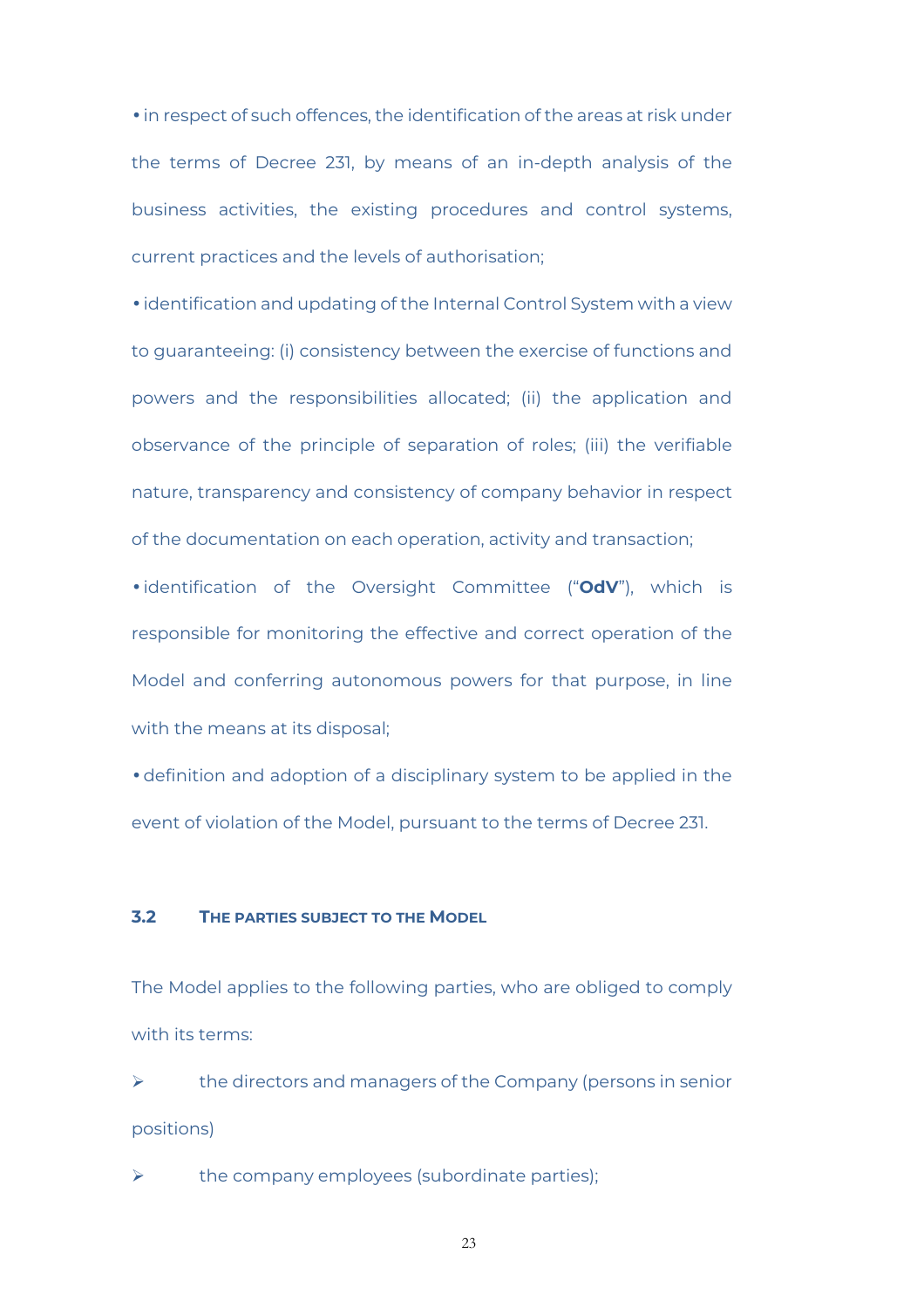$\triangleright$  the collaborators, agents, consultants and all other freelance parties in general who operate in areas regarded as sensitive, in the interests or on behalf of the Company;

 $\triangleright$  the suppliers, partners and all third parties operating regularly or on a constant basis in areas regarded as sensitive, in the interests or on behalf of the Company.

More generally, all those operating in areas regarded as sensitive, in the interests or on behalf of the Company are subject to the terms of the Model.

#### **3.3 STRUCTURE OF THE MODEL AND RELATED DOCUMENTS**

In addition to the principles and provisions of the Code of Ethics, all the processes, rules, procedures and systems applied within the company are also of relevance for the Model.

For the purposes of this Model, reference is expressly made to all the other systems applicable at OMER, including the procedures and standards of conduct, all of which form an integral and substantial part of this Model.

#### **3.4 PRELIMINARY OPERATIONS FOR THE SETTING UP OF THE MODEL**

OMER took the view that the adoption of the Organisation and Management Model under the terms of Decree 231 was essential to its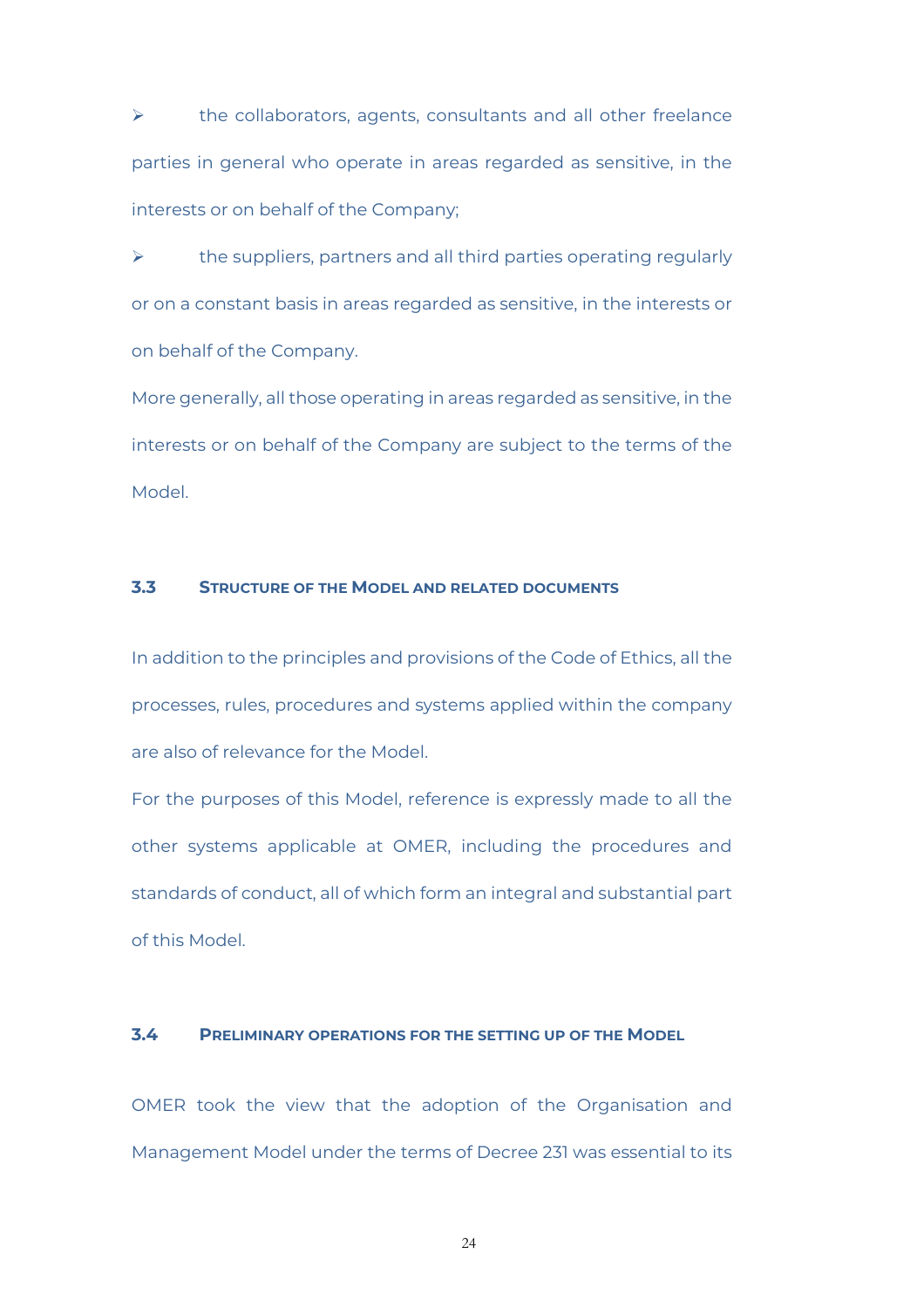company policy, to ensure that all those working within the company act in such a way as to prevent the offences taken into consideration by that Decree from being committed.

In setting up its Model, OMER took into account the provisions of Decree 231, as well as the CONFINDUSTRIA Guidelines (as lastly updated on June 2021) drafted on the basis of the Ministry of Justice observations, which contain specific instructions for the adoption and implementation of the Models. It should also be noted that the latest version of the Guidelines in question was issued by Confindustria in June 2021 and approved by the Ministry of Justice on 8 June 2021.

The company's Model is approved and adopted by the Board of Directors of OMER in accordance with the terms of Decree 231.

The Board of Directors nominates the Oversight Committee responsible for monitoring the operation and observance of the Model, in accordance with the terms of Decree 231.

The Risk Assessment activities (including the mapping of the areas at risk) were carried out through an analysis of the company documentation available and interviews with company personnel on the significant offences identified.

#### **3.5 IDENTIFICATION OF THE RISK AREAS AND RELATED SENSITIVE ACTIVITIES.**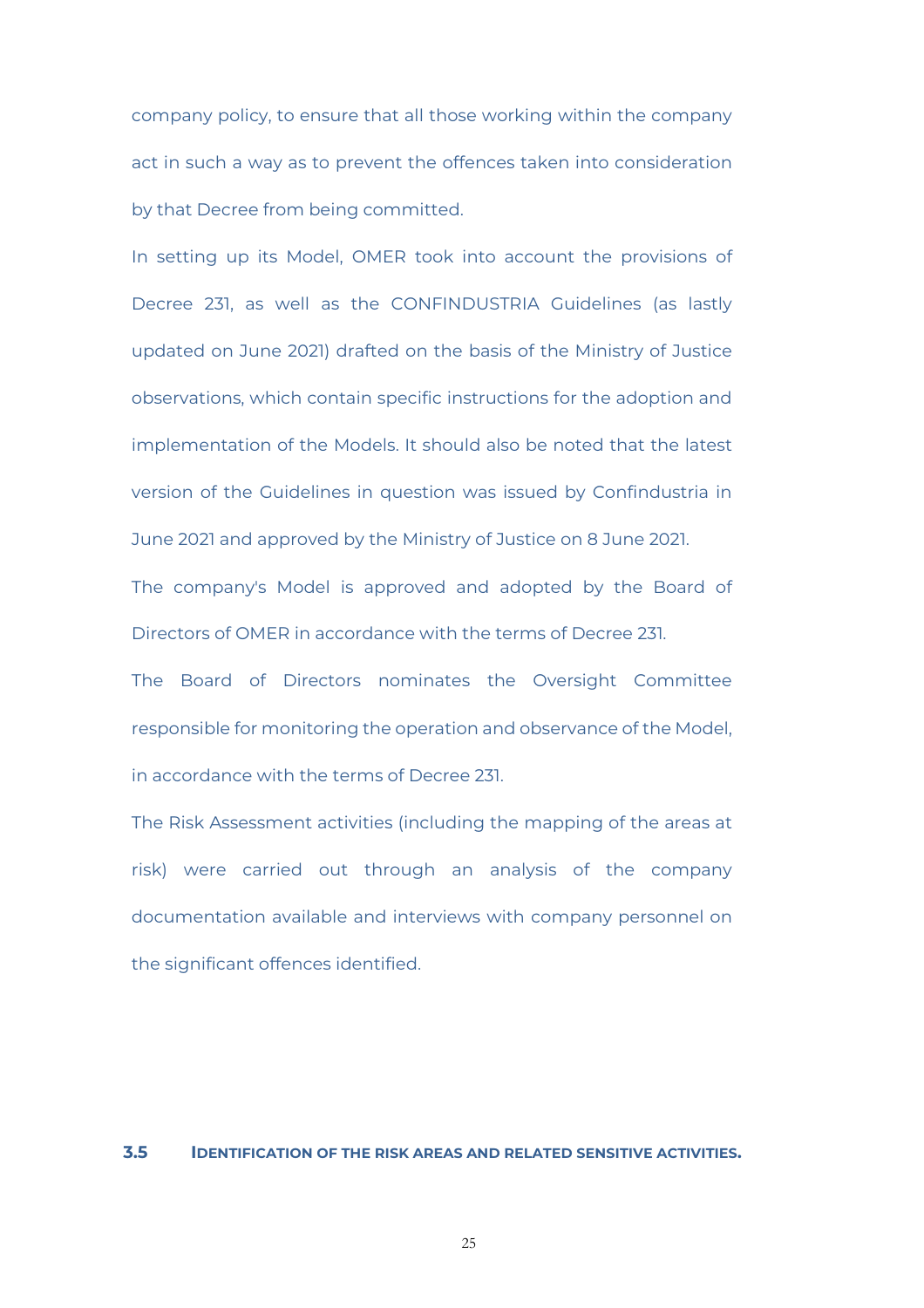The risk areas were identified by analyzing the organizational structure and operating methods of the Company, with a view to highlighting the areas and sectors of business which are most at risk of prejudicial events due to the offences considered in Decree 231.

The identification of the areas at risk was carried out through a prior examination of the company documentation (principal procedures in place, delegations, powers of attorney, internal circulars, etc.) and through a series of interviews with the key persons in the corporate structure and within the individual departments' interviews targeted at examining the Sensitive Processes in detail and the control over them. Company procedures already adopted and in place at OMER were also examined.

The analysis of the organizational structure and operating methods of the Company made it possible to: (i) identify the types of offence of the greatest relevance to the Company, (ii) assess and identify the company areas at risk of Decree 231 offences or attempted offences, either autonomously or in collusion with third parties.

The "sensitive activities", that it is to say those activities with respect to which there is, directly or indirectly, a potential risk of commission of the crimes, have been identified in detail in each risk area, together with the relative company functions involved.

For further detail on the types of offence, the mapping of the sensitive areas and risks of offence considered in Decree 231, and the management of the relations and risk processes, reference should be made to the Special Parts of Model.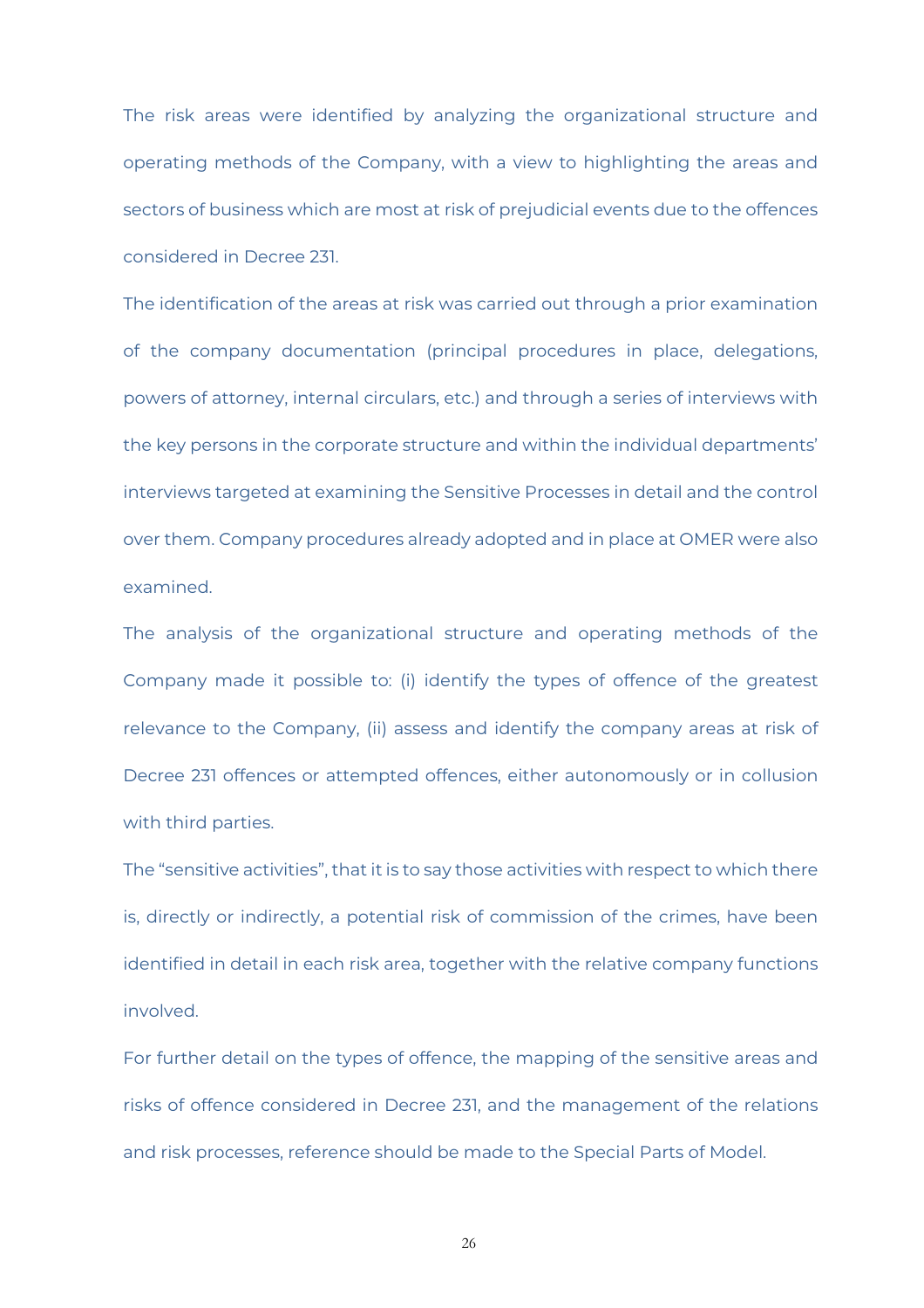#### **3.6 IDENTIFICATION AND ANALYSIS OF THE CONTROL PROCEDURES AND RISKS CONCERNED.**

Following the mapping of the company areas at risk and the identification of the main potential offences within the various departments, the main risk factors were identified and an assessment was carried out on the Internal Control System, to ensure that it was able to prevent the potential offences from being committed.

The existing company control procedures were then assessed and areas for improvement identified.

The Internal Control System was assessed with a view to ascertaining:

• the existence of general rules of conduct applicable to the activities carried out;

• the existence and suitability of the existing rules and procedures applicable to the activities, in line with the tracing principles, decision-making process and the setting up of adequate control points;

• observance and implementation of the general principle of separation of roles;

• the existence of appropriate authorization levels to ensure the correct control of the decision-making process;

• the existence of specific control and monitoring activities for the critical areas identified in Decree 231.

#### Drafting of the Model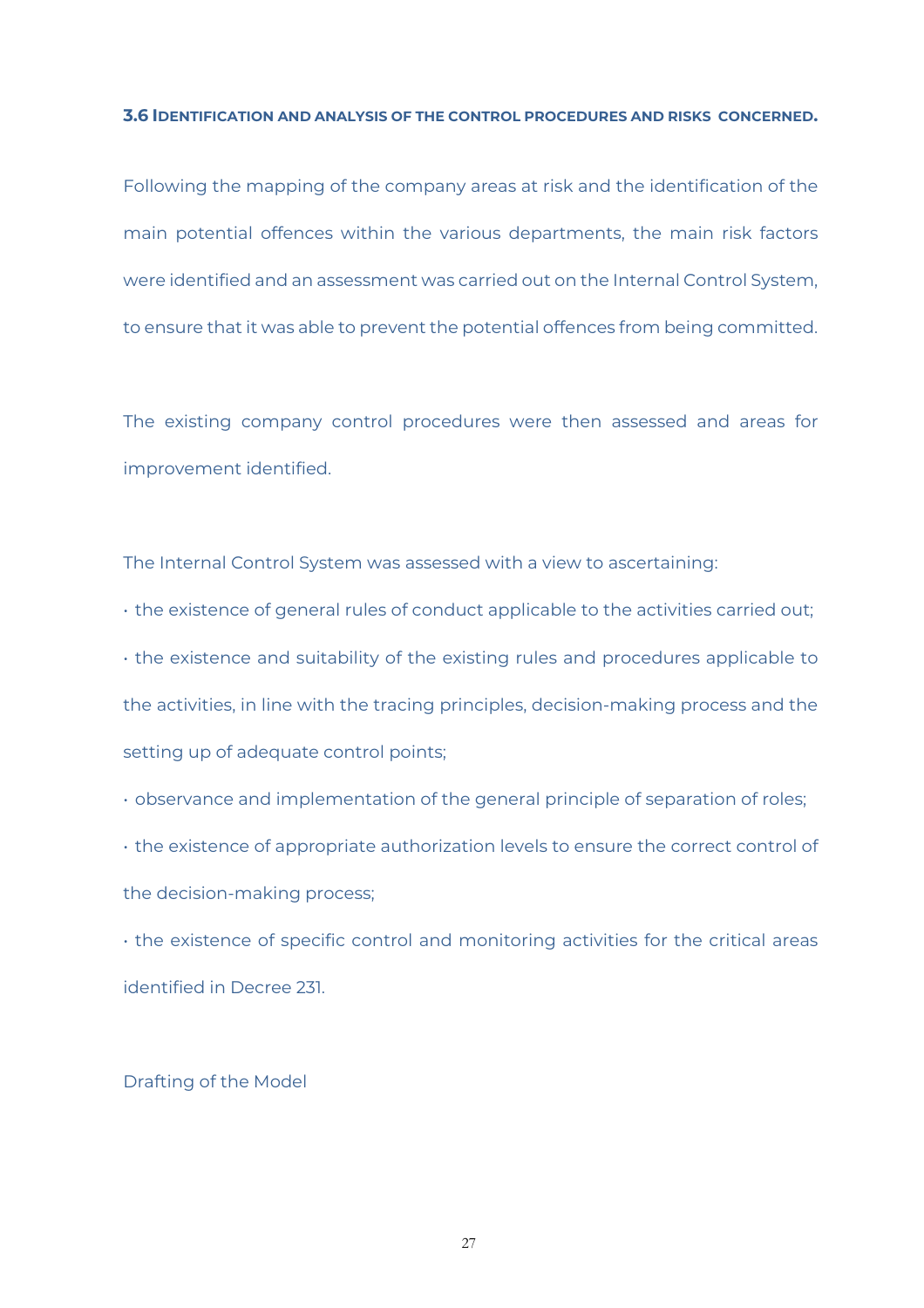In drawing up of this Model account has been taken of the procedures and control systems already existing and already extensively in place within OMER, when deemed able also to constitute measures preventing the offences and control instruments over the areas at risk.

In accordance with what is provided also in the Guidelines, the internal control system , the management control system and the policies and procedures composing it have been considered as general parts of the Model, and in particular :

• the Code of Ethics;

• the documentation and provisions for the hierarchical–functional and organizational structure of the company;

• communications to employees and training of the same;

• the administrative, accounting and financial system;

• the disciplinary system under the National Collective Bargaining Agreement;

• the Quality Management System.

Without prejudice to its special purposes relative to Decree 231, this Model is therefore inserted within the wider control system composed mainly of the internal regulations already in place at OMER.

The OMER Model consists of: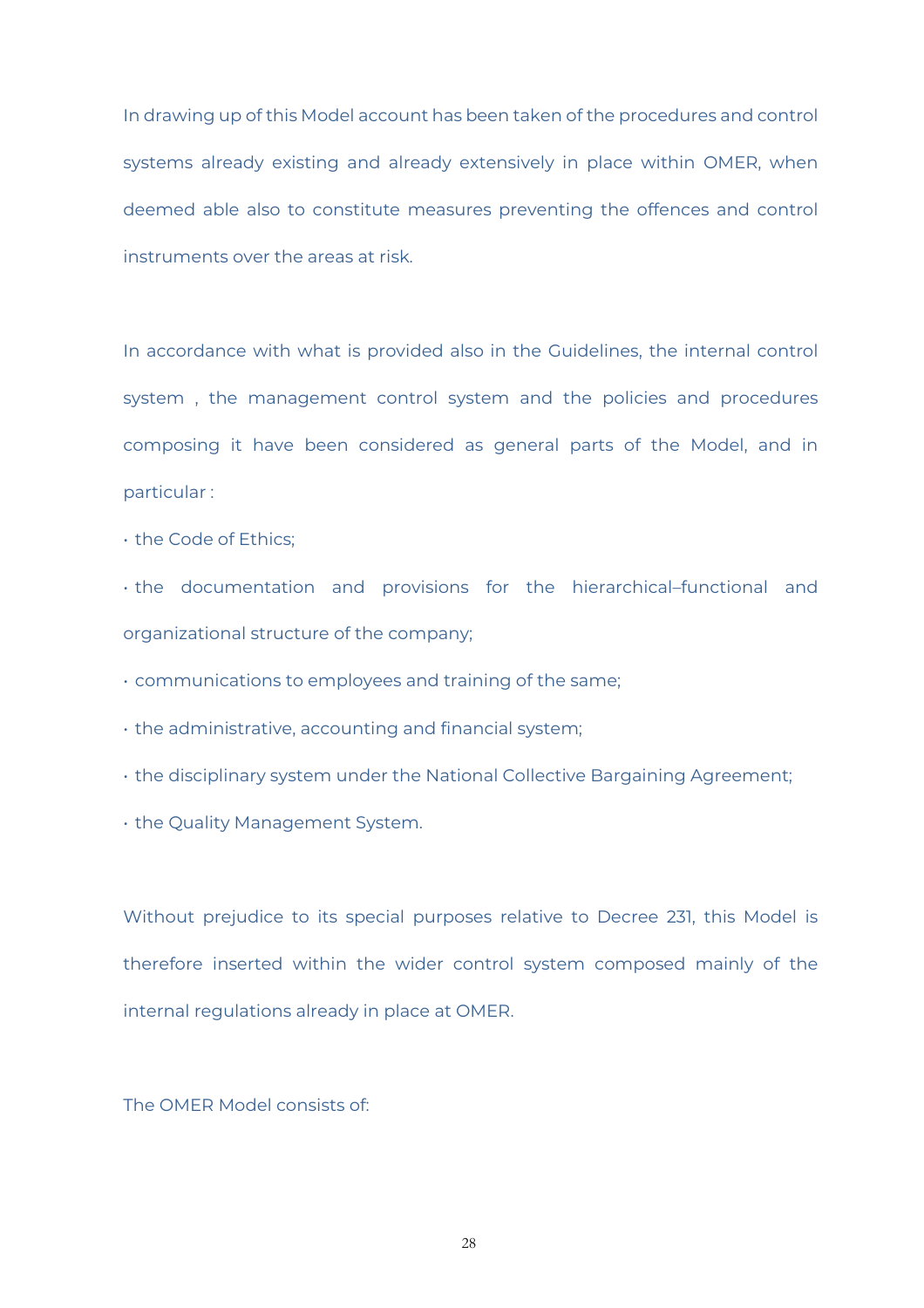The **General Part**, which describes the functions and principles of the Model and its essential component parts, analyses and identifies the risks to the company processes and activities, and defines and implements a risk management and prevention system.

The **Special Parts**, containing a more detailed analysis of the company operations in relation to certain categories of offence considered by the Decree, for which the risk of offence profiles are identified, along with the sensitive areas, with a description of the system of powers and protocols used to limit the risk. More specifically:

- Special Part 1: Cybercrimes;
- Special Part 2: Offences against health and safety at work;
- Special Part 3: Environnemental crimes;
- Special Part 4: Immigration offenses;
- Special Part 5: Offences in dealing with the Public Administration;
- Special Part 6: Corporate crimes (including "private bribery");
- Special Part 7: Money laundering, fencing, self-money laundering;
- Special Part 8: Crimes against individual personality;
- Special Part 9: Offences against industry and commerce.
- Special Part 10: Tax crimes;
- Special Part 11: Contraband offences;
- Special Part 12: Induction to not make statements or to make false statements to

the judicial authorities;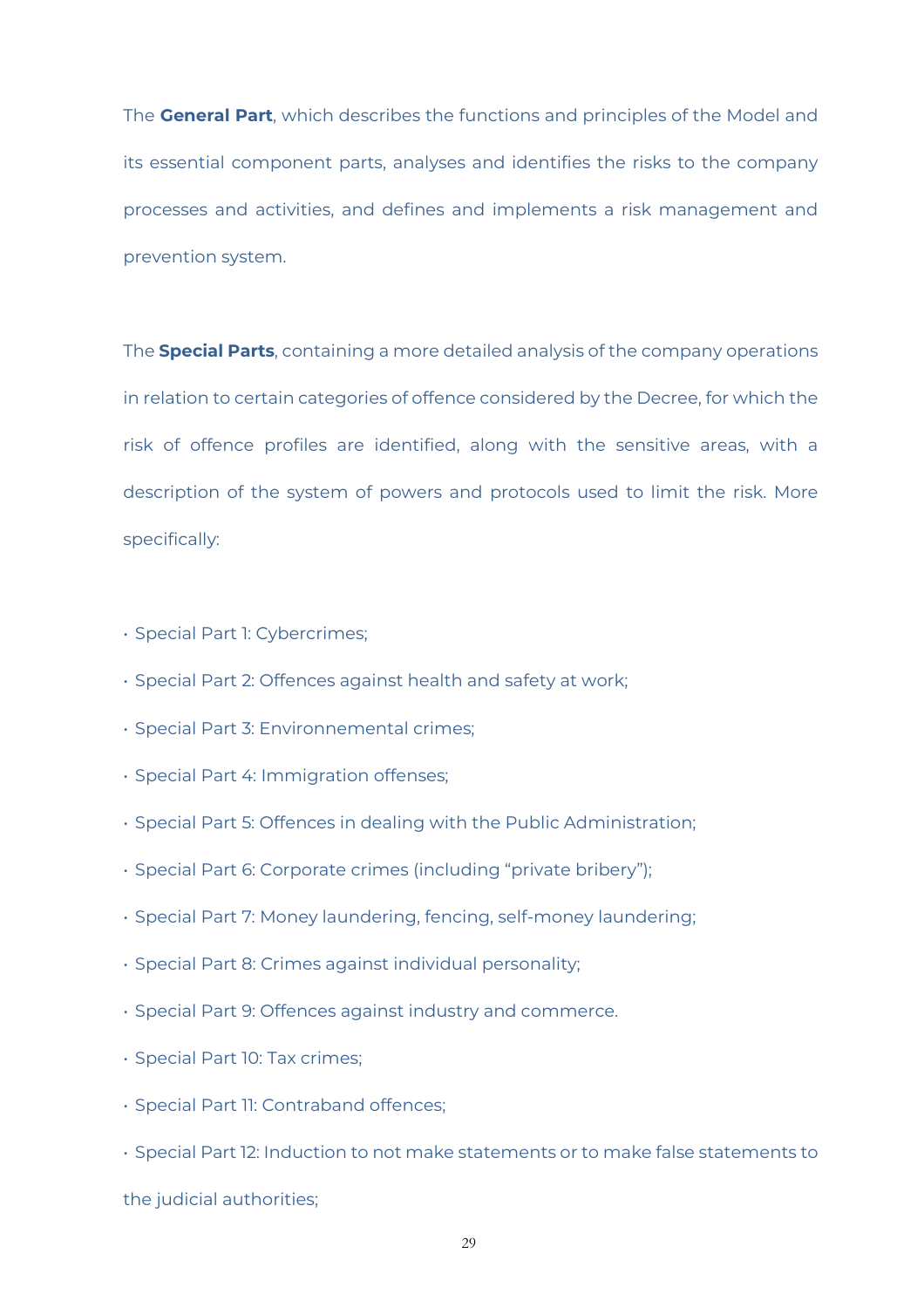• Special Part 13: Copyright violation offences.

The Model was adopted by the Board of Directors on March 28 2022.

#### **3.7 UPDATE OF THE MODEL**

The Oversight Committee which has specific duties and powers with respect to the care of, development and promotion of the constant updating of the Model, identifies and takes care of the drawing up of the modifications and/or supplementing of the Model which may become necessary as a result of:

• violations of the provisions of the Model;

• changes in the Company's internal organizational structure and/or of the manner of performance of its activities;

• changes in legislation;

• results of the controls;

and submits them for discussion and approval by the Board of Directors.

The Board of Directors then resolves on the up-dating and adjustment of the Model on the basis of the changes and/or additions submitted to it.

In order to guarantee that the changes to the Model are made with the necessary swiftness and effectiveness, without, in the meantime, running into difficulties in coordination among the operating processes, the provisions contained in the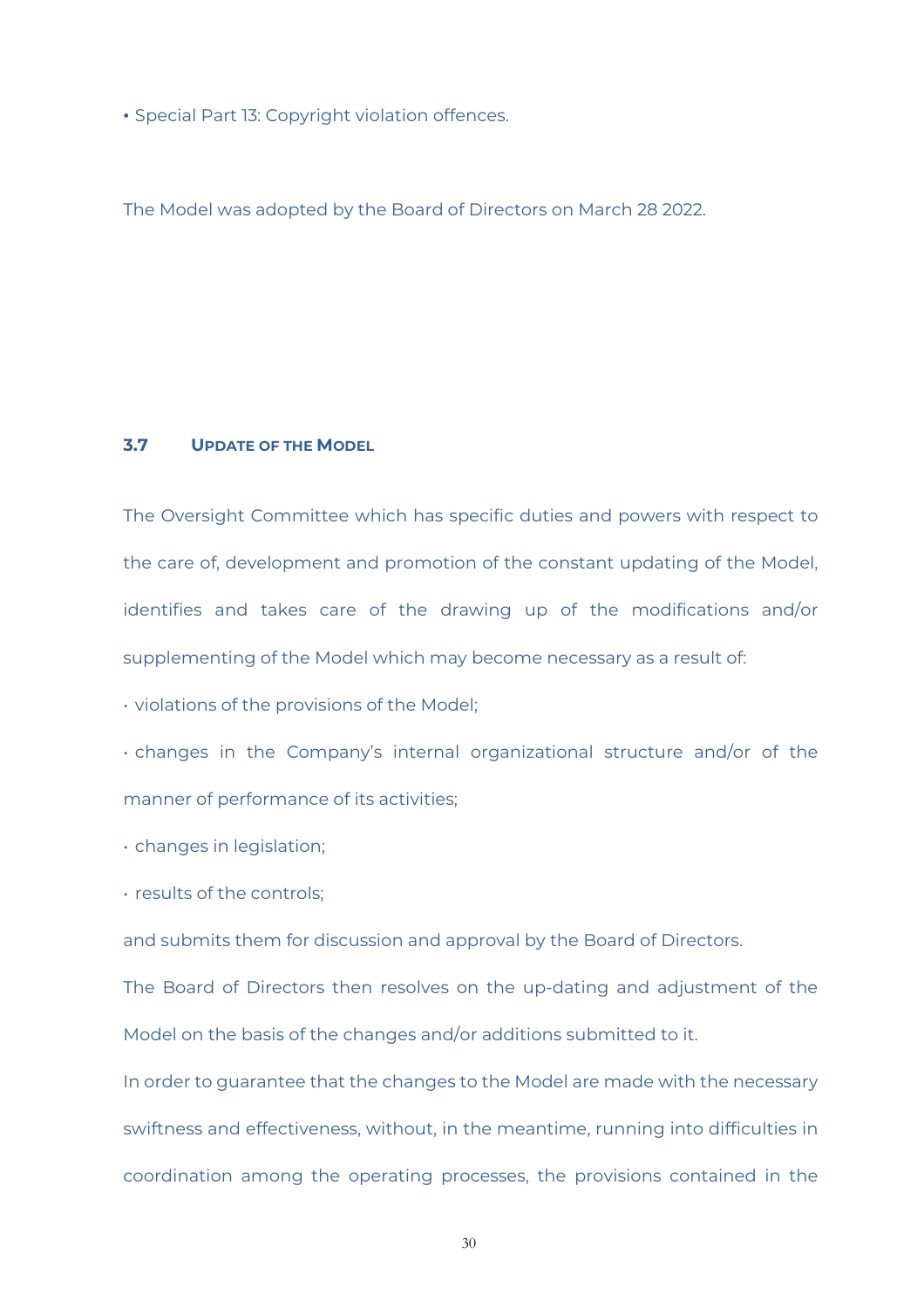Model and the dissemination of them , the Board of Directors also has the possibility of delegating the duty of updating the Model to the Chairman or to the Managing Director.

#### **4. THE OVERSIGHT COMMITTEE**

#### **4.1 COMPOSITION OF THE OVERSIGHT COMMITTEE AND ELECTION OF MEMBERS**

As laid down in law, the Board of Directors is responsible for determining the number of members, the duration of the period in office, the authority and powers, responsibilities and duties of the OdV, in accordance with the principles described below and the eligibility requirements for membership.

The OdV nominated by the Board of Directors remains in office for 3 financial years or any shorter period specified at the time of its nomination, which may not in any case be less than 1 financial year.

At the time of nomination, save for the case of the sole OdV, the Board of Directors selects the Chairman and decides on the fees payable to the members of the OdV.

When drafting the budget, company management approves the adequate allocation of financial resources upon the proposal of the Oversight Committee, which may use such resources to cover its operating requirements (special consultancy fees, travelling expenses, etc.).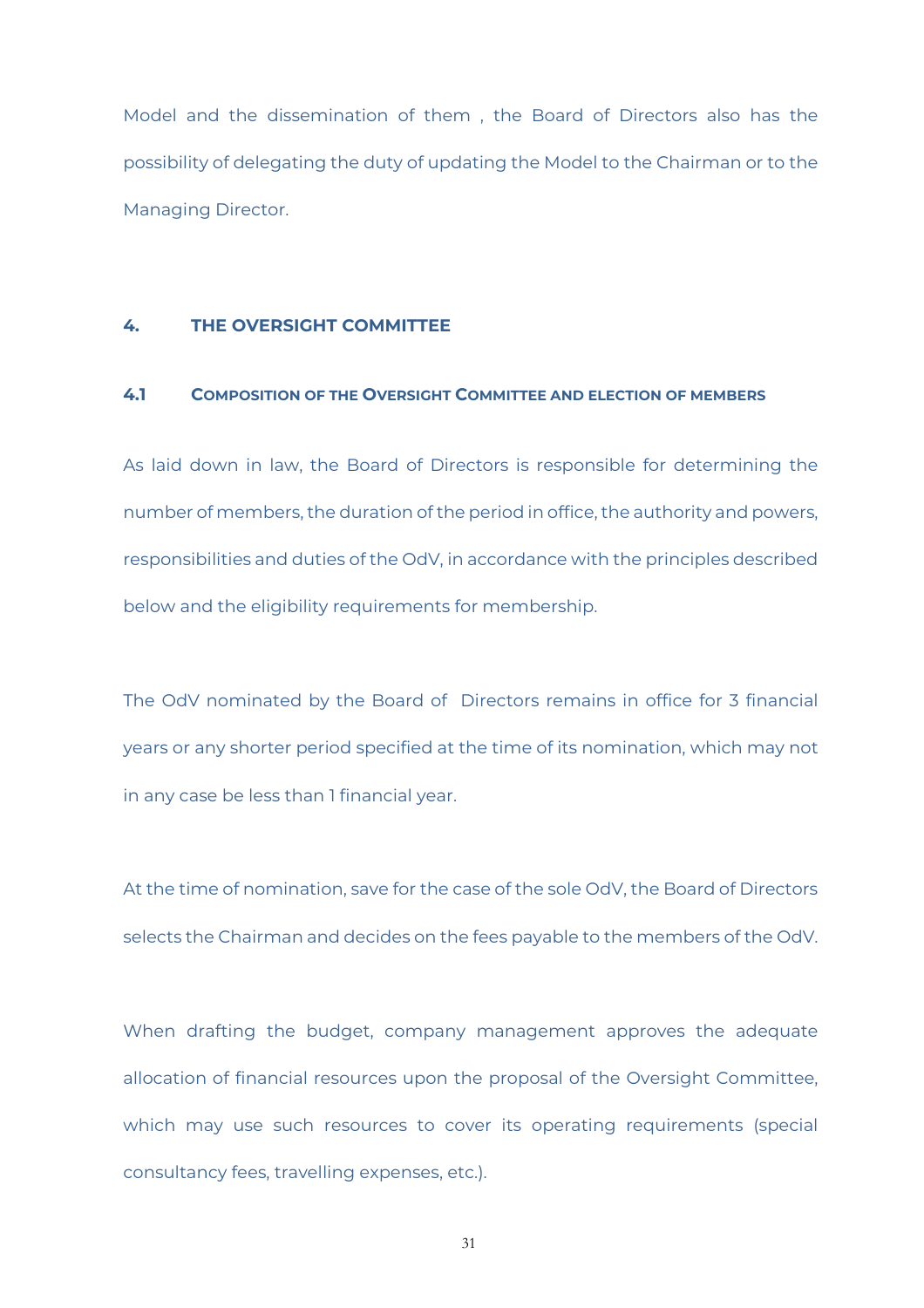#### **4.2 RULES FOR THE OVERSIGHT COMMITTEE**

The OdV has drawn up an internal document aimed at governing the ways in which it performs its roles, including the relevant provisions applicable to the organizational and operating system.

All information relating to possible violations of the Model has to be passed on to the OdV as promptly as possible by all company personnel and third parties obliged to observe the provisions of the Model.

Company personnel and all other parties operating in the name and on behalf of the company who come into possession of information on offences committed within OMER or practices not in line with the rules of conduct and principles of the Code of Ethics have to report the situation to the Oversight Committee as promptly as possible.

These reports, whose confidentiality will be guaranteed, may be forwarded to the Oversight Committee by email. All employees will be informed of the email address to be used for this purpose.

During its investigations into reports received, the Oversight Committee has to ensure that the reporting parties are not subject to reprisals, discrimination or any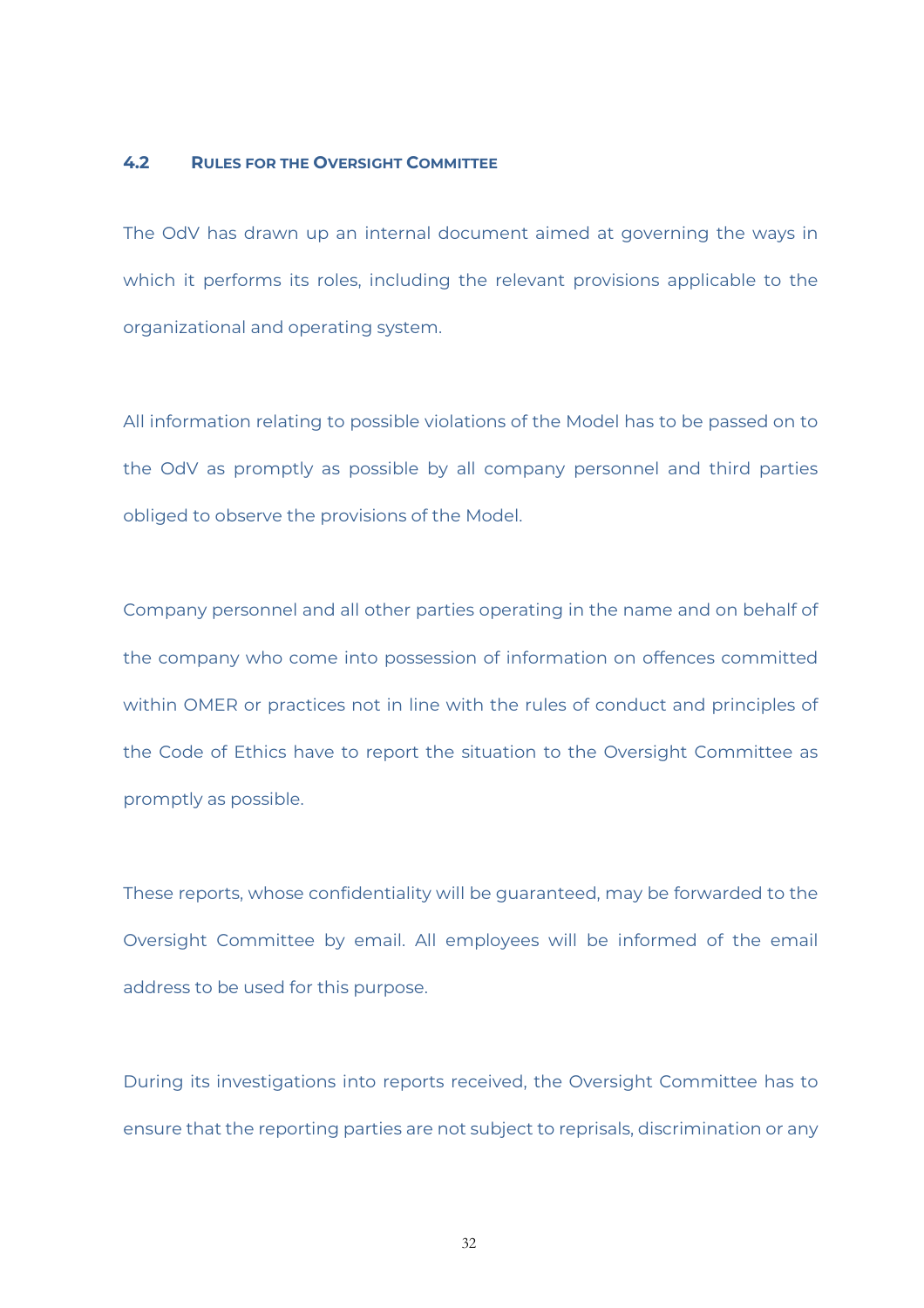other form of penalization, and will guarantee their anonymity at all times, unless otherwise specified under the legislative provisions which apply.

The aim of the information passed on to the Oversight Committee is to improve the scheduling of its control and inspection operations, rather than to have it carry out checks into all the phenomena brought to its attention. Those cases in which the Oversight Committee decides that it is necessary to take action will therefore be left up to its discretion.

#### **4.3 TERMINATION OF OFFICE**

The members of the OdV step down from office upon expiry of their mandates, at which time a new OdV is set up. Membership may also cease as a result of the resignation or death of the members, or if they are removed from office for any reason.

Any members of the OdV who intend to resign from office have to inform the Board of Directors and OdV of their intentions in writing, to enable them to be replaced as promptly as possible.

The members of the OdV may be removed from office if they are no longer in possession of the necessary requirements (in the case of banning orders, incapacity, bankruptcy, conviction of offences and passing of a sentence banning them from holding public office, or if they are found guilty of any of the offences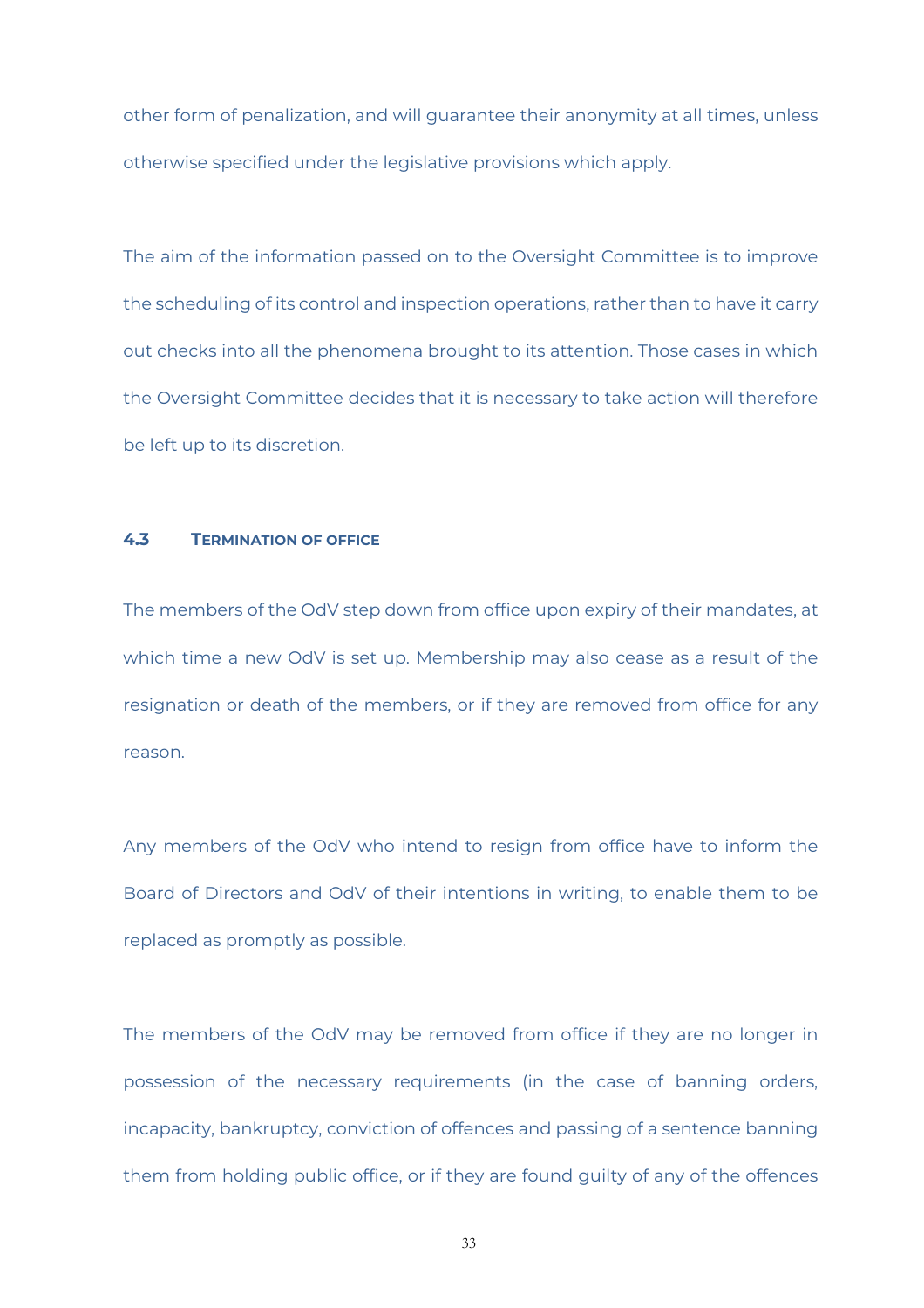under the terms of Decree 231, and in all other cases of incapacity, incompatibility, loss of requirements, and so on).

The members of the OdV may be removed from office by the Board of Directors when there is just cause to do so, following consultations with the Supervisory Body. Just causes include failure to fulfil the obligations to which each member of the OdV is subject, unjustified failure to attend three or more meetings of the OdV, conflicts of interests and any other situation that renders a member incapable of performing his or her role. In addition, the termination of the employment relationship between an OdV member and the company normally leads to removal of the member in question from office. The OdV itself may ask the Board of Directors to remove one of its members from office, in which case it will explain its reasons for the request.

In the event of resignation, expiry of mandate, removal from office or death, the Board of Directors replaces the member of the OdV concerned, following consultations with the Supervisory Body. The newly elected members will remain in office for the remainder of the mandate of the OdV.

#### **4.4 REQUIREMENTS OF THE OVERSIGHT COMMITTEE**

In accordance with the terms of article 6.1 of Decree 231, the OdV is responsible for monitoring the operation, observance and updating of the Model, and is invested with autonomous decision-making and control powers for those purposes.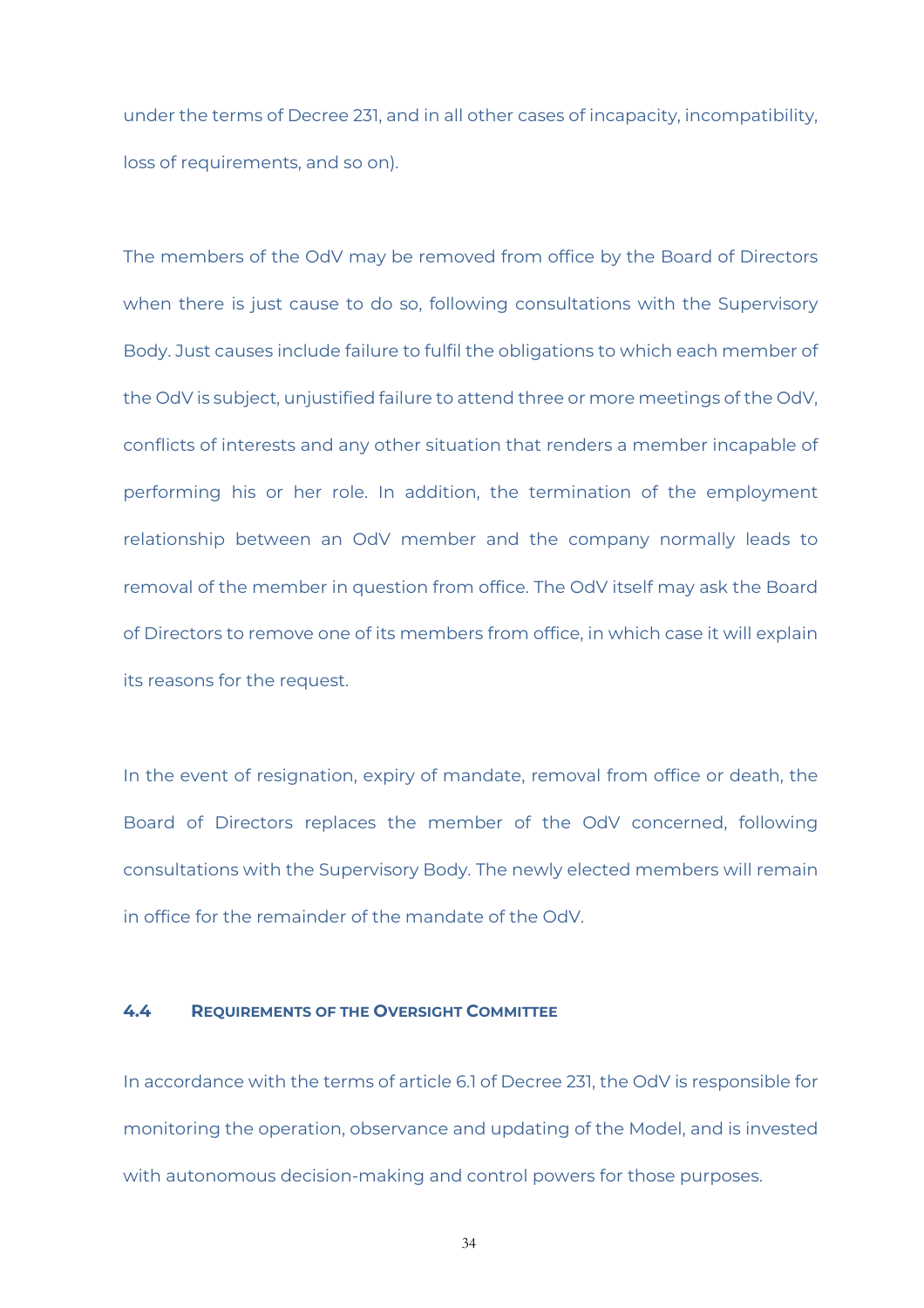In accordance with the terms of Decree 231 and the CONFINDUSTRIA Guidelines, the Oversight Committee meets the following requirements:

• **autonomy and independence**. The position of the OdV within the company, must guarantee autonomy of control against any form of interference and/or of conditioning by any part of the legal person (and in particular of the management).

• **professionalism**. This refers to the legal person of instruments and techniques that the OdV must possess in order to perform the activities assigned to it effectively. They are specialist techniques of those who carry out "inspection" activities, but also consultancy ones for an analysis of the control systems and of a legal type and, more in particular, of a criminal law nature.

• **continuity of action**. In order to provide the guarantee of efficacy and constant implementation of such a structured and complex model, it is necessary for there to be a structure dedicated exclusively to the monitoring of the Model, without, as said above, operating duties which may lead it to take decisions with economic – financial effects.

• **integrity and absence of conflicts of interest**. In order to ensure the actual existence of the requirements described, it is advisable for the members to possess, as well as the professional know-how described, the subjective formal requirements which further guarantee the autonomy and independence required of the position (e.g. integrity, absence of conflicts of interest and kinship with members of the company bodies and with the top management etc.).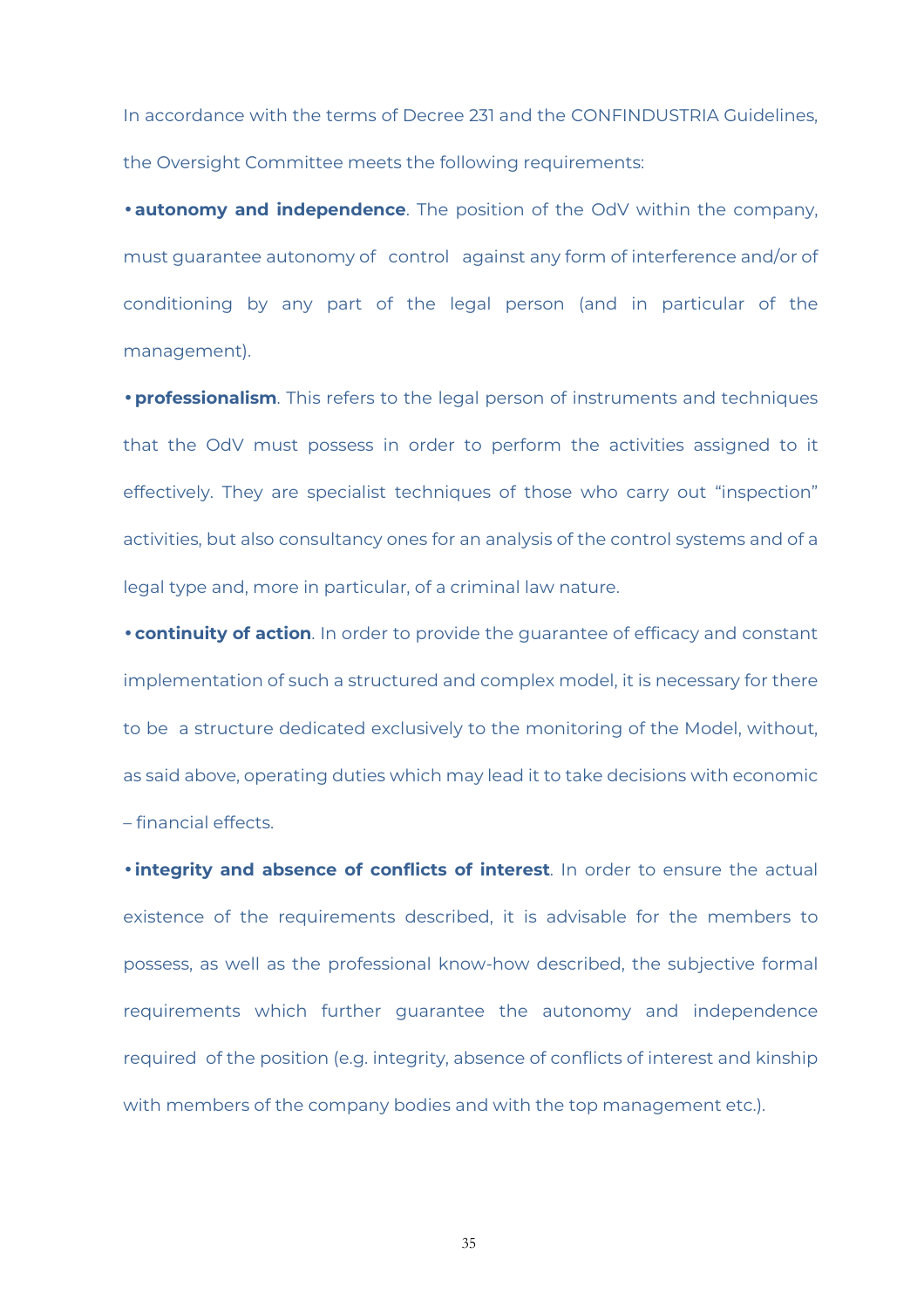The Board of Directors ensures that these requirements and operating conditions are satisfied at all times by the OdV, and that its members have the necessary integrity, skills and freedom from conflicts of interests, with a view to further guaranteeing the autonomy and independence of the Oversight Committee.

#### **4.5 ROLES, ACTIVITIES AND POWERS OF THE OVERSIGHT COMMITTEE**

In accordance with the terms of Decree 231, the OdV of OMER is responsible for monitoring the operation, observance and updating of the Model.

In general, the OdV performs the following general roles:

• **checks on and monitoring of the Model**: (i) checks on the ability of the Model to prevent unlawful conduct and to detect any offences that might be committed; (ii) checks on the effectiveness of the Model as a means of ensuring correct conduct; (iii) analyses on the continuing solidity and efficient operation of the Model in the course of time;

• **updating of the Model**: reporting of any Model update requirements, with recommendations to the Board of Directors and departments involved in respect of areas in which updating has to take place with a view to improving its effectiveness;

• **information and training on the Model**: (i) promotion and monitoring of initiatives aimed at presenting the Model to those subject to its terms (the '**Subjects**'); (ii) promotion and monitoring of initiatives aimed at ensuring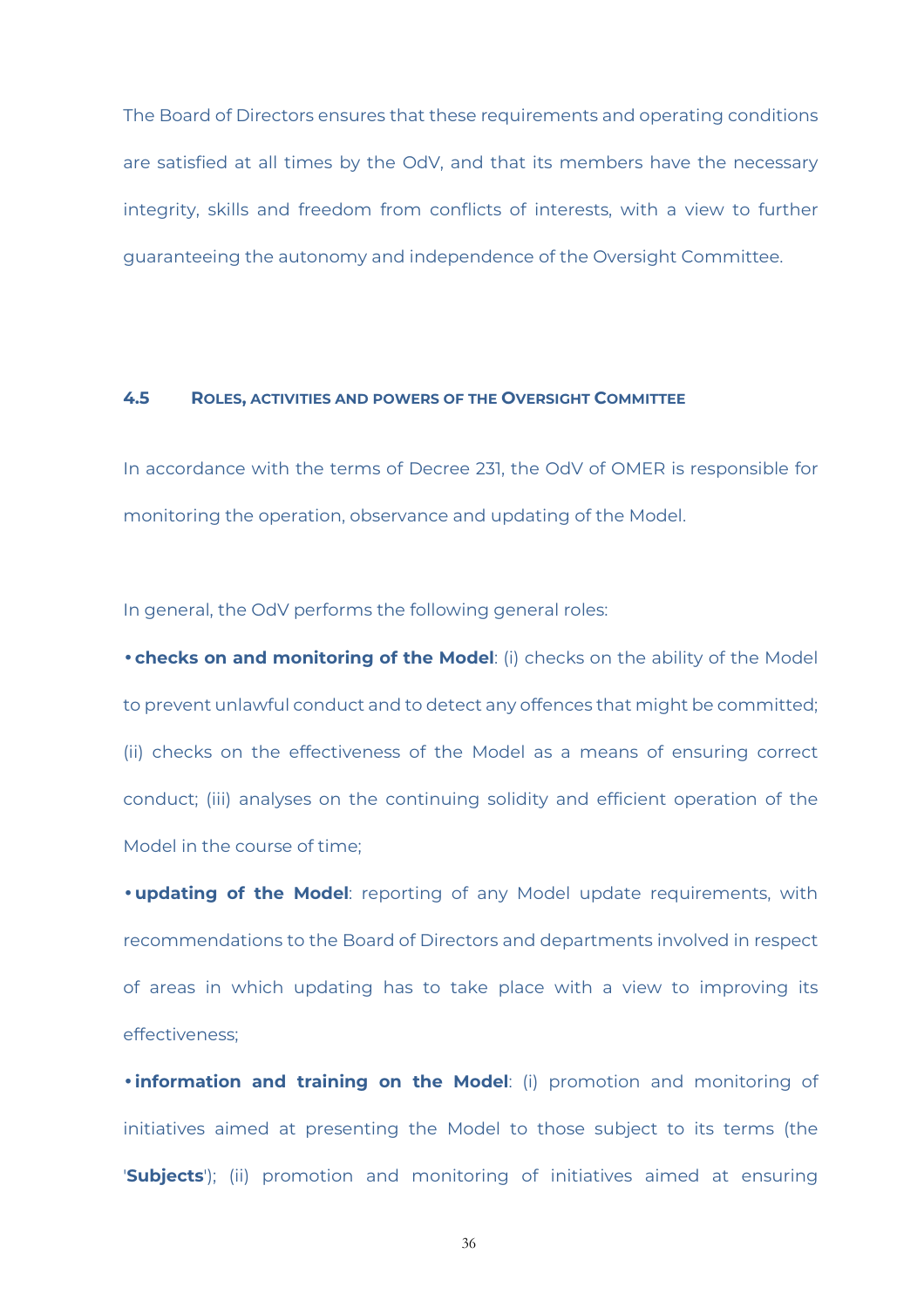sufficient knowledge of the Model among all the Subjects, including training courses and communication initiatives; (iii) assessment of requests for clarification of and/or consultancy on the Model from the operating units, company personnel, directors and auditors;

• **flows of information** to and from the Oversight Committee: (i) to ensure the prompt reporting of all factors relating to observance of the Model by the interested parties; (ii) examination and assessment of all the information and/or reports received regarding observance of the Model, including any breaches thereof; (iii) reporting to the relevant bodies on the operations carried out and their results, and on the scheduled activities; (iv) reporting to the relevant bodies on any breaches of the Model and the parties responsible, with the proposal of the penalties deemed most appropriate to the case in question; (v) in the event of checks by official bodies and public authorities, the supply of the necessary support and information;

• **follow-up activities**, to ensure the implementation and effective operation of the solutions proposed.

These are specialist activities, prevalently control ones which presuppose knowledge of ad hoc techniques and instruments as well as a high-level continuity of action.

The extension of application of Decree 231 to unintentional offences raises the problem of the relationship between the safety plan and the organizational model, as well as between the activities of the persons responsible for the controls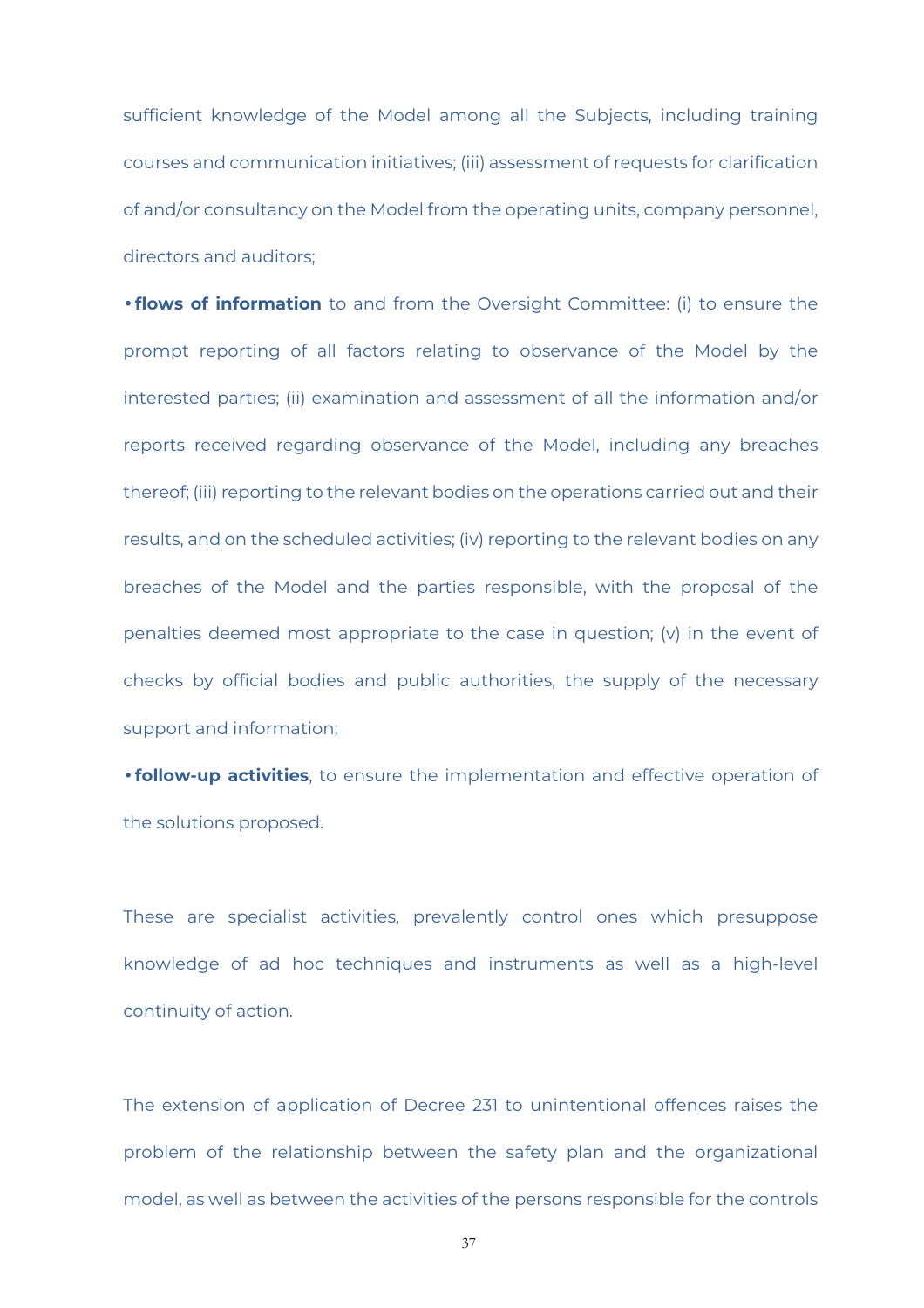on the health and safety at work and the oversight committee. The autonomy of the functions pertaining to these bodies does not allow there to be seen to exist a superimposing of the oversight duties, which would therefore be useless as well as ineffective.

It must therefore be clear that the various persons responsible for carrying out the controls must perform their duties on different levels.

It should be stressed that even though an Oversight Committee has been set up, the powers and responsibilities provided under the Civil Code for the top management of the company (Board of Directors and/or Managing Director) are unchanged.

Partly similar considerations may be made for the Supervisory Body/Board of Statutory Auditors which will be one of the institutional contact parties of the OdV.

To carry out the tasks assigned to it, the OdV has all the necessary powers to ensure the prompt and effective monitoring of the operation and observance of the Model.

Merely by way of example, the OdV has the right to proceed as follows, both directly and through the resources at its disposal: (i) to carry out all the checks and inspections which it deems appropriate, with or without advance notice, with a view to ensuring that all the relevant roles are being performed correctly; (ii) to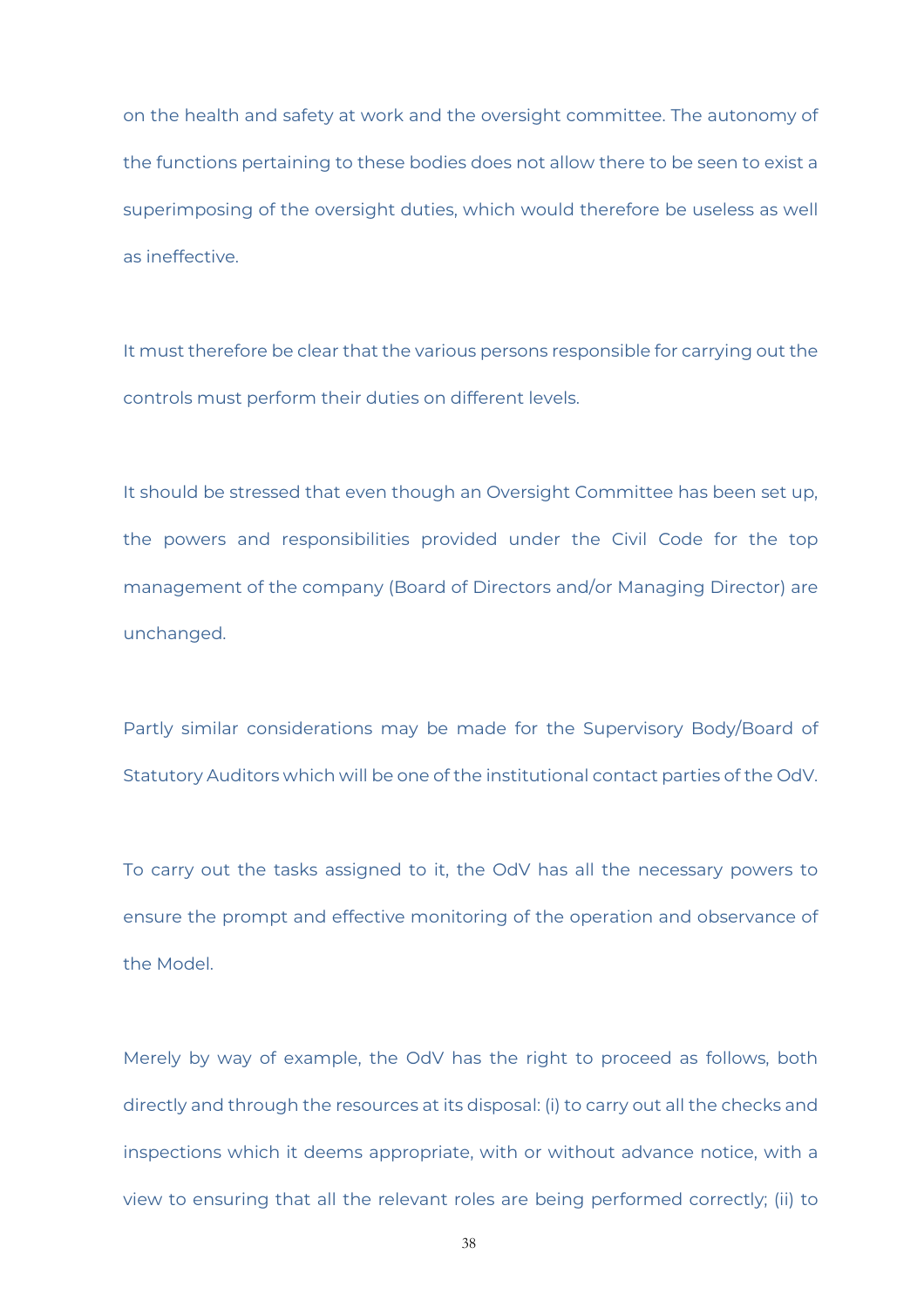gain access to all the company departments, records and documents without the need for any prior consent or authorization, to enable it to obtain all the information, data and documents deemed necessary; (iii) to interview company personnel with a view to obtaining information on the relevant company activities and any irregularities or breaches of the Model; (iv) to make use of all the company structures and outside consultants, acting under its direct supervision and responsibility; (v) to make use of the financial resources allocated to it by the Board of Directors for all purposes relating to the correct performance of its roles.

It should be clarified that the information provided to the Oversight Committee is aimed at allowing it to improve its activities for the planning of the controls and not, instead, to impose upon it activities for a punctual and systematic verification of all the phenomena reported. In other words the Committee does not have an obligation to take action every time there is a report, as it is up to its discretion and responsibility to establish in what cases to take action.

The Oversight Committee will report on the implementation of the Model and the emerging of possible critical eventualities.

The Oversight Committee has two reporting lines: the first one on a continuous basis directly to the Managing Director and the second one, on an at least annual basis, to the Board of Directors and to the Supervisory Body/Board of Statutory Auditors.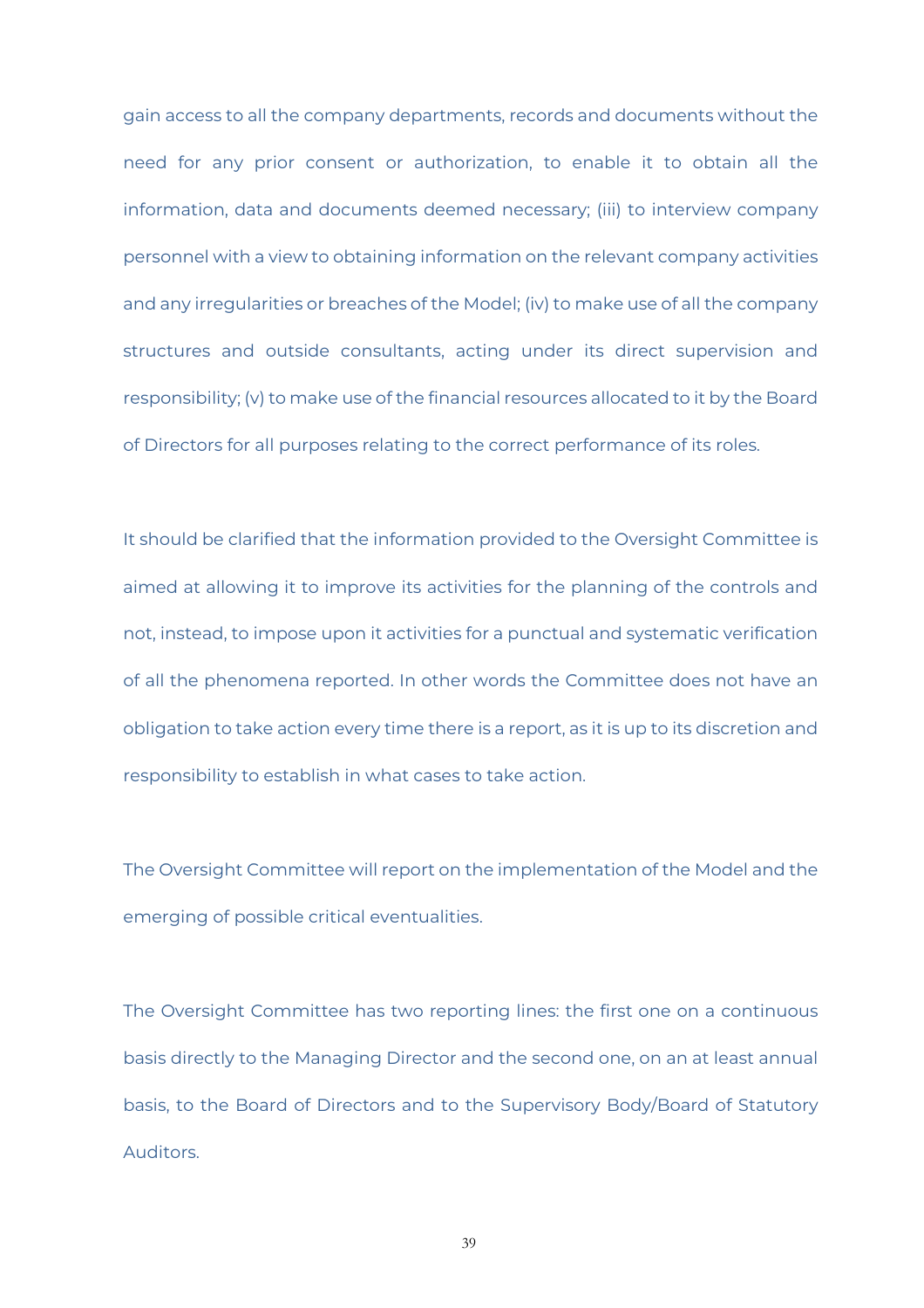In particular the Oversight Committee shall draw up on an at least annual basis a written report for the Directors and for the Supervisory Body/Board of Statutory Auditors, on the activities performed (indicating, in particular, the controls carried out and the result of them, the specific inspections and the result of them, any updating of the mapping of the Sensitive Processes etc.) as well as an annual plan of the verification control and updating activities which will be performed during the following year, subject to possible emergencies which may emerge.

Should the OdV detect critical aspects attributable to any of the contact persons, the corresponding report shall be sent promptly to the Directors and to the Supervisory Body/Statutory Auditors.

The Supervisory Body/Board of Statutory Auditors and the Directors, the Chairman and the Managing Director may call the OdV to meet at any time. Similarly the OdV has, in its turn, the option of asking, through the functions or authorized persons, for a meeting of the aforementioned Corporate Bodies for urgent reasons.

The Oversight Committee must also, coordinate with the functions within the Company responsible for the various specific aspect and specifically:

- with the Human Resources Department, with respect to personnel training;
- with the Human Resources Department for disciplinary proceedings;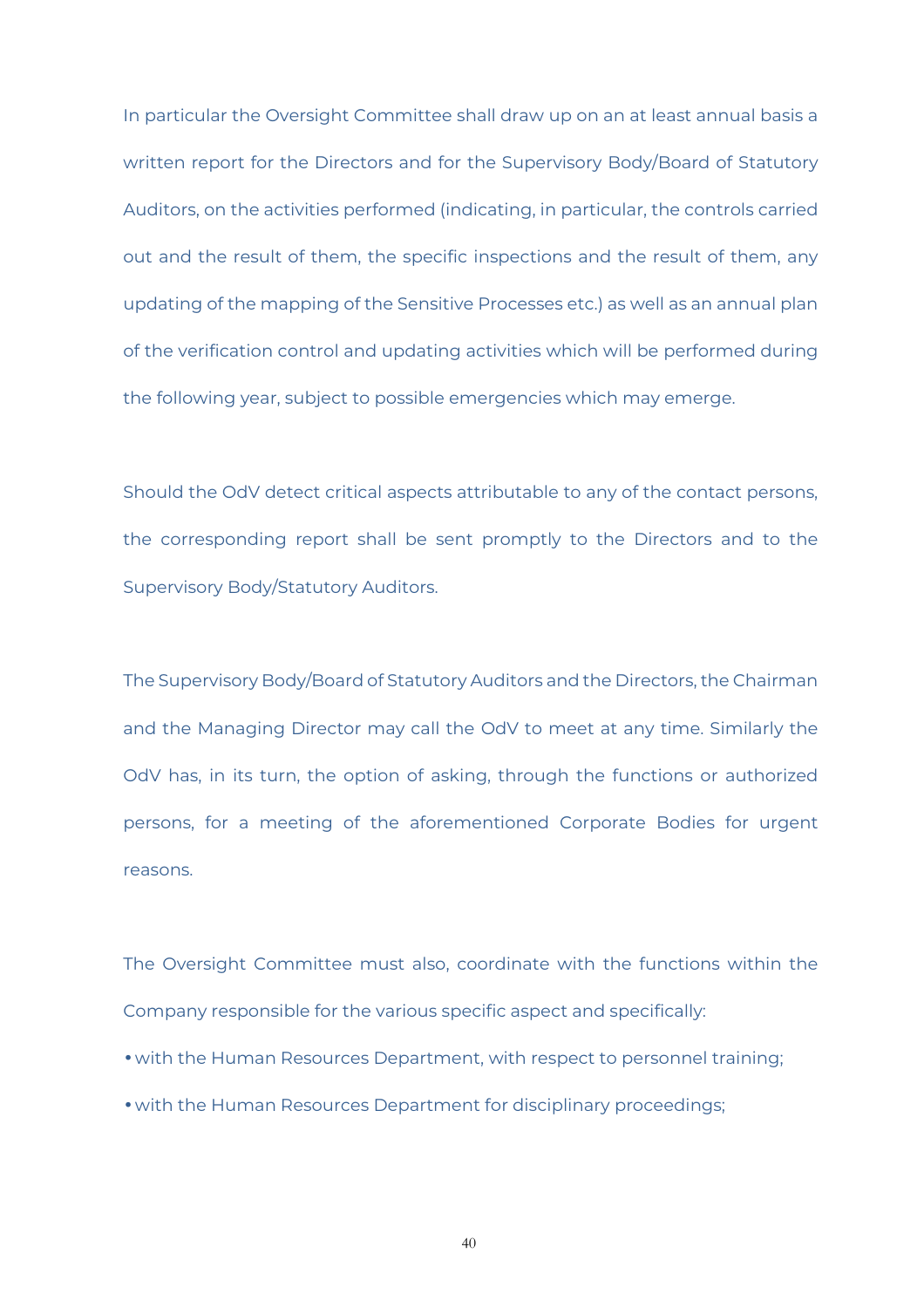• with the Managing Director with respect to the control of cash flows and of all the activities, including administrative ones, which may be significant for the commission of corporate offences

• with the Plant Management with respect to accident prevention and the protection of health and hygiene.

The activities of the OdV may not be subject to any interference by any company body, structure or department. However, this does not affect the obligation of the Board of Directors to monitor the operations of the OdV, as the Board of Directors has ultimate responsibility for the operation and effectiveness of the Model.

#### **4.6 INFORMATION FLUX TO THE OVERSIGHT COMMITTEE**

The OdV must be promptly informed, through reports to such effect by the Employees and by the Company Bodies with respect to acts, behaviour and events which may give rise to the liability of the Company under Decree 231.

These reports may be sent to the OdV at the following address: odv@omerspa.com

The following information of a general nature shall apply in such respect:

**(A)** the Employees and Corporate Bodies must report to the OdV any violations of the Model, committed by any person, in particular information relative: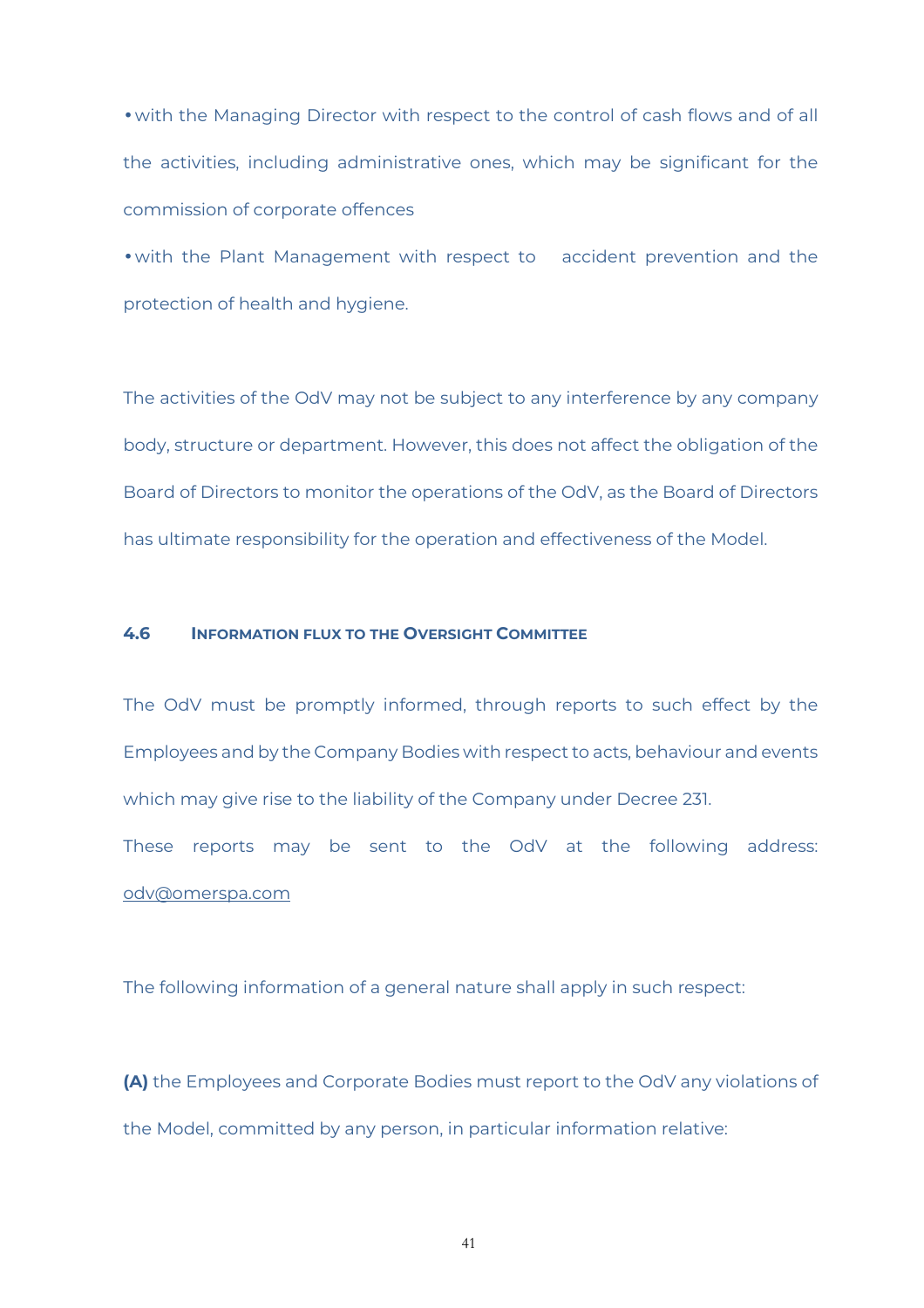• to the commission, or the reasonable danger of commission of the relevant offences for the purposes of the administrative liability of OMER;

• to behavior which, in any event, may cause a violation of the Model;

• to requests for legal assistance sent to OMER by employees, under the National Collective Bargaining Agreement, in the event of the start-up of legal proceedings against the same;

• to any report prepared by managers responsible for other company functions within the context of their control activities and from which the facts, acts, events or omissions could emerge with critical aspects with respect to the observance of the provisions of Decree 231;

• to news relative to disciplinary proceedings carried out and to possible sanctions inflicted (including therein orders against employees), should they be connected to the commission of offences or breaches of the rules of conduct or procedural rules of the Model;

• to anomalies or information outside the norm discovered within the context of the information available (a non-repeatable act or extending of the area of occurrence).

**(B)** The information obligations on any conduct contrary to the provisions contained in the Model are comprised within the wider duty of diligence and the fidelity obligation of employees.

**(C)** The OdV shall examine the reports received: the OdV is not obliged to take into consideration any anonymous reports.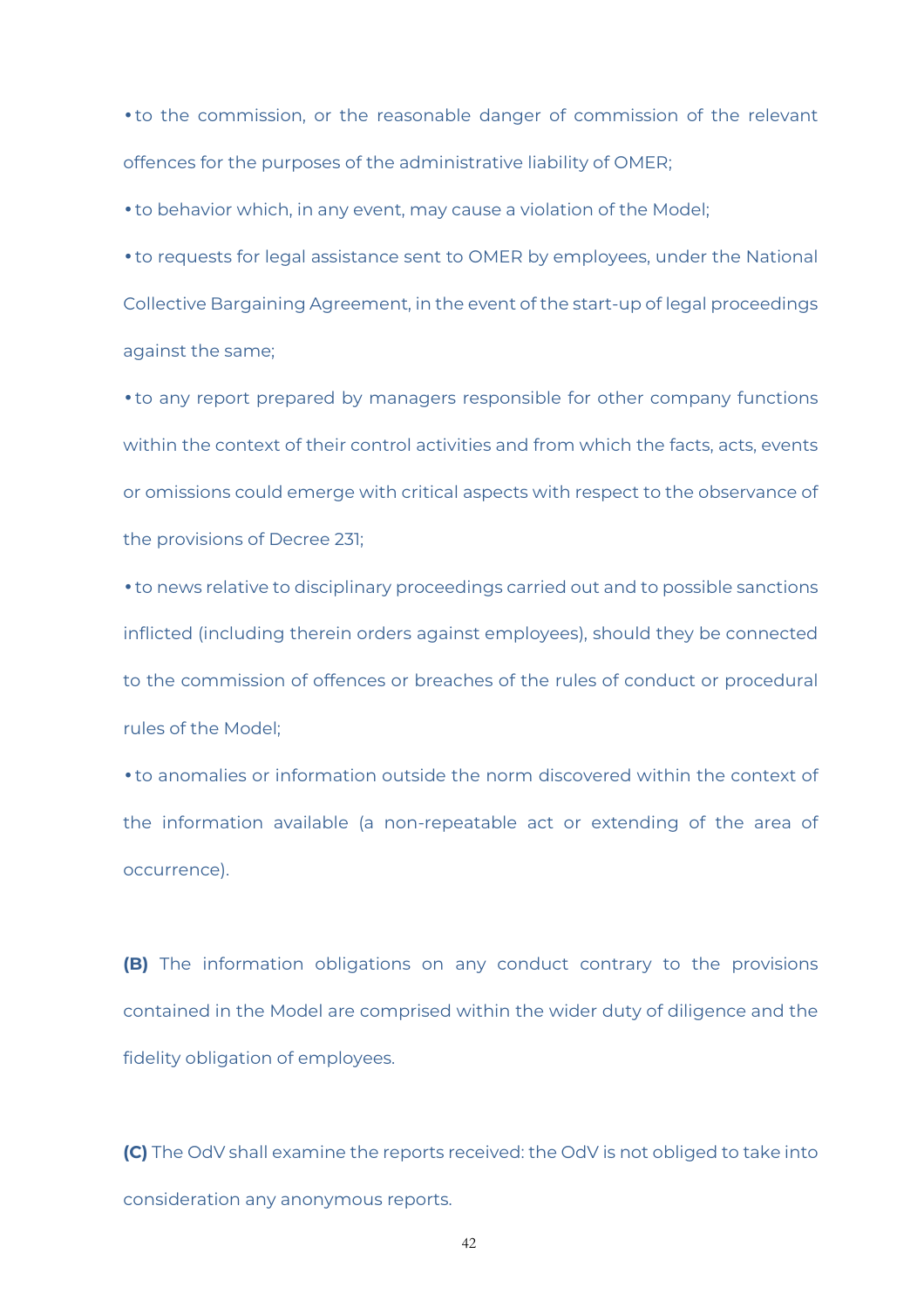**(D)** Reporting persons in good faith shall be guaranteed against any form of retaliation, discrimination or penalization and in any event the reporting person' s confidentiality will be assured.

**(E)** As well as the reports relative to violations of a general nature described above and always so long as the acts or facts are relative to activities for which the Oversight Committee is responsible, there must compulsorily and immediately be sent to the Oversight Committee any information concerning orders and/or information coming from the judicial police or from any other authority from which it can be seen that investigations are being carried out, even in respect of unknown persons, for the offences should such investigations involve the Company, the employees or members of the Company.

**(F)** The Oversight Committee also has the power to identify other information which must be sent to it, in addition to that described above.

#### **4.7 COLLECTION AND KEEPING OF INFORMATION**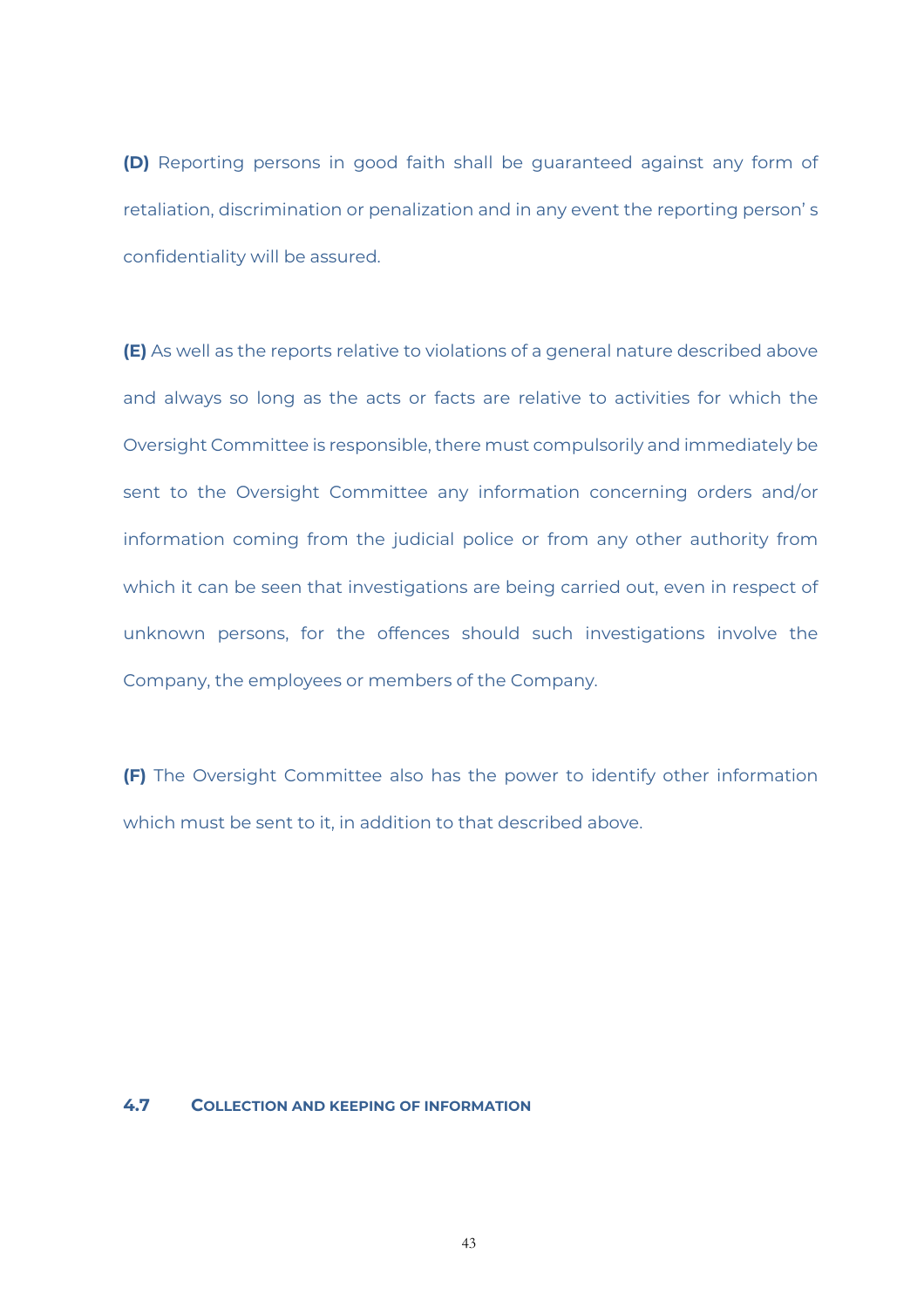Any information, report or document provided in this Model shall be kept by the OdV in an archive to this purpose (computer or hard copy) for a period of 10 years. Only persons authorized by the OdV can access the archive.

#### **5. TRAINING – COMMUNICATION AND DISTRIBUTION OF THE MODEL**

#### **5.1 COMMUNICATION AND INVOLVEMENT IN THE MODEL AND RELATED PROTOCOLS**

The Company promotes maximum awareness of and familiarity with the provisions contained in the Model and the related protocols, including the Code of Ethics.

All Company personnel are informed of the Model and Code of Ethics, copies of which are affixed in locations accessible to all employees, as laid down in article 7.1 of the Workers Statute.

Records are kept by the OdV of the distribution of the above to the Company employees and their commitment to observe the rules contained therein.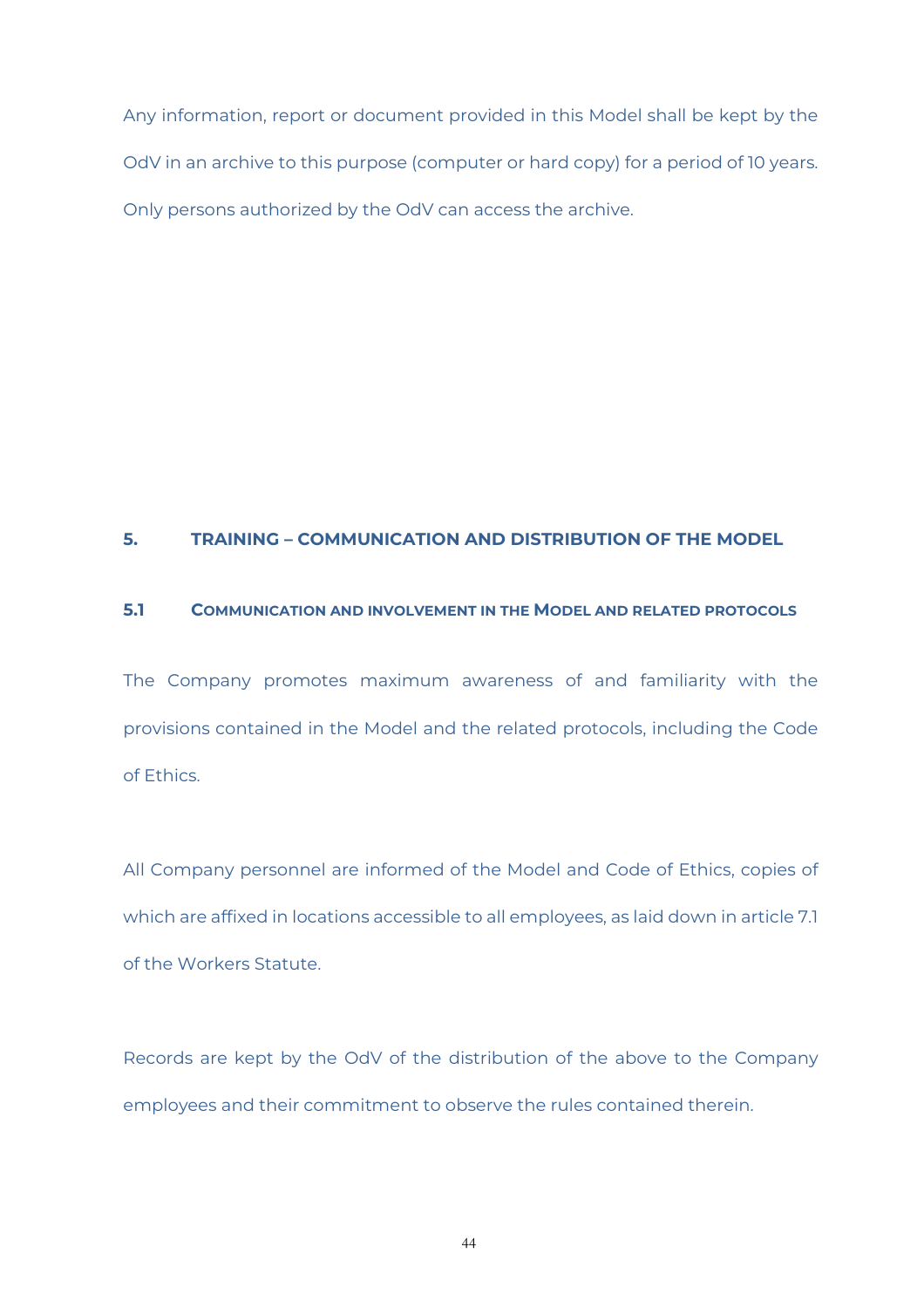All the outside parties with which OMER has relations, including its suppliers, trading partners, collaborators, agents, consultants and others, are also informed of the adoption of the Model by OMER.

Appropriate documentation is kept on the notification of the principles contained in the OMER Model and Code of Ethics to all internal and outside personnel and their commitment to abide by them, including declarations of awareness of the OMER Model or specific contract clauses relating thereto.

#### **5.2 TRAINING AND INDUCTION ON THE MODEL**

The Oversight Committee is also responsible for promoting regular training programs and other initiatives aimed at ensuring sufficient knowledge and awareness of the Model and the related rules, processes and controls which apply within the Company.

The principles of the Model, with particular reference to those of the Code of Ethics, are explained to the company personnel through specific mandatory training operations (such as courses, seminars, questionnaires and similar), which are scheduled by the OdV by means of dedicated training plans.

The courses and other training initiatives on the principles of the Model vary in accordance with the roles and responsibilities of the employees concerned, with more intense and detailed training supplied to senior management figures, as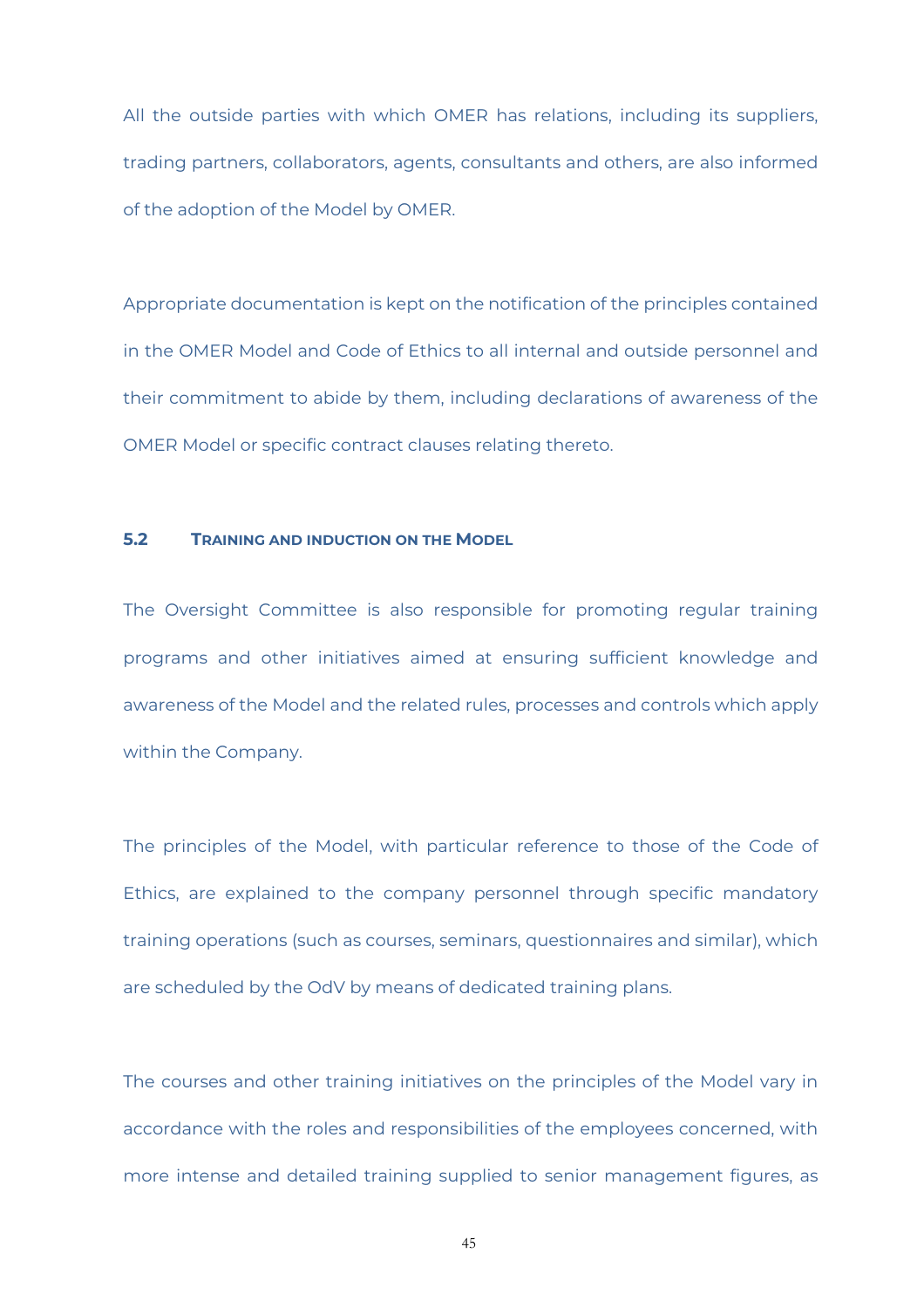defined in the Decree, and those operating in areas classified as being 'at risk of direct offences' under the terms of the Model.

More specifically, the training sessions include a part dedicated to Decree 231 and the administrative liability of bodies (regulatory sources, offences, disciplinary measures applicable to individuals and companies and exempting factors) and a specific part on the company Model (reference principles for the adoption of organization, management and control models under the terms of Decree 231, and the General and Special Parts of the Model).

Finally, the OdV shall draw up and update on a continuous basis, in the company's website a section containing all the information relative to Decree 231 and to the Model and shall monitor the initiatives for the dissemination of the awareness and understanding of the Model and shall arrange for the internal documentation necessary for the purposes of its effective implementation, containing instructions for use, clarifications or updating of the same.

#### **6. DISCIPLINARY SYSTEM**

For OMER, observance of the Model and the provisions contained in it is a matter of primary importance. For this reason, the Company has adopted a disciplinary system which is applied in the event of failure to comply with the provisions of the Model, as such breach is also a breach of the relationship of trust between the Company and its personnel.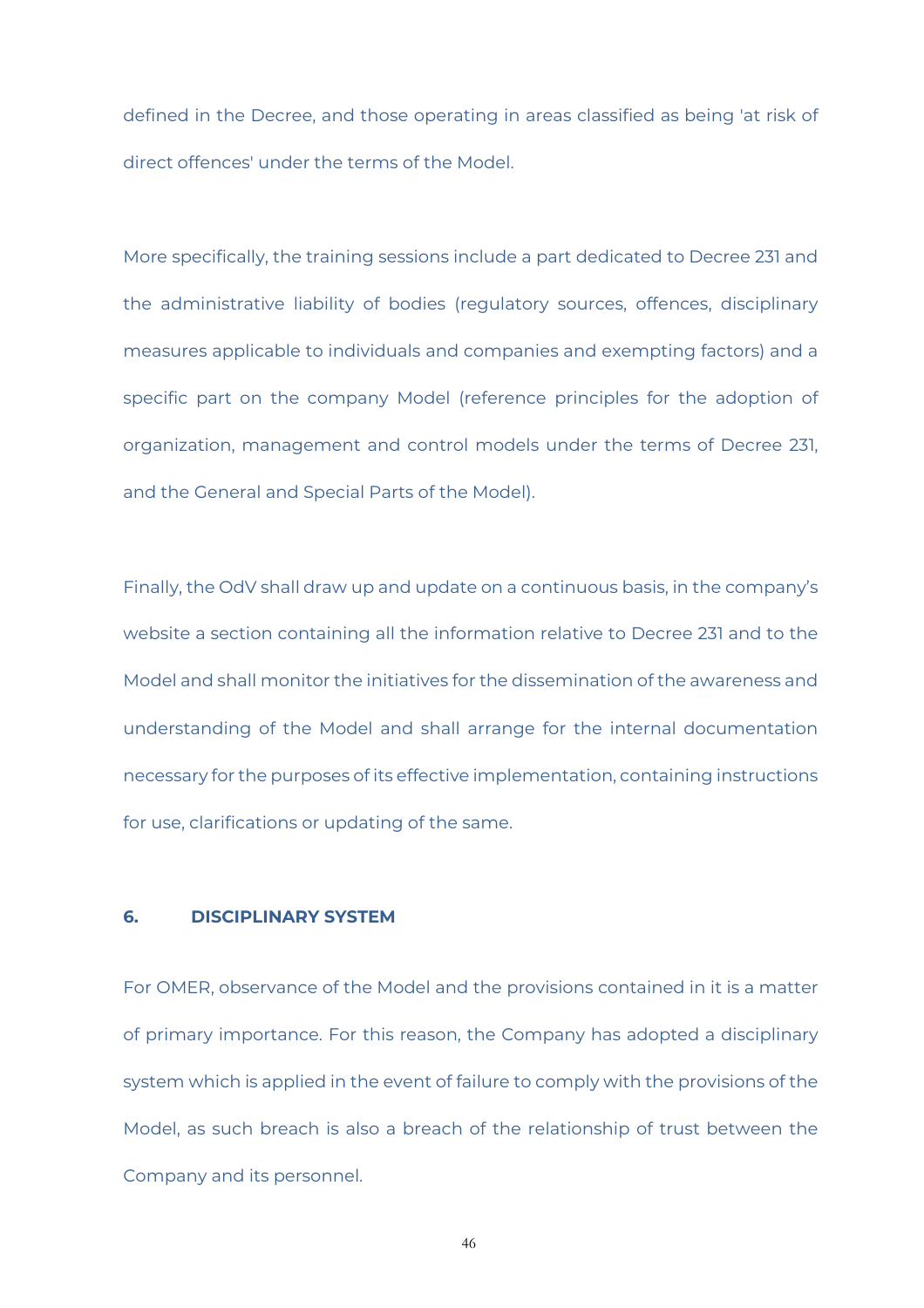For the application of the disciplinary measures by OMER, the setting up and outcome of any criminal proceedings is not a necessary condition, as the regulations and measures laid down in the Model and Code of Ethics are adopted by OMER in a fully autonomous manner, irrespective of any offence that might be committed.

Any unlawful or illicit conduct, or any breach of the Model or Code of Ethics, will in no circumstances be regarded as justified or less serious due to the fact that it aims to further the interests or operate to the advantage of OMER.

#### **6.1 DISCIPLINARY MEASURES APPLICABLE TO EMPLOYEES**

In accordance with the legislation which applies, OMER has to inform its employees of the provisions, principles and rules contained in the Model, by means of the information and training initiatives described above.

Any violation by the employees of the provisions, principles and rules contained in the Model and Code of Ethics put in place by the Company to prevent the Decree 231 offences from being committed may constitute a breach of discipline.

The disciplinary system relating to the Model has been set up fully in accordance with the legislation on employment and the terms of the National Collective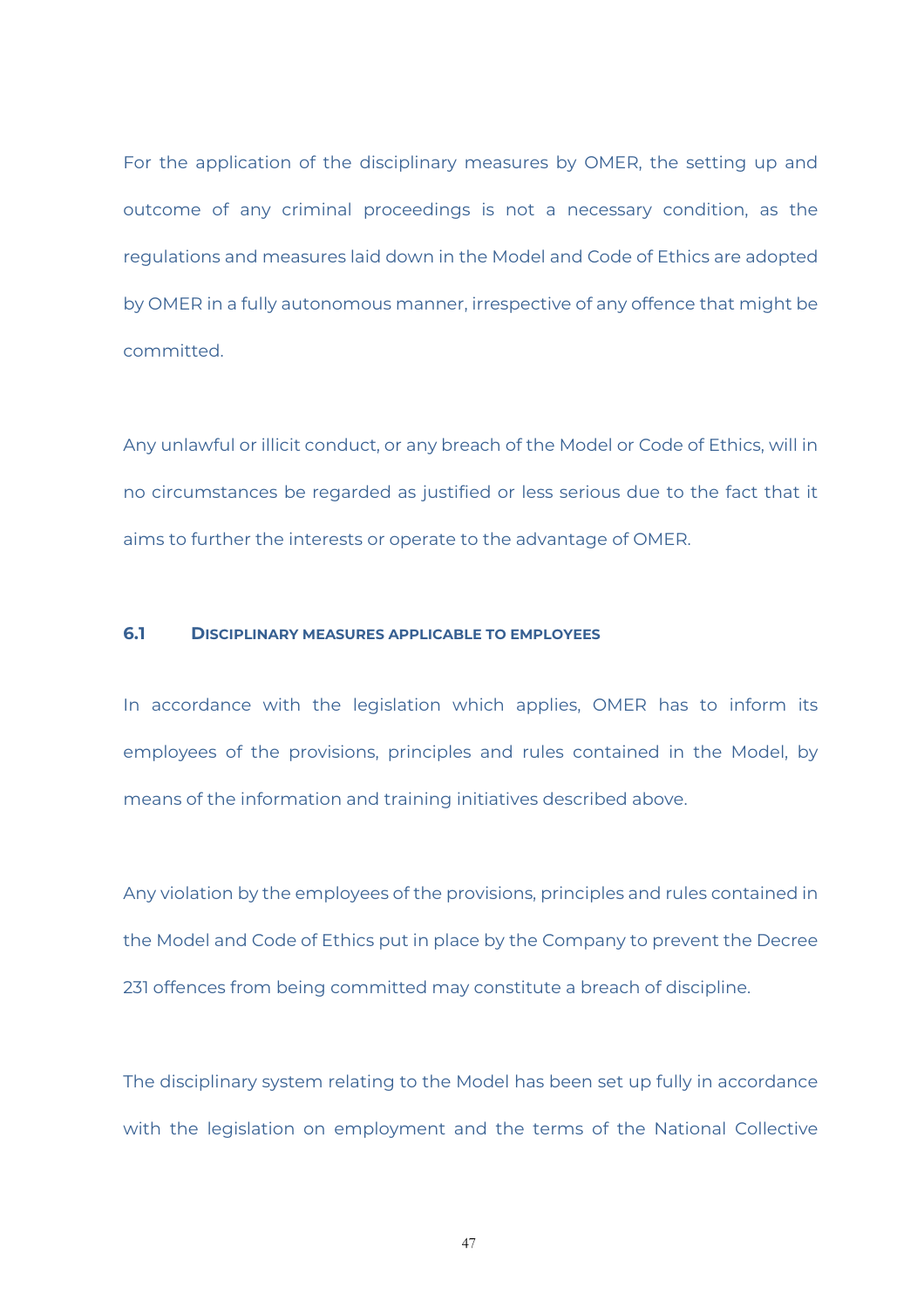Bargaining Employment Agreement for private metalworking companies (CCNL) as well as in accordance with the terms of article 7 of the Workers' Charter.

There are no procedures or disciplinary measures other than those already codified and included in collective bargaining contracts and trade union agreements. The applicable CCNL contains various disciplinary measures, all of which are in proportion to the seriousness of the breach of discipline committed.

The disciplinary provisions which may be inflicted on employees – respecting the procedures provided under article 7 of Law no.330 May 1970 (Workers Statutory) – are those provided in the sanctioning apparatus of the National Collective Bargaining Agreement and specifically

- verbal reprimand;
- written warning;
- fine;

• suspension from work and from remuneration for up to a maximum of three days;

• dismissal.

In relation to the activities at risk of offence, the following may constitute breaches of discipline:

 $\checkmark$  failure to observe the principles contained in the Code of Ethics or conduct contrary to the rules of the Code of Ethics;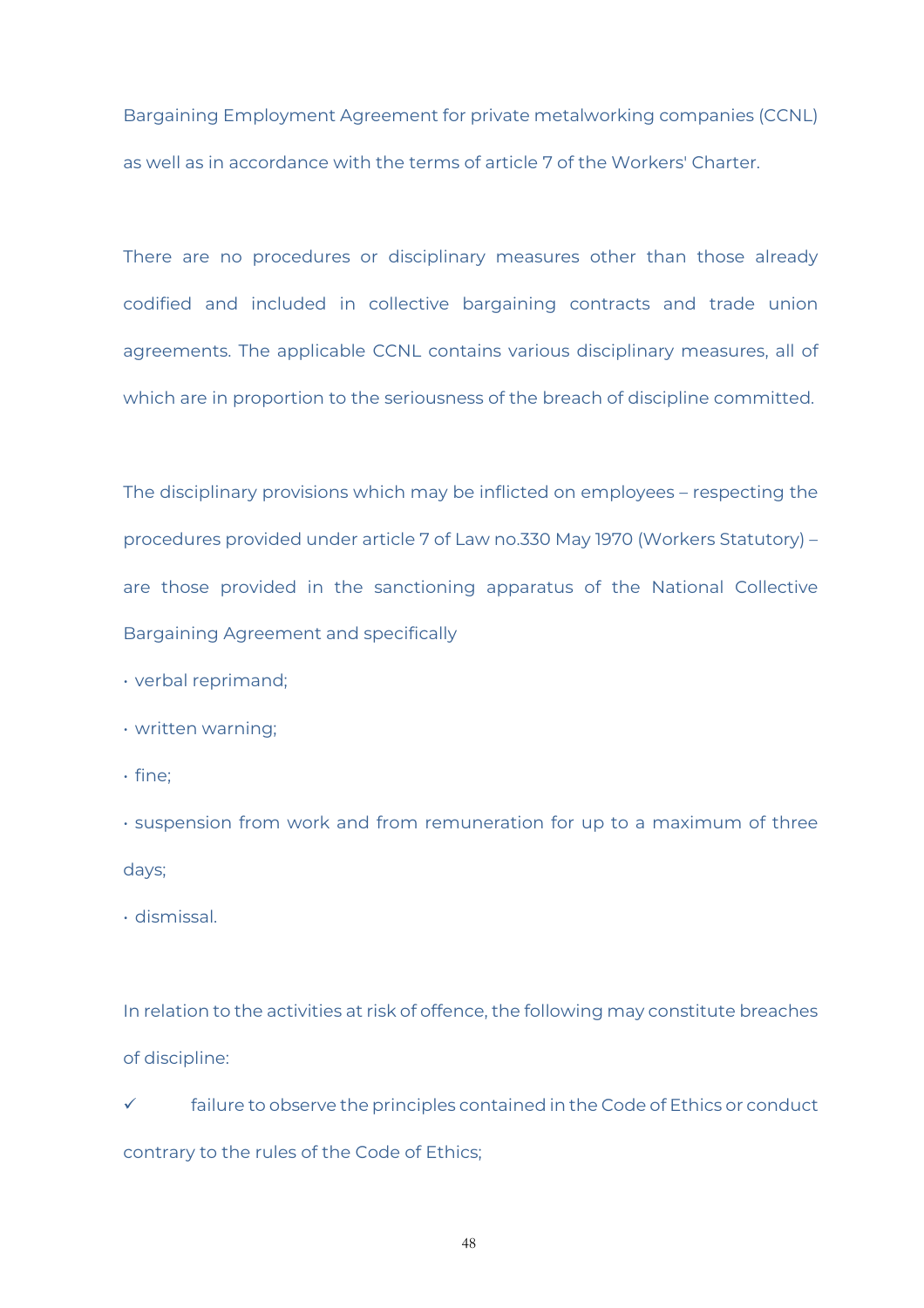$\checkmark$  failure to observe the regulations, rules and procedures contained in the Model;

 $\checkmark$  missing, incomplete or untruthful documentation, of failure to keep the relevant documentation in a suitable manner, with a view to ensuring the transparency and effective tracing of the operations carried out in accordance with the regulations and procedures contained in the Model;

 $\checkmark$  violation or evasion of the control system by removing, destroying or tampering with the documentation relating to the procedures referred to above;

 $\checkmark$  interference with control and inspection activities and/or unjustified denial of access to information and documentation on the part of the control bodies, including the Oversight Committee;

Without prejudice to the obligations charged to OMER arising from the Workers' Statute , the behaviour which constitutes violation of the Model, accompanied by the relative sanctions, is the following;

• **Verbal Reprimand**: a "verbal reprimand" will be made against any worker who violates one of the internal procedures provided by the Model (for example, anyone who does not observe the required procedures, who does not communicate the required information to the Oversight Committee, who does not carry out controls etc.) or who behaves, in performing activities in the Sensitive Processes in a way which does not comply with the provisions of the Model. Such behavior constitutes a non-observance of the orders given by the Company;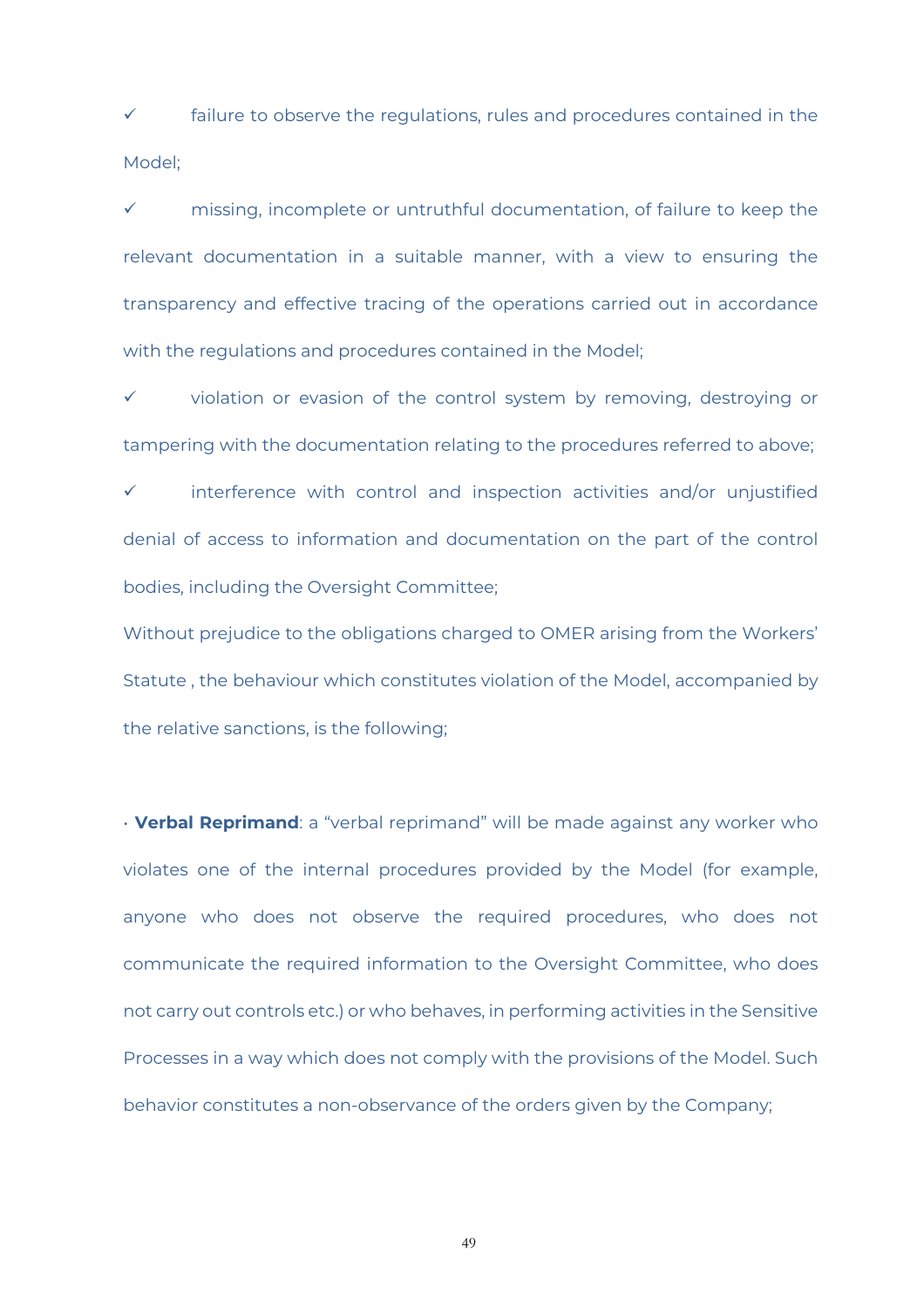• **Written Warning**: a "written warning" will be given against any worker who repeatedly violates the procedures provided in the Model or who behaves in performing activities comprised in the Sensitive Processes, in a way which is not in compliance with the provisions of the Model. Such behavior constitutes a repeated non-observance of the orders given by the Company;

• **Fine**: a "fine" of not more than 3 hours' normal remuneration will be will be inflicted against any worker who violates the internal procedures provided in the Model or who behaves in performing activities in the areas at risk, in a way which is not in compliance with the provisions of the Model exposing company assets to a situation of objective danger. Such behavior , committed in breach of the orders given by the Company, will result in a dangerous situation for the integrity of the Company's assets and/or constitute actions contrary to its interests;

• **Suspension**: any employee who, in violating the internal procedures provided in the Model or behaving when performing activities in the areas at risk in a way not in compliance with the provisions of the Model causes damage to the Company by carrying out acts contrary to its interests, or an employee who repeats more than three times in one calendar year the breaches referred to in the three points above shall be "suspended" from service and from remuneration for a period of not more than 3 days. Such behavior, committed due to non-observance of the orders given by the Company, shall result in damage to the Company's assets and/or shall constitute acts contrary to its interests;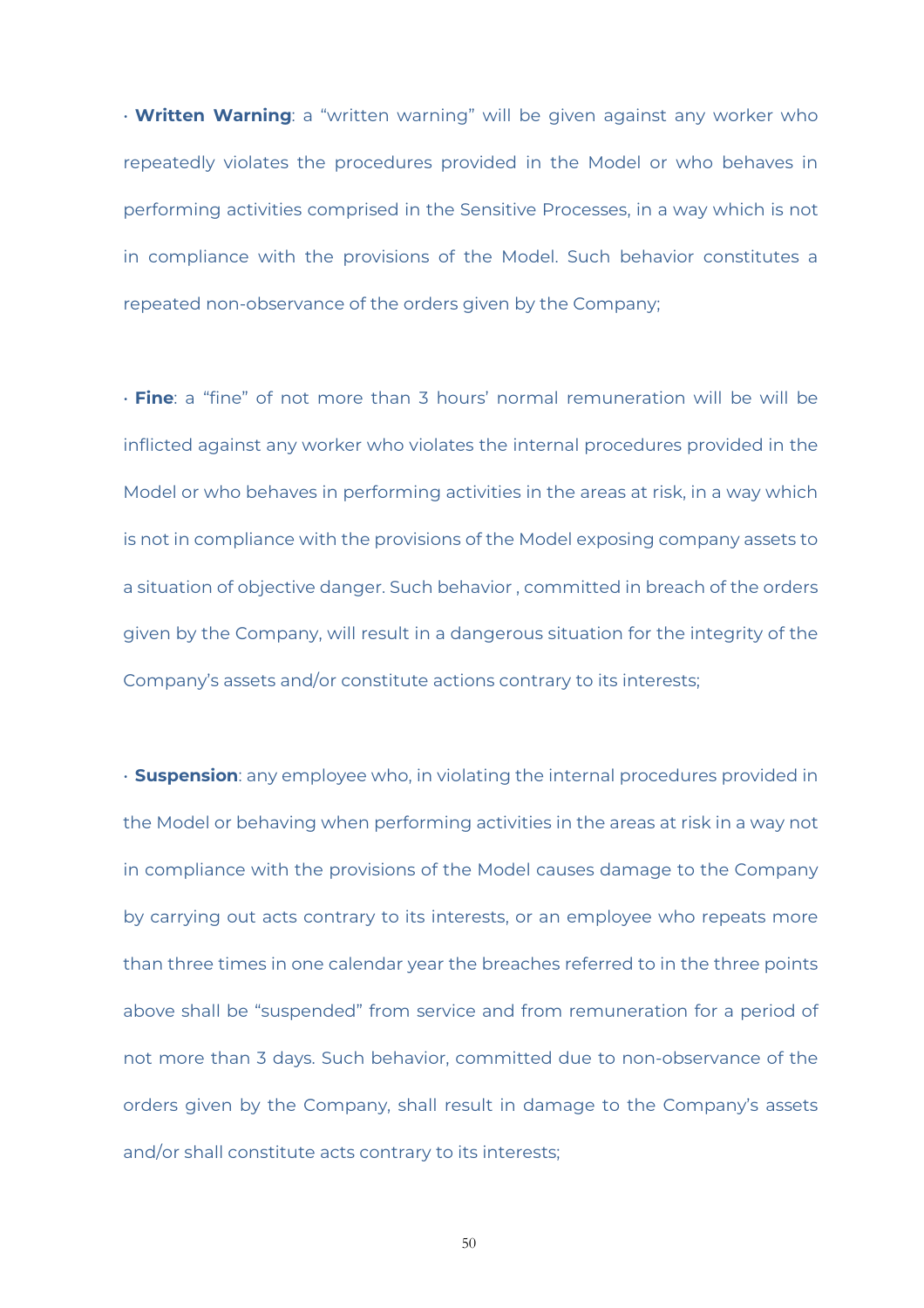• **Dismissal with Notice**: any employee who, in performing activities in Sensitive Processes behaves in a way not in compliance with the provisions of the Model and aimed unequivocally at the commission of an offence sanctioned by Decree 231 shall be "dismissed with notice" (with the employer's entitlement to immediate release of working services paying the relative salary). Such behavior constitutes a serious breach of the orders given by the Company and/or a serious breach of the obligation of the employee to cooperate in the Company's prosperity;

• **Dismissal without Notice**: any employee who , in performing activities in the areas at risk behaves in a way not in compliance with the provisions of the Model so as to result in the actual application against the Company of the measures provided by Decree 231, as well as any employee who repeats more than three times in a calendar year the breaches referred to in the point on suspension shall be "dismissed without notice" . Such behavior removes, at the route, the confidence of the Company with respect to the employee, constituting serious moral and/or material harm to the Company. Where necessary, in order to ascertain the facts, OMER reserves the right to have recourse to precautionary suspension.

The punishments and the request of restoration of damages, if any, shall be in proportion to the seriousness of the breach. Given the fundamental importance of the transparency and tracing principles, and the significance of the monitoring and control activities, the Company will generally apply more stringent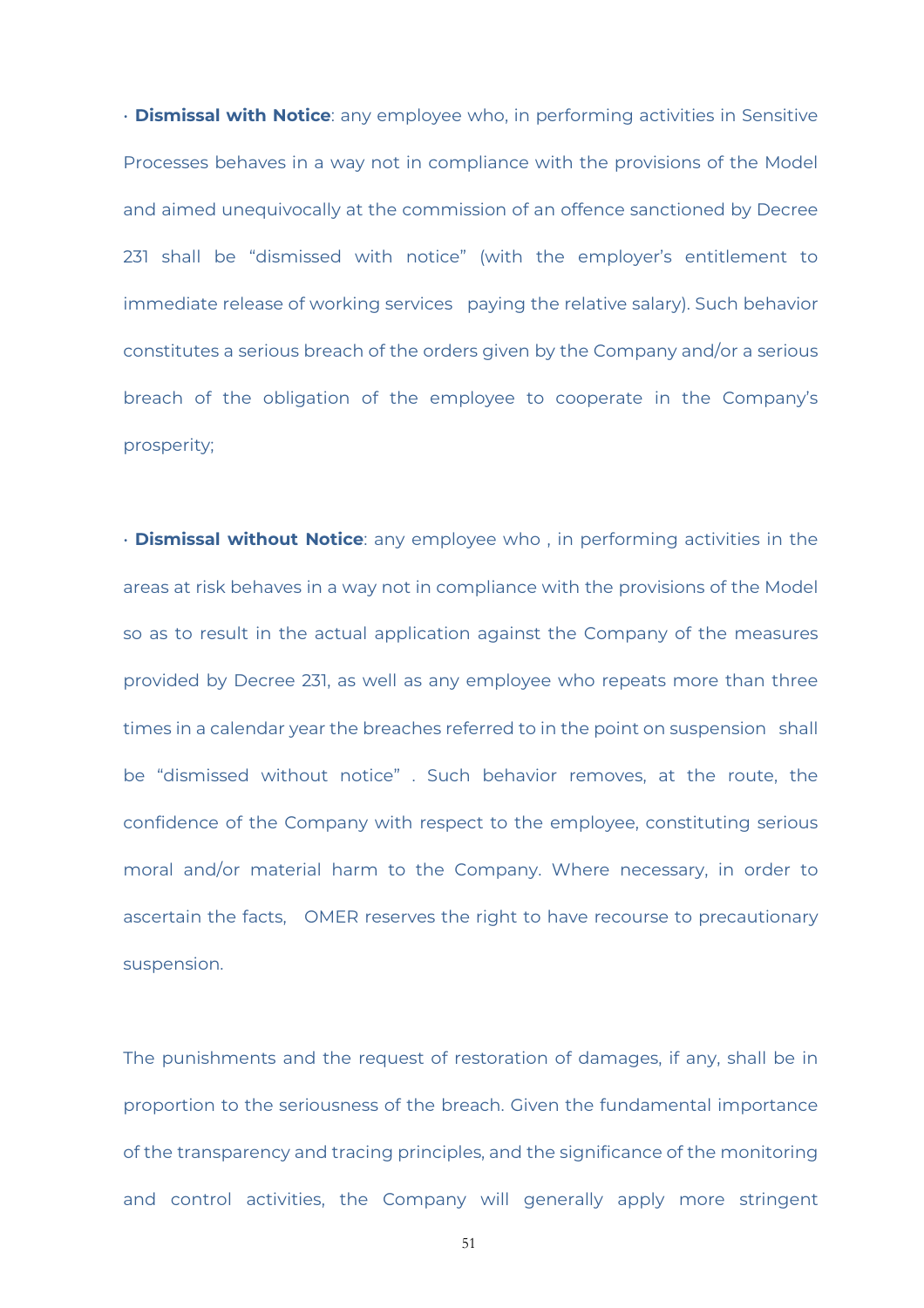disciplinary measures in the event of violations of the principles on which the Model and Code of Ethics are based.

When disciplinary measures are applied, the following will be taken into account: • whether or not the conduct or acts of negligence, imprudence or incompetence are of an intentional nature;

• the conduct of the worker as a whole, with particular reference to any previous disciplinary measures applied;

• the duties of the worker;

• the position held and the level of responsibility and autonomy of the employee concerned;

• any other factors relating to the breach of discipline.

The Oversight Committee is responsible for assessing the effectiveness of the disciplinary system in the light of Decree 231. In its regular reports, the Oversight Committee also has to highlight any aspects of the disciplinary system which require improvement or further development, especially in respect of any changes to the regulations which apply.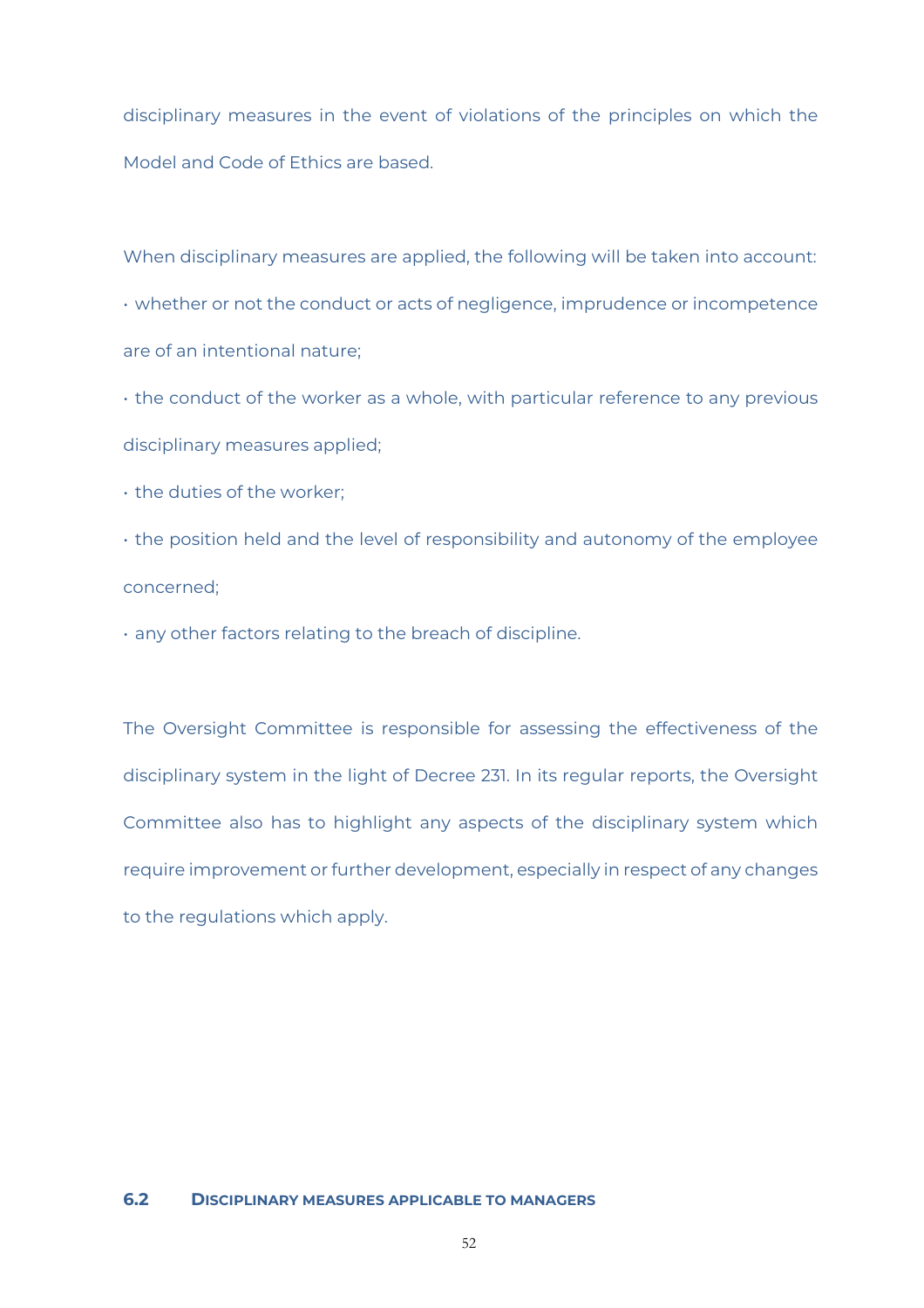In the event of violation of the Model and/or Code of Ethics by management personnel, in particular violation of the duty of supervision of employees. OMER will apply the most appropriate disciplinary measures in accordance with the Collective bargaining agreement for managers of private enterprises applied by the Company. Given the fundamental relationship of trust which, by definition, exists between the company and its management personnel and the greater experience and professionalism required of these latter, any violations by them of the provisions of the Model and/or Code of Ethics may lead more frequently to dismissal.

#### **6.3 DISCIPLINARY MEASURES APPLICABLE TO DIRECTORS**

The Oversight Committee is obliged to inform the Supervisory Body/Board of Statutory Auditors of any violation of the principles, provisions and rules of the Model and the Code of Ethics by Directors, to enable the necessary measures to be applied, such as, for example, the convening of a meeting of the shareholders to discuss the situation. The OdV not only reports the details of the violation, but also recommends the most appropriate further investigations to be carried out and, when the violation is confirmed, the most suitable disciplinary measures to be applied (such as the removal of the director concerned from office).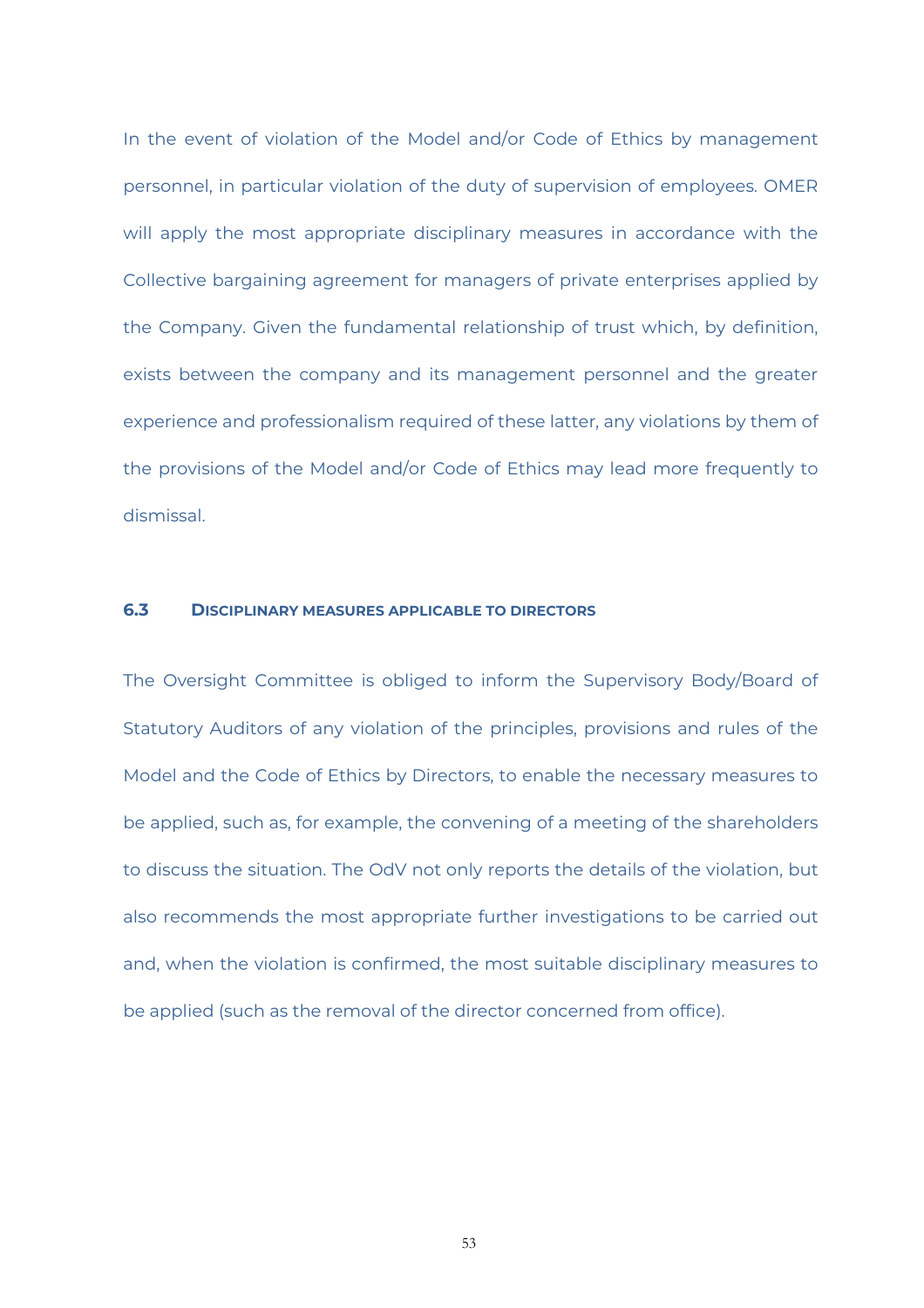### **6.4 DISCIPLINARY MEASURES APPLICABLE TO SUPERVISORY BODY/STATUTORY AUDITORS**

The Oversight Committee is obliged to inform the Board of Directors and Supervisory Body/Board of Statutory Auditors of any violation of the principles, provisions and rules of the Model and the Code of Ethics by Supervisory Body/members of the Board of Statutory Auditors, to enable the necessary measures to be applied, such as, for example, the convening of the Shareholders' Meeting to discuss the situation. The Oversight Committee not only reports the details of the violation, but also recommends the most appropriate further investigations to be carried out and, when the violation is confirmed, the most suitable disciplinary measures to be applied (such as the removal from office of the Supervisory Body/statutory auditor concerned).

#### **6.5 DISCIPLINARY MEASURES APPLICABLE TO OTHER PARTIES**

Observance of the Code of Ethics and Organization and Management Model (this latter in respect of the aspects which apply in each specific case) is a fundamental condition for the continuation of relationships with the Company.

This obligation applies not only to personnel operating in the name and on behalf of OMER, but also to other parties, including collaborators, representatives,